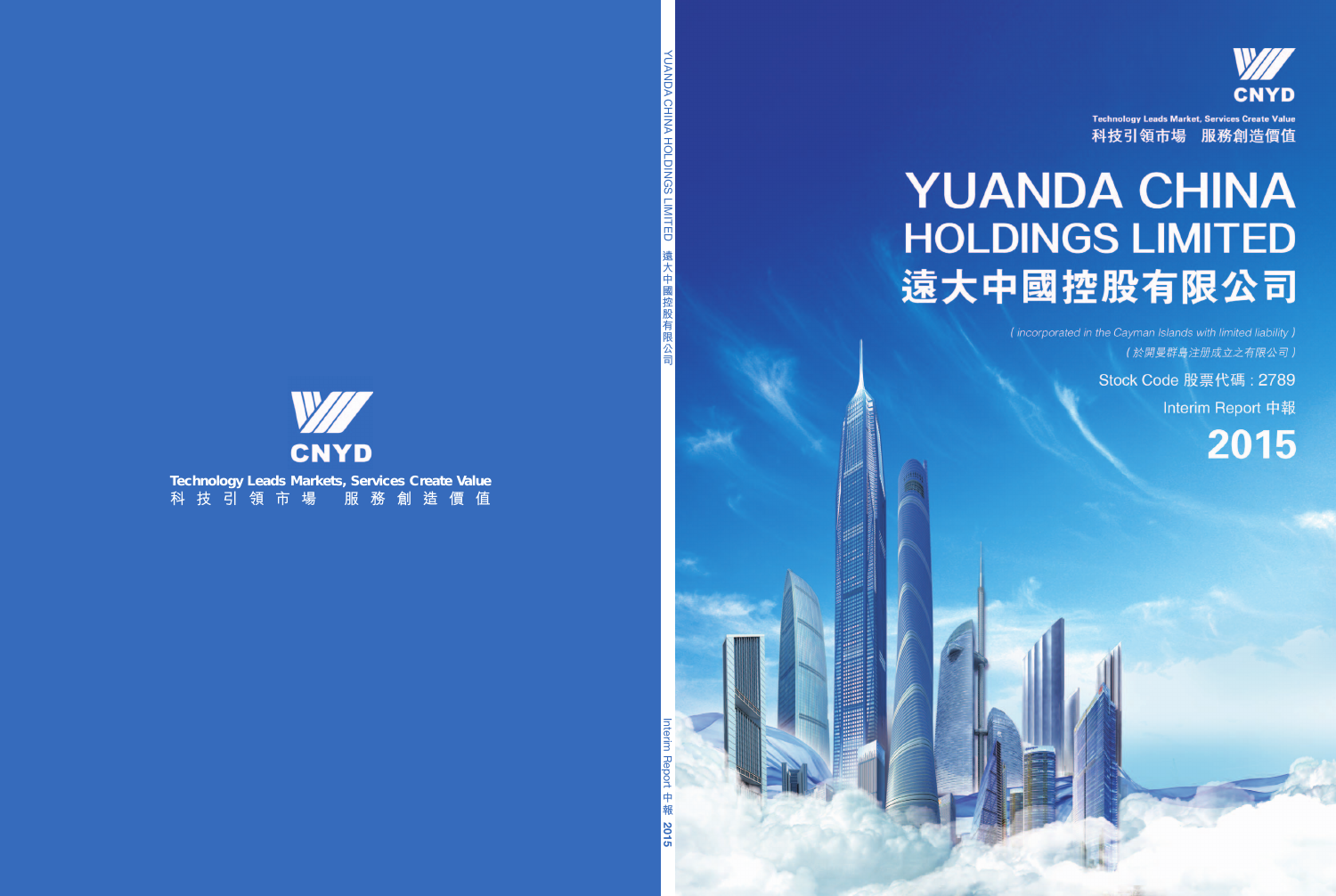## **Contents 目錄**

| 集團資料                                                |                |
|-----------------------------------------------------|----------------|
| Corporate Information                               | $\overline{2}$ |
| 財務摘要                                                |                |
| <b>Financial Highlights</b>                         | 4              |
| 管理層討論與分析                                            |                |
| Management Discussion and Analysis                  | 5              |
| 合併損益表                                               |                |
| Consolidated Statement of Profit or Loss            | 25             |
| 合併損益及其他全面收益表                                        |                |
| Consolidated Statement of Profit or Loss and        |                |
| Other Comprehensive Income                          | 26             |
| 合併財務狀況表                                             |                |
| <b>Consolidated Statement of Financial Position</b> | 27             |
| 合併權益變動表                                             |                |
| Consolidated Statement of Changes in Equity         | 29             |
| 簡明合併現金流量表                                           |                |
| <b>Condensed Consolidated Cash Flow Statement</b>   | 31             |
| 未經審核中期財務報告附註                                        |                |
| Notes to the Unaudited Interim Financial Report     | 32             |
|                                                     |                |
| 審閲報告<br><b>Review Report</b>                        | 67             |
|                                                     |                |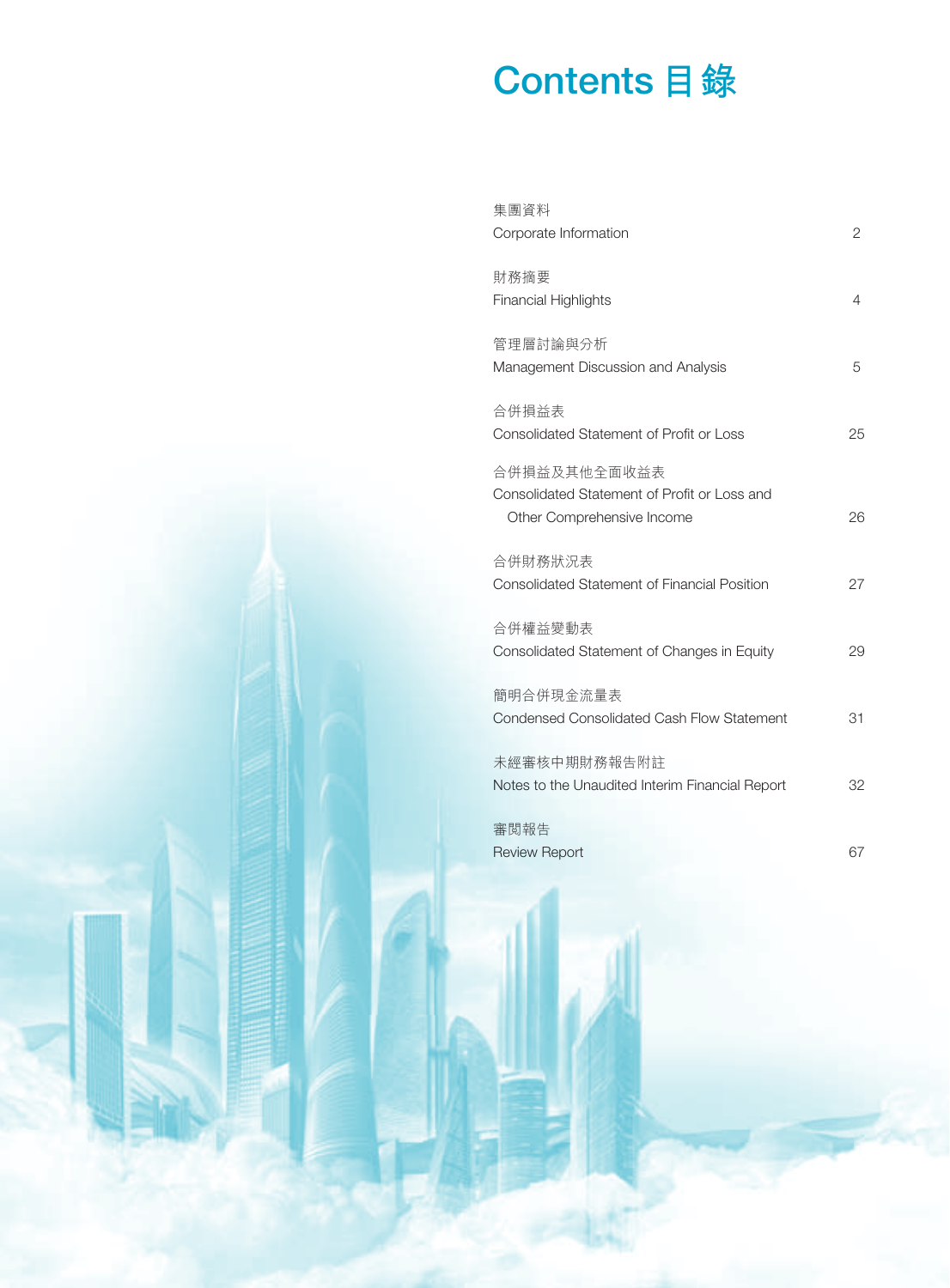#### **DIRECTORS**

#### Executive Directors

Kang Baohua (Chairman) Tian Shouliang (Chief executive officer) Guo Zhongshan Wang Yijun Wang Lihui (Chief financial officer) Zhang Lei

#### Independent non-executive Directors

Poon Chiu Kwok Woo Kar Tung, Raymond Pang Chung Fai, Benny

#### **BOARD COMMITTEES**

Audit Committee Poon Chiu Kwok (Chairman) Woo Kar Tung, Raymond Pang Chung Fai, Benny

#### Nomination Committee

Kang Baohua (Chairman) Poon Chiu Kwok Pang Chung Fai, Benny

#### Remuneration Committee

Woo Kar Tung, Raymond (Chairman) Tian Shouliang Pang Chung Fai, Benny

#### **REGISTERED OFFICE**

Cricket Square Hutchins Drive P.O.Box 2681 Grand Cayman KY1-1111 Cayman Islands

#### **HEADQUARTERS IN CHINA**

20, Street 13 Shenyang Economic & Technological Development Area Shenyang 110027 China

#### **PLACE OF BUSINESS IN HONG KONG**

Unit 1121, 11/F No.1 Block, Grand Central Plaza 138 Shatin Rural Committee Road Shatin Hong Kong

#### **董事**

執行董事 康寶華(主席) 田守良(行政總裁) 郭忠山 王義君 王立輝(首席財務官) 張雷

#### 獨立非執行董事

潘昭國 胡家棟 彭中輝

#### 董事委員會

審核委員會 潘昭國(主席) 胡家棟 彭中輝

#### 提名委員會

康寶華(主席) 潘昭國 彭中輝

#### 薪酬委員會

胡家棟(主席) 田守良 彭中輝

#### **註冊辦事處**

Cricket Square Hutchins Drive P.O.Box 2681 Grand Cayman KY1-1111 Cayman Islands

#### **中國總辦事處**

中國 瀋陽市 瀋陽經濟技術開發區 13號街20號,郵編110027

#### **香港營業地點**

香港 新界沙田 沙田鄉事會路138號 新城市中央廣場1座 11樓1121室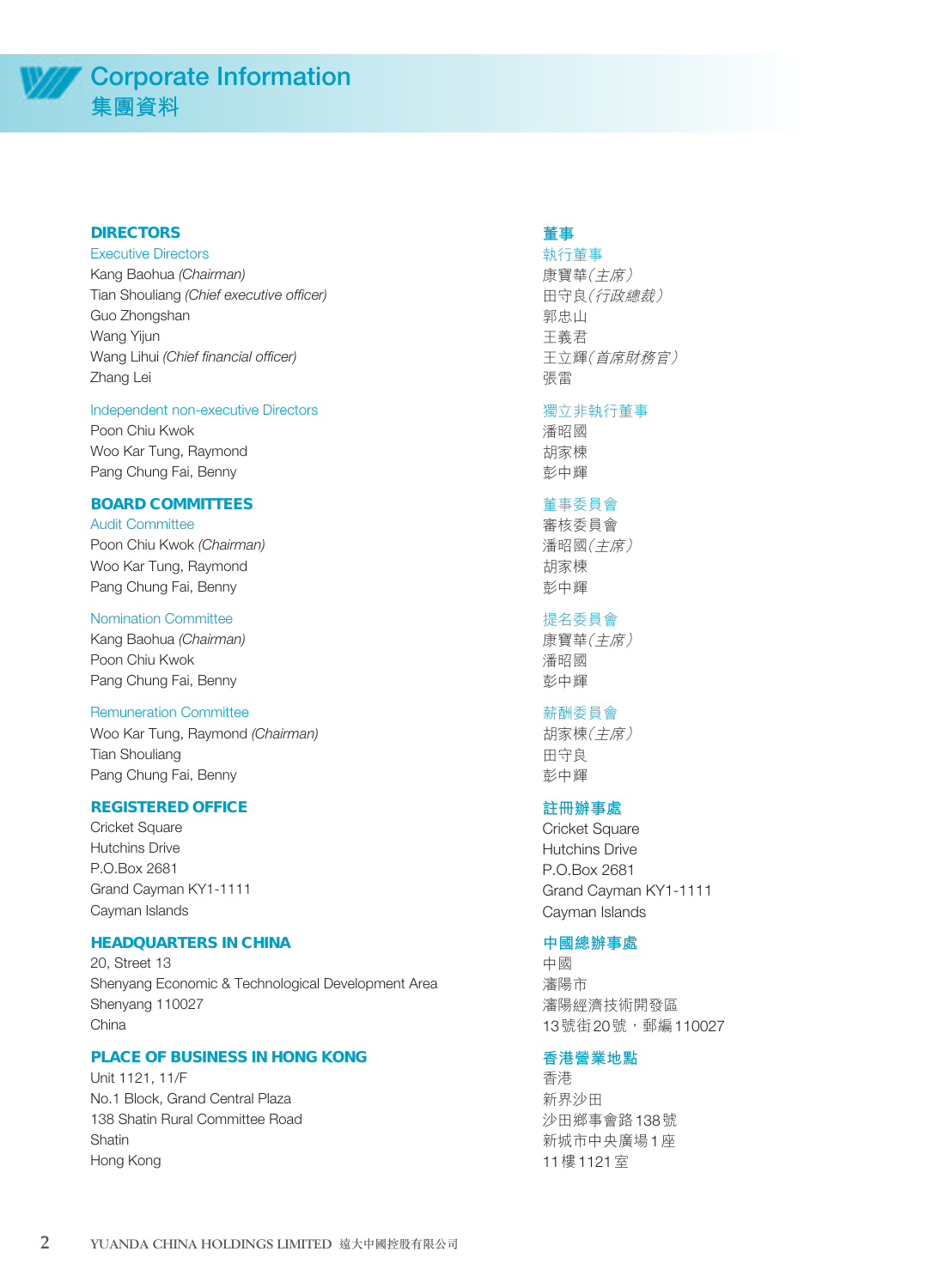

#### **AUTHORIZED REPRESENTATIVES**

Tian Shouliang Yu Leung Fai (HKICPA, AICPA, CPA (Aust))

**COMPANY SECRETARY**

Yu Leung Fai (HKICPA, AICPA, CPA (Aust))

#### **PRINCIPAL SHARE REGISTRAR**

Royal Bank of Canada Trust Company (Cayman) Limited 4th Floor, Royal Bank House 24 Shedden Road, George Town Grand Cayman KY-1110 Cayman Islands

#### **HONG KONG SHARE REGISTRAR**

Computershare Hong Kong Investor Services Limited Shops 1712-1716 17th Floor, Hopewell Centre 183 Queen's Road East **Wanchai** Hong Kong

#### **PLACE OF LISTING**

The main board of The Stock Exchange of Hong Kong Limited (the "Stock Exchange")

#### **STOCK CODE**

2789

#### **PRINCIPAL BANKERS**

China Construction Bank, Shenyang Dongling Subbranch Industrial and Commercial Bank of China Limited, Shenyang Yu Hong Subbranch Bank of China, Shenyang Nanhu Subbranch The Export-Import Bank of China, Dalian Branch

#### **AUDITORS**

KPMG Certified Public Accountants 8th Floor, Prince's Building 10 Chater Road Central, Hong Kong

#### **LEGAL ADVISORS**

As to Hong Kong law Sidley Austin

#### **WEBSITE**

www.yuandacn.com

#### **授權代表**

田守良 余亮輝(執業會計師(香港、美國、澳洲))

#### **公司秘書**

余亮輝(執業會計師(香港、美國、澳洲))

#### **證券登記總處**

Royal Bank of Canada Trust Company (Cayman) Limited 4th Floor, Royal Bank House 24 Shedden Road, George Town Grand Cayman KY-1110 Cayman Islands

#### **香港證券登記處**

香港中央證券登記有限公司 香港 灣仔 皇后大道東183號 合和中心 17樓1712-1716室

#### **上市地點**

香港聯合交易所有限公司(「聯交所」) 主板

#### **股份代碼**

2789

#### **主要往來銀行**

中國建設銀行瀋陽東陵支行 中國工商銀行股份有限公司 瀋陽于洪支行 中國銀行瀋陽南湖支行 中國進出口銀行大連分行

#### **核數師**

畢馬威會計師事務所 執業會計師 香港中環 遮打道10號 太子大廈8樓

#### **法律顧問**

香港法律 盛德律師事務所

#### **網站**

www.yuandacn.com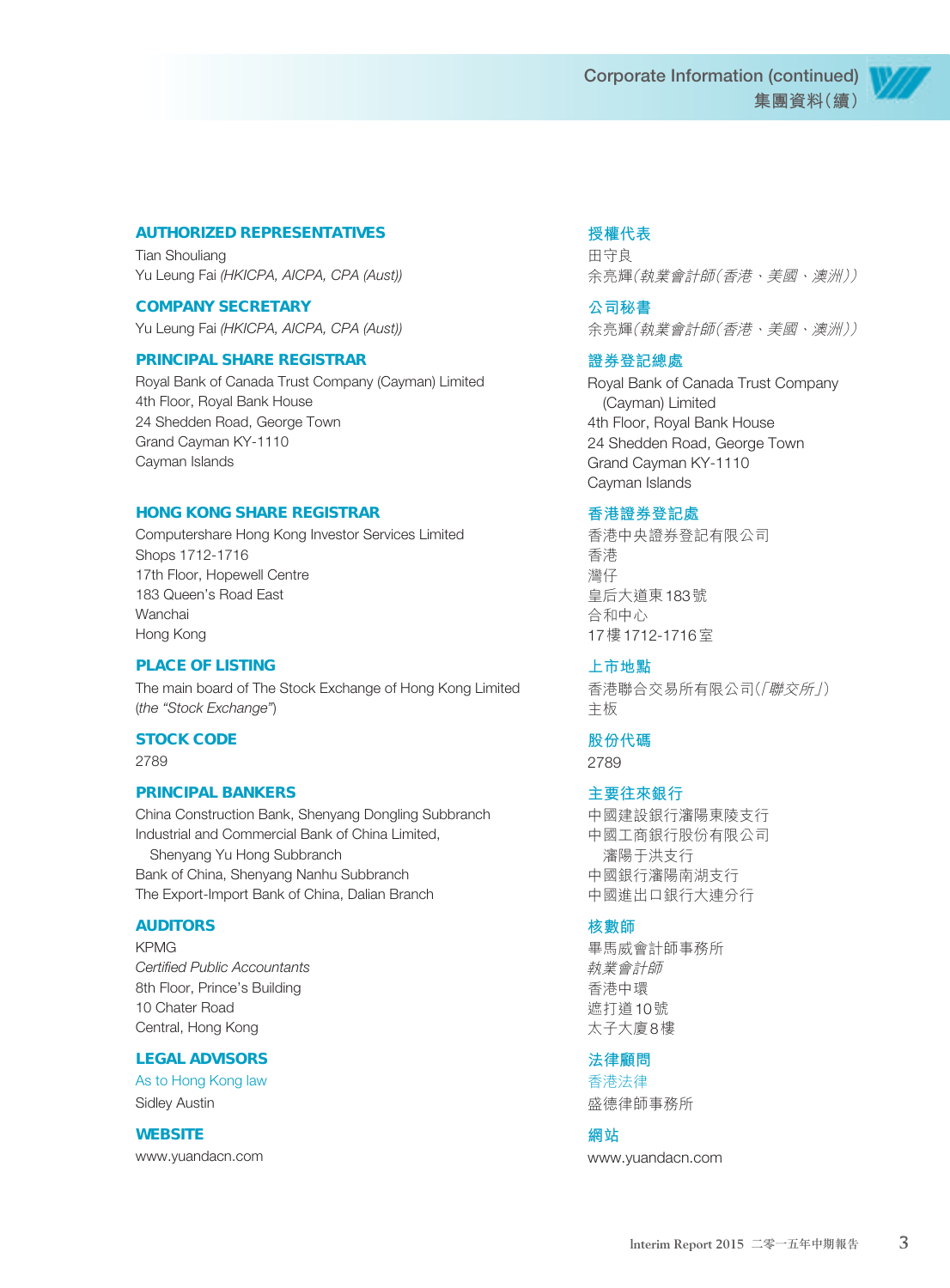

## **Financial Highlights 財務摘要**

|                                                                          |                       | For the six<br>months ended<br>30 June 2015<br>截至 2015年<br>6月30日<br>止6個月 | For the six<br>months ended<br>30 June 2014<br>截至2014年<br>6月30日<br>止6個月 | Percentage<br>increase/<br>(derease)<br>變動百分比<br>增加/(減少) |
|--------------------------------------------------------------------------|-----------------------|--------------------------------------------------------------------------|-------------------------------------------------------------------------|----------------------------------------------------------|
| Revenue (RMB million)                                                    | 收入(人民幣百萬)             | 3,809.5                                                                  | 4,144.9                                                                 | $(8.1\%)$                                                |
| Gross profit margin                                                      | 毛利率                   | 11.2%                                                                    | 14.3%                                                                   | $(3.1\%)$                                                |
| Loss attributable to equity shareholders<br>of the Company (RMB million) | 本公司股東應佔虧損<br>(人民幣百萬)  | (150.2)                                                                  | (133.2)                                                                 | 12.8%                                                    |
| Net cash used in operating activities<br>(RMB million)                   | 經營活動所用之淨現金<br>(人民幣百萬) | (2,180.0)                                                                | (1,916.2)                                                               | 13.8%                                                    |
| Basic and diluted loss per share (RMB cents)                             | 每股基本及攤薄虧損(人民幣分)       | (2.43)                                                                   | (2.15)                                                                  | 13.0%                                                    |
| Proposed interim dividend per share (HKD cents)                          | 建議每股中期股息(港仙)          | <b>NIL</b><br>零                                                          | <b>NIL</b><br>零                                                         |                                                          |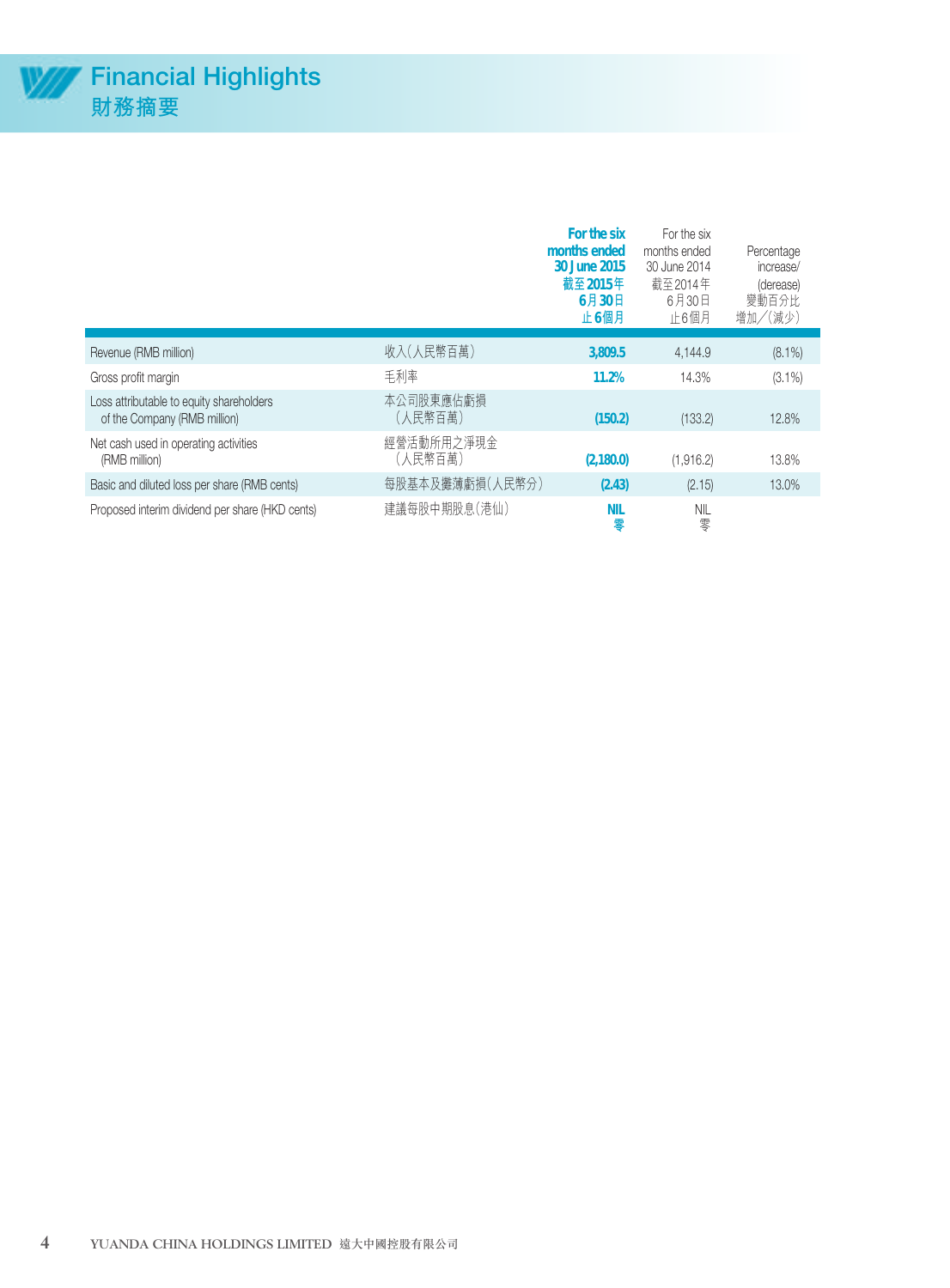#### **BUSINESS REVIEW**

Yuanda China Holdings Limited (the "Company", and together with its subsidiaries, the "Group") is a provider of one-stop integrated curtain wall solutions covering the design of curtain wall systems, procurement of materials, fabrication and assembly of curtain wall products, performance testing, installation of products at construction sites and after-sales services. End users of the Group's curtain wall solutions mainly concentrate in domestic and overseas non-residential and infrastructure development areas, such as office buildings of government authorities or headquarters of leading companies from various industries, hotels, shopping centers, convention, cultural and art centers, stadiums, exhibition halls, airports, train stations, hospitals and universities.

The Company believes that it is one of the world's leading curtain wall providers with a comprehensive product portfolio. The Group's integrated elements of new materials, new technology, alternative energy, environmental protection and energy conservation into curtain wall products through much sophisticated research and development ("R&D"), design, production and installation works to further develop different types of curtain wall products and be committed to realizing the idea of "Low carbon, Function, Safety" in curtain wall products. Such products include double-skin, photovoltaic, ecologically friendly, video and membrane structure types of curtain walls. The Group also provides ancillary products relate to curtain wall systems, including skylights, metal roofs, canopy systems, shading systems, balustrade and breast board systems, fire door, roll-up door and energy-saving aluminum alloy doors and windows.

For the six months ended 30 June 2015, the loss attributable to equity shareholders of the Company was approximately RMB150.2 million (30 June 2014: a loss of approximately RMB133.2 million), representing an increase of loss of about RMB17.0 million, or approximately 12.8% as compared to the corresponding period of 2014, which was mainly due to: 1) the significant investment decline in real estate sector which was affected by global macroeconomic downturn and 2) the slowdown of billing which has been affected by the tightening policy of domestic credit market.

#### **業務回顧**

遠大中國控股有限公司(「本公司」,及其 附屬公司,統稱「本集團」)是集幕牆系統 的設計、採購材料、製造及裝配幕牆產 品、性能檢測、在施工工地安裝產品, 以及售後服務等集成化、一站式的綜合 幕牆整體解決方案供貨商。我們的幕牆 解決方案終端消費群體主要表現於政府 職能部門或各行業優勢企業總部辦公大 樓,以及酒店,綜合購物中心,會議、 文化、藝術中心,體育場,展覽館,機 場,火車站,醫院,大學等國內、海外 非住宅和基礎設施建築領域。

我們相信我們是擁有全面產品組合的全 球領先幕牆供貨商。我們通過較為複雜 的研究與開發(「研發」)、設計、生產、 安裝環節,將幕牆產品與新材料、新技 術、新能源、環保、節能等領域一體化 相結合, 進一步開發多種幕牆產品, 致 力於實現幕牆產品「低碳、功能、安全」 化。該等產品包括雙層幕牆、光伏幕 牆、生態幕牆、視頻幕牆及膜結構幕牆 等。我們亦提供與幕牆系統有關的輔助 產品,包括採光頂、金屬屋面、雨篷系 統、遮陽系統、欄杆及欄板系統、防火 門、捲簾門及節能環保鋁合金門窗。

截至2015年6月30日止6個月,本公司股 東應佔虧損約人民幣150.2百萬元(2014 年6月30日:虧損約人民幣133.2百萬 元),較2014年同期增加虧損約人民幣 17.0百萬元或約12.8%。2015年上半年虧 損增加的主要原因是:1)受全球宏觀經濟 下行影響,房地產板塊投資大幅下降;以 及2)受國內信貸政策緊縮影響,公司結算 變慢所致。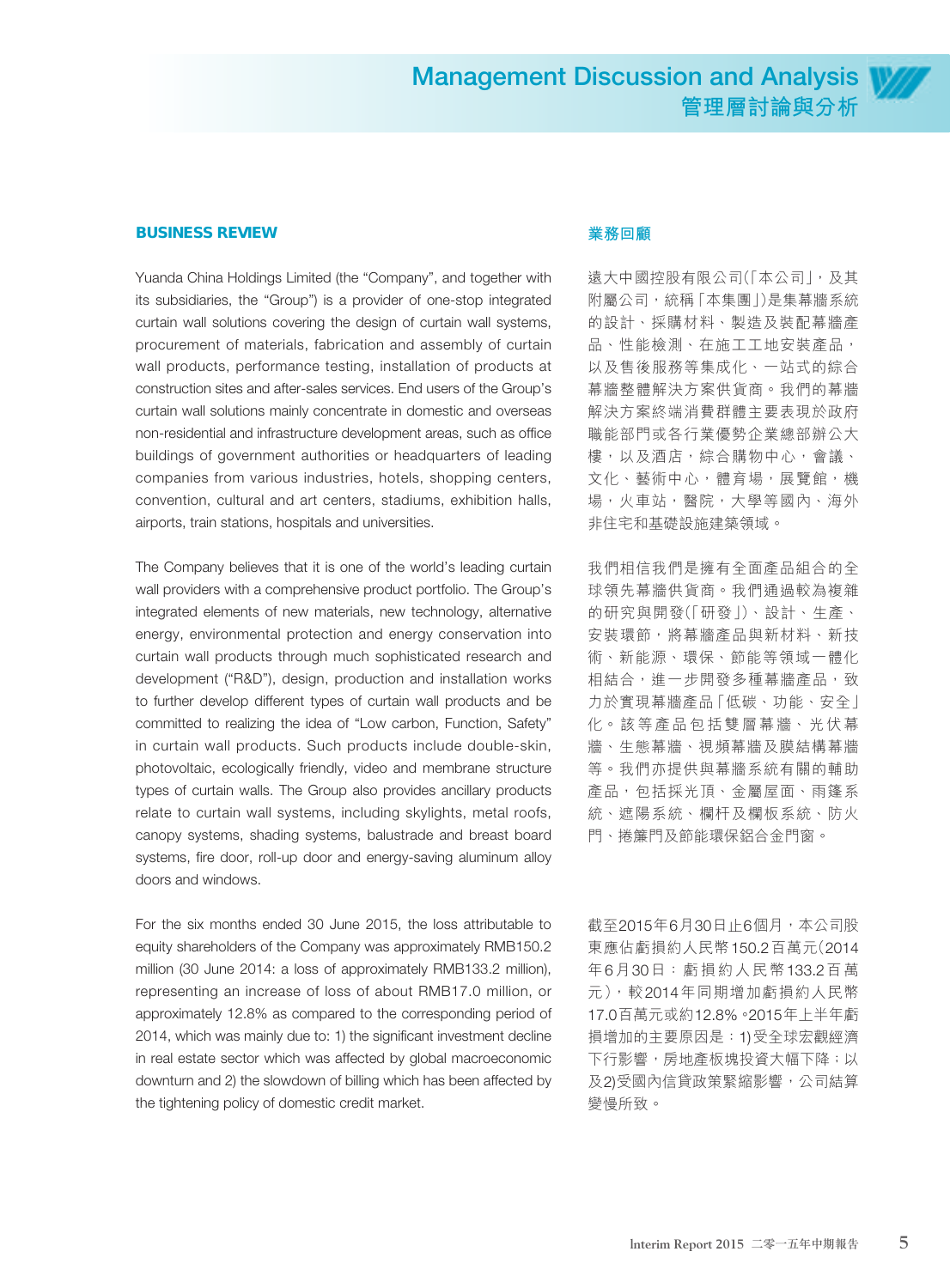

#### **BUSINESS REVIEW (continued)**

#### **業務回顧**(續)

**Newly-awarded Projects (Excluding VAT)**

#### **新承接工程(不含增值稅)**

|          |    | For the first half of 2015<br>2015年上半年 |                             | For the first half of 2014<br>2014年上半年 |                             |
|----------|----|----------------------------------------|-----------------------------|----------------------------------------|-----------------------------|
|          |    | <b>Number</b>                          |                             |                                        |                             |
|          |    | of projects<br>項目數量                    | <b>RMB million</b><br>人民幣百萬 | of projects<br>項目數量                    | <b>RMB</b> million<br>人民幣百萬 |
| Domestic | 國內 | 49                                     | 2,883.8                     | 69                                     | 3,827.4                     |
| Overseas | 海外 | 10                                     | 783.2                       | 13                                     | 1,703.3                     |
| Total    | 合計 | 59                                     | 3,667.0                     | 82                                     | 5,530.7                     |

During the first half of 2015, the Group was awarded with 59 new projects with an aggregate amount of approximately RMB3,667.0 million, representing a decline of approximately RMB1,863.7 million or approximately 33.7% as compared to the corresponding period of 2014. The main reason for the decrease was due to the significant investment decline in real estate sector which was affected by global macroeconomic downturn.

2015年上半年,本集團新承接工程59 個,總值約為人民幣3,667.0百萬元,較 2014年同期下降了約人民幣1,863.7百萬 元或33.7%。主要原因是受全球宏觀經濟 下行影響,房地產板塊投資大幅下降所 致。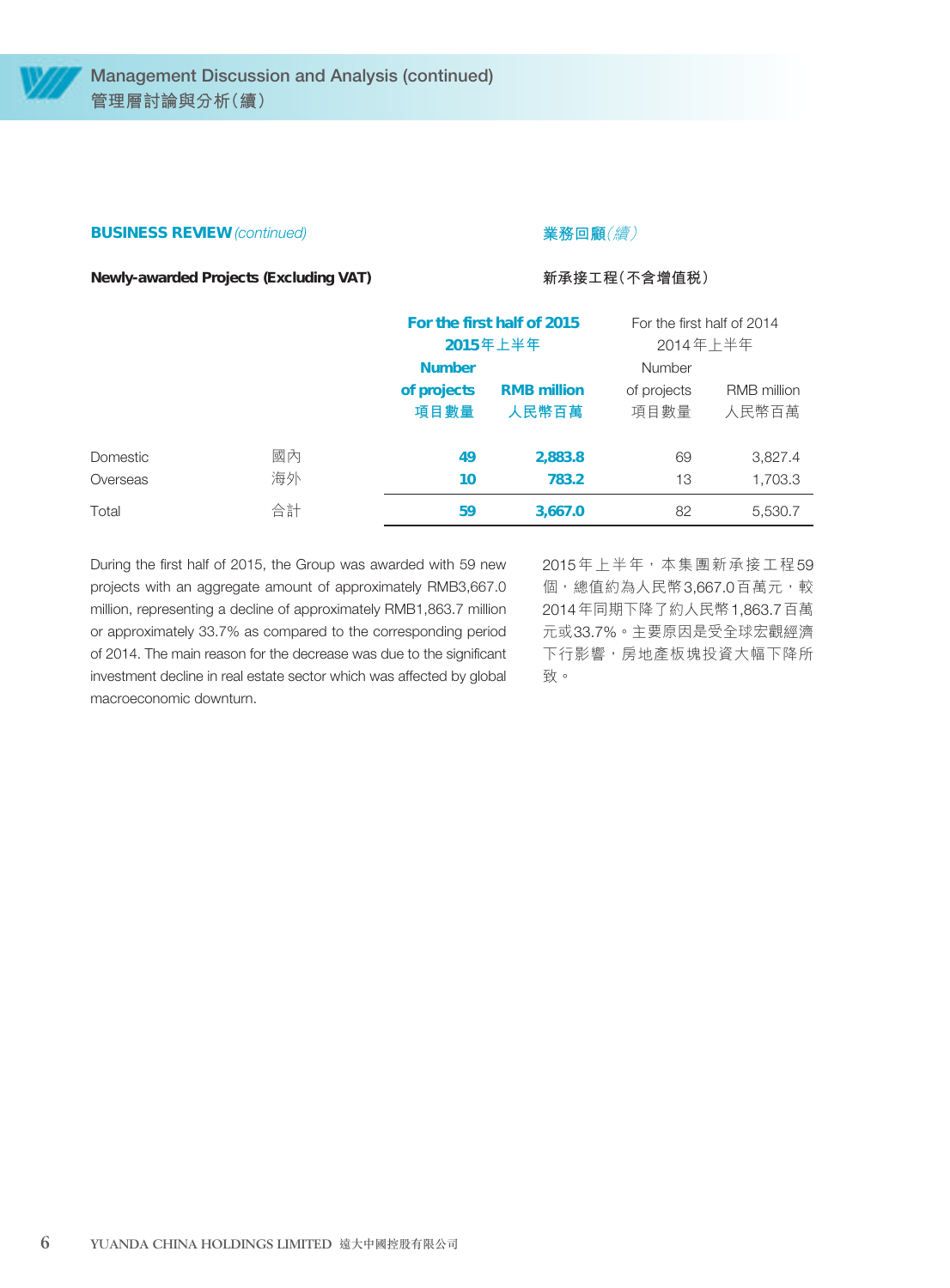#### **BUSINESS REVIEW (continued)**

Details of certain landmark projects obtained by the Group in first half of 2015 are as follows:

#### **Domestic:**

Shanghai International Financial Center Financial Center RMB223.0 million ト海國際金融中心 しょうしょう ついの ついの 一分融中心 しゅうしょう しゅうしょく 人民幣 223.0 百萬元 しゅうしょう Tianjing Chow Tai Fook Building Tain in the Headquarters Building Tainjing RMB194.5 million 天津周大福大廈 またはない インスタンス 総部大樓 おんな かいかん しょうかん 人民幣 194.5 百萬元 Shenzhen Shuibei Jewelry Building **Headquarters Building** RMB132.4 million 深圳水貝珠寶大廈 スポンプ インディング 総部大樓 しんしょう しゅうしょう スパイロ 人民幣 132.4 百萬元 Guangzhou Baiyun Airport Governmental Authority RMB116.3 million 廣州白雲機場 インファイル インストリック 政府機構 インファイル あんだ あいまん 人民幣 116.3 百萬元 しゅうしょう Hangzhou Yuanyang Office Building Theadquarters Building Theory RMB99.9 million **杭州遠洋辦公樓 インスタン インスタン たまま たまま たいしゃ 総部大樓 かいしょう しゅうきょう しゅうしょう 人民幣 99.9 百萬元** Guangzhou Guang Fa Securities Office Building Headquarters Building FRMB98.3 million 廣州廣發證券辦公樓 まんない インストリング 総部大樓 いっと しんしゅう あんたい 人民幣 98.3 百萬元 しんしゅう Shenzhen Metro Office Building and Governmental Authority and RMB86.8 million 深圳地鐵辦公樓 いっちょう おおし あいかん 政府機構 いっちょう しんしゅう しょうしょう 人民幣 86.8 百萬元 しんじょう

#### **Overseas:**

Menara Astra, Indonesian Theadquarters Building Theadquarters Building RMB193.9 million 印尼MENARA ASTRA 總部大樓 人民幣193.9百萬元 German Embassy, Vietnam and Governmental Authority and RMB102.4 million 越南德國大使館 インファイル インストリック 政府機構 しんしゃ しんしゅう しんしゅう しんしゅう しんしゅう しんしゅう しんしゅう しんしゅう しんしゅう Capital Plaza, Australia Governmental Authority RMB101.8 million 澳大利亞首都廣場 いっちょう しんしゃ 政府機構 しんしん しんしゅう しんぽ かいりょう かいりょう かいりょう

#### **業務回顧**(續)

本集團於2015年上半年成功獲得的一些 地標性項目,包括:

**國內項目:**

**Project name project utilization project utilization contract value 項目名稱 項目用途類別 合同金額約為**

# **Category of Approximately**

#### **海外項目:**

## **Project name project utilization project utilization contract value 項目名稱 項目用途類別 合同金額約為**

# **Category of Category of Approximately**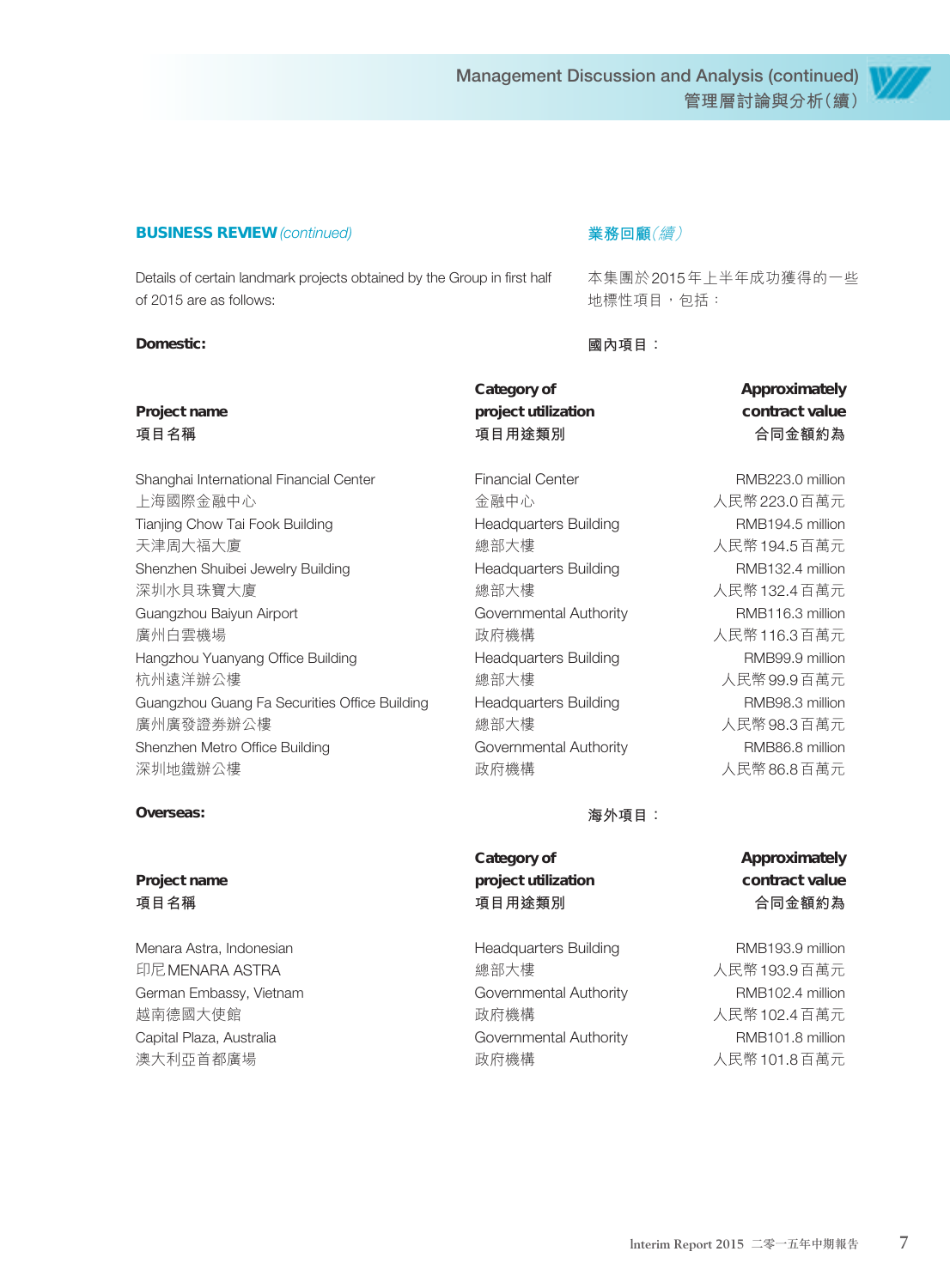

#### **BUSINESS REVIEW (continued)**

**Backlog**

#### **業務回顧**(續)

#### **未完工合同**

|          |    |                | As at 30 June 2015<br>截至2015年6月30日<br><b>Remaining value of contracts</b><br>合同剩餘價值 |             | As at 30 June 2014<br>截至2014年6月30日<br>Remaining value of contracts<br>合同剩餘價值 |
|----------|----|----------------|-------------------------------------------------------------------------------------|-------------|------------------------------------------------------------------------------|
|          |    | <b>Numbers</b> |                                                                                     |             |                                                                              |
|          |    | of projects    | <b>RMB million</b>                                                                  | of projects | <b>RMB</b> million                                                           |
|          |    | 項目數量           | 人民幣百萬                                                                               | 項目數量        | 人民幣百萬                                                                        |
| Domestic | 國內 | 386            | 13,315.7                                                                            | 385         | 13,597.2                                                                     |
| Overseas | 海外 | 89             | 7.137.3                                                                             | 89          | 7.240.8                                                                      |
| Total    | 合計 | 475            | 20.453.0                                                                            | 474         | 20,838.0                                                                     |

As at 30 June 2015, the remaining value of backlog amounted to approximately RMB20,453.0 million (30 June 2014: approximately RMB20,838.0 million), which could secure a sustainable development of the Group.

#### **MAJOR TECHNOLOGY ACHIEVEMENTS AND AWARDS**

The Group adopts the strategy of "energy saving, information technology, intelligent, new technology, new materials" as its future technical development direction, and pioneers the development trend of the industry based on its technical expertise and extensive research and development experience.

During the first half of 2015, the Group obtained 25 patents, including 23 patents for invention and 2 patents for utility models. The accumulated number of patents owned by the Group was 941 as at 30 June 2015.

截至2015年6月30日,未完工合同所涉 及的餘下價值合計約人民幣20,453.0百萬 元(2014年6月30日:約人民幣20,838.0 百萬元),可以保證本集團未來的可持續 發展。

#### **主要技術成果和科技獎項**

本集團以「節能環保、信息化、智能化、 新技術、新材料」為未來技術發展方向, 憑藉擁有豐富研發經驗的技術團隊繼續 引領行業的未來發展趨勢。

於2015年上半年,本集團新獲專利授權 25項,其中發明專利23項及實用新型專 利2項。截至2015年6月30日,本集團累 計擁有專利授權941項。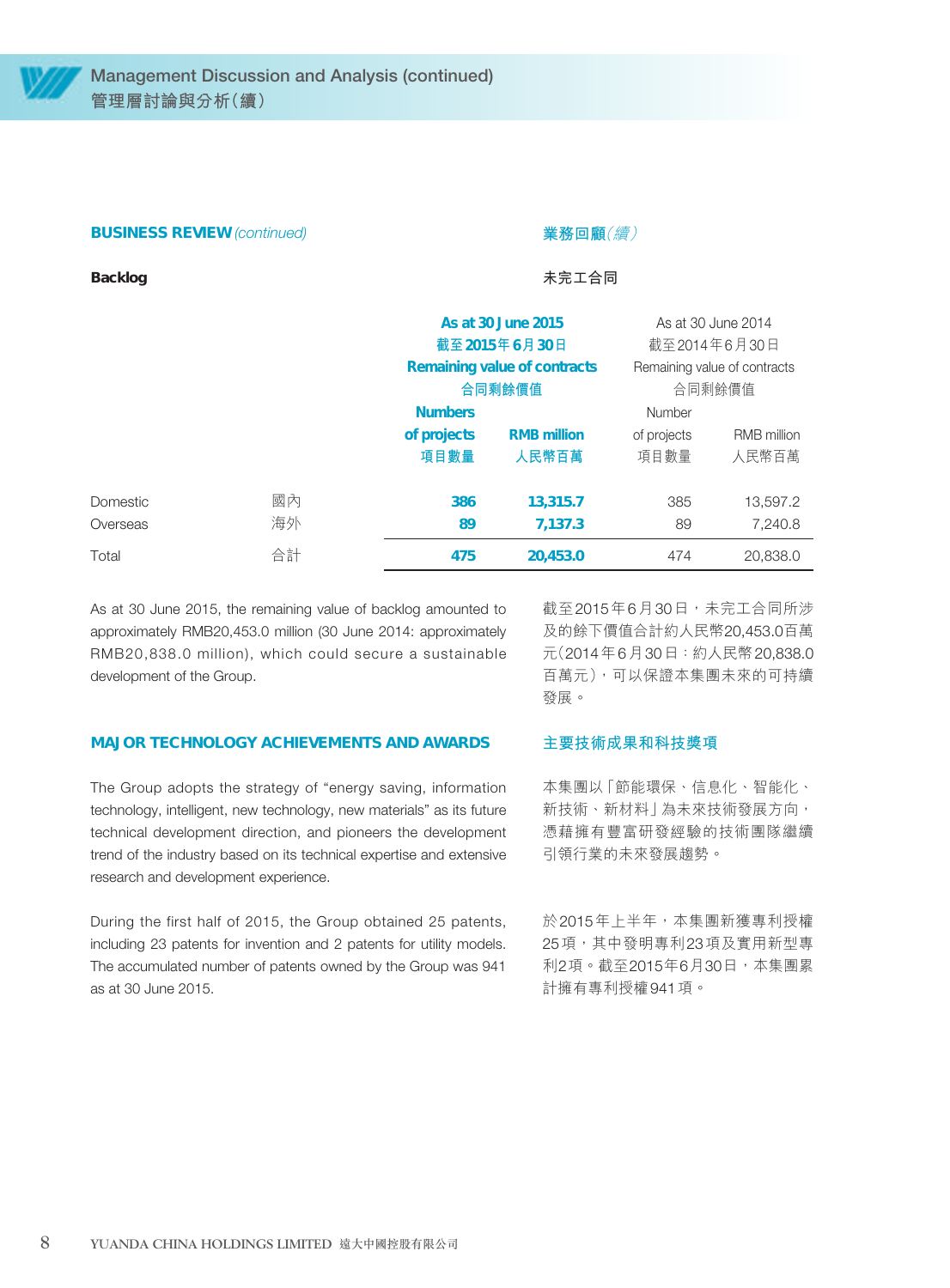

#### **BUSINESS PROSPECTS**

During the first half of 2015, since the global macroeconomic growth rate has been constantly decreasing, the investment growth rate in real estate sector declined as well, which causes a great adverse impact to the Group's business. The Company will keep improving its internal control level, and implementing an effective risk management.

The Group will also continue to develop its main operating business of curtain wall at a steady pace, while at the same time, start to seek out investment opportunity in new business. Along with the "one belt on road" economic cooperation among China and other countries in Asia and the Pacific Rim, there will be plenty of infrastructure construction demands and other investment opportunity, the Group will participate with its own advantage of global network. In the future, the Group will continuously try to improve its profitability level, and be dedicated to create a greater value for equity shareholders of the Company.

#### **FINANCIAL REVIEW**

#### **Revenue**

For the six months ended 30 June 2015, the Group's revenue was approximately RMB3,809.5 million (30 June 2014: approximately RMB4,144.9 million), representing a decrease of about RMB335.4 million or approximately 8.1% as compared to the corresponding period of last year. The main reason for the decrease was due to the slow global economic recovery and tightening of domestic credit market, the construction progress of certain projects of the Group remained slow which led to a decrease in revenue as compared to the last corresponding period. Among which:

#### Domestic:

The overall revenue generated from domestic projects decreased by approximately RMB539.8 million or approximately 17.0% to RMB2,627.4 million (30 June 2014: approximately RMB3,167.2 million), contributing to 69.0% of the revenue of the Group.

#### **業務展望**

於2015年上半年,隨著全球宏觀經濟增 長率的持續下行,房地產板塊投資額增 速亦繼續下降,對本集團的業務形成較 大負面衝擊。本公司將努力提高內部管 控水平,並實施有效的風險管理。

在繼續敦實幕牆主業的同時,本集團亦 在著手尋找新的業務投資機會。隨著中 國與亞洲和太平洋的周邊國家的「一帶一 路 | 經濟合作,將催生更多基礎設施建設 需求及其他投資機會,本集團將借助自 身全球網絡優勢參與其中。未來本集團 將繼續努力提高我們的盈利能力,並不 遺餘力的為公司股東創造更多價值。

#### **財務回顧**

#### 營業收入

截至2015年6月30日止6個月,本集團的 收入約為人民幣3,809.5百萬元(2014年6 月30日:約人民幣4,144.9百萬元),較 去年同期減少約人民幣335.4百萬元或約 8.1%。減少的主要原因是全球經濟復蘇 放緩及國內信貸市場緊縮的影響,本集 團部分工程施工進度仍然緩慢,以致收 入規模較2014年同期有所下降。其中:

#### 國內市場:

國內收入約為人民幣2,627.4百萬元 (2014年6月30日:約人民幣3,167.2百 萬元),佔集團營業收入的69.0%,較去 年同期減少約人民幣539.8百萬元或約 17.0%。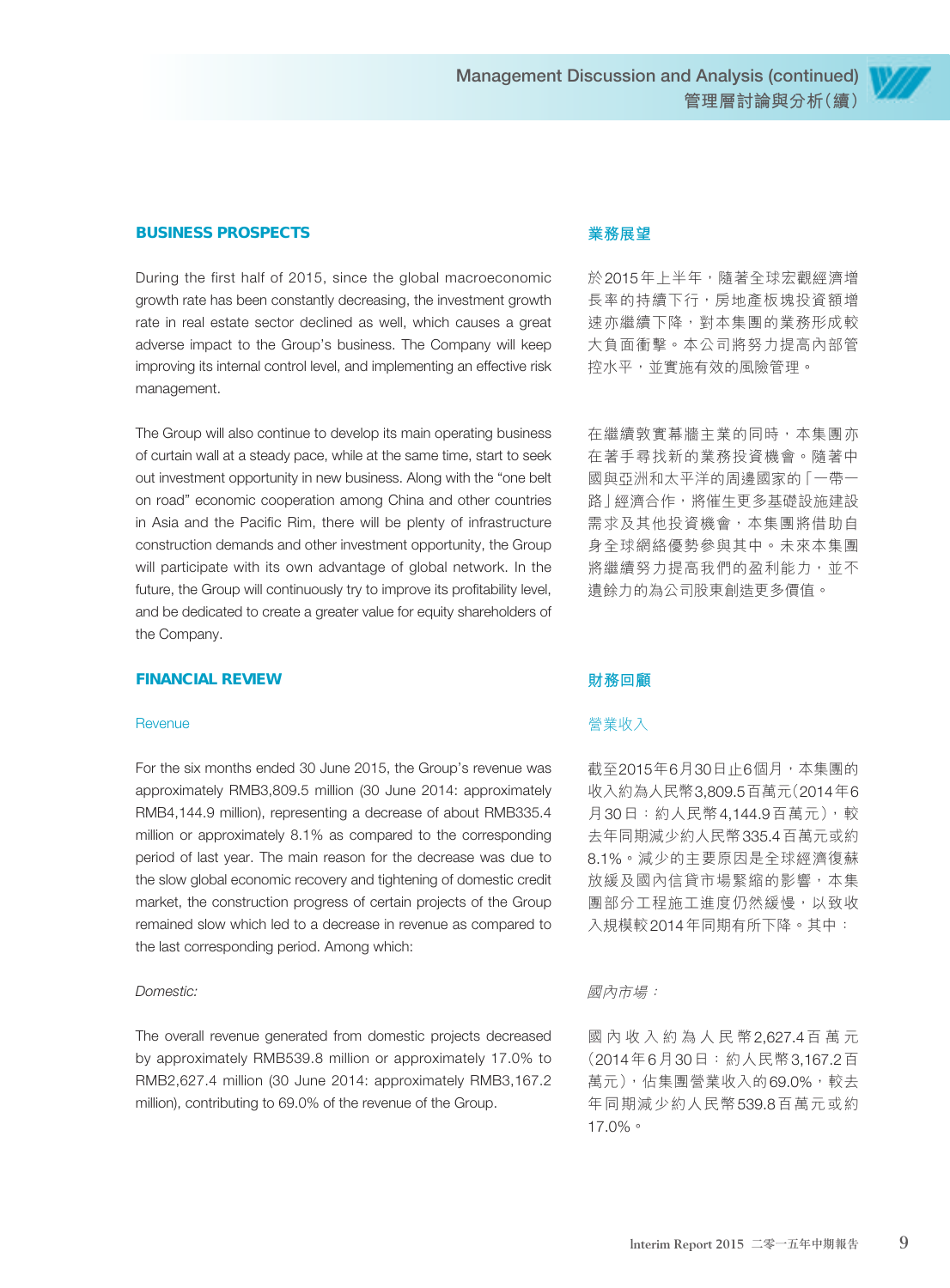

#### Revenue (continued)

#### Overseas:

The overall revenue generated from overseas projects increased by approximately RMB204.4 million or approximately 20.9% to RMB1,182.1 million (30 June 2014: approximately RMB977.7 million), contributing to 31.0% of the revenue of the Group.

#### Cost of sales

For the six months ended 30 June 2015, the Group's cost of sales was approximately RMB3,383.7 million (30 June 2014: approximately RMB3,553.8 million), representing a decrease of about RMB170.1 million or approximately 4.8% as compared to the corresponding period of last year, which was mainly due to the decrease in cost of raw materials as a result of the decrease of revenue.

#### Gross profit and gross profit margin

For the six months ended 30 June 2015, the Group's gross profit was approximately RMB425.9 million (30 June 2014: RMB591.1 million), representing a decrease of about RMB165.2 million or approximately 27.9% as compared to the last corresponding period. The gross profit margin decreased by approximately 3.1% to approximately 11.2% (30 June 2014: 14.3%). Among which:

- 1. For the six months ended 30 June 2015, the Group's domestic gross profit margin decreased by approximately 1.8% to approximately 12.8% (30 June 2014: 14.6%).
- 2. For the six months ended 30 June 2015, the Group's overseas gross profit margin decreased by approximately 5.3% to approximately 7.7% (30 June 2014: 13.0%).

#### **財務回顧**(續)

營業收入(續)

海外市場:

海外收入約為人民幣1,182.1百萬元 (2014年6月30日: 約 人 民 幣977.7百 萬元),佔集團整體收入的31.0%,較去 年同期增加約人民幣204.4百萬元或約 20.9%。

#### 銷售成本

截至2015年6月30日止6個月,本集團 的銷售成本約為人民幣3,383.7百萬元 (2014年6月30日:約人民幣3,553.8百 萬元),較去年同期減少約人民幣170.1 百萬元或約4.8%,主要由於收入下降導 致原材料成本下降所致。

#### 毛利及毛利率

截至2015年6月30日止6個月,本集團的 毛利約為人民幣425.9百萬元(2014年6月 30日:人民幣591.1百萬元),較去年同期 減少約人民幣165.2百萬元或約27.9%。 毛利率為約11.2%(2014年6月30日: 14.3%),下降了約3.1%。其中:

- 1. 截至2015年6月30日止6個月,國內 毛利率為約12.8%(2014年6月30日: 14.6%),下降了約1.8%。
- 2. 截至2015年6月30日止6個月,海外 毛利率為約7.7%(2014年6月30日: 13.0%),下降了約5.3%。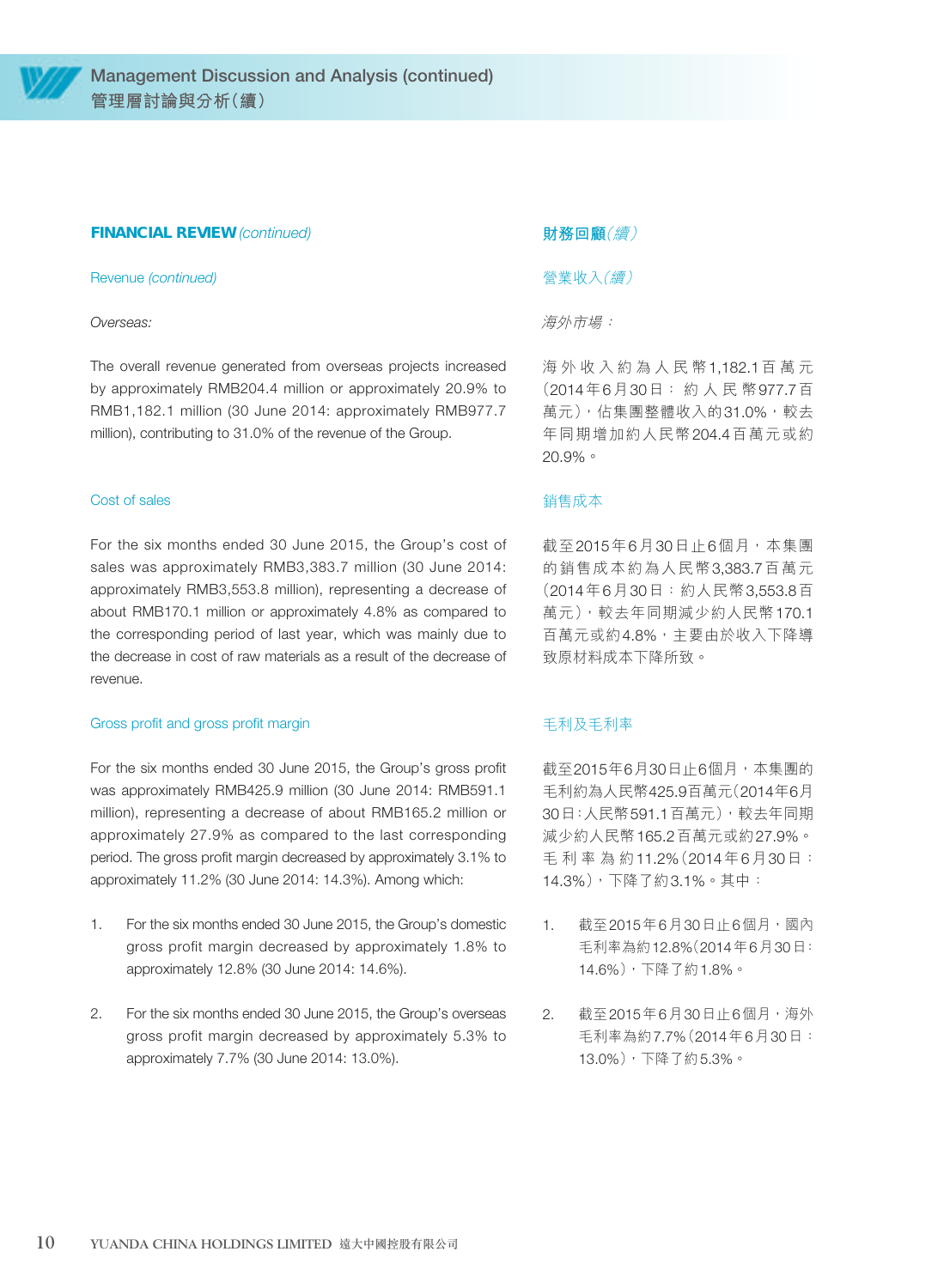#### Gross profit and gross profit margin (continued)

This was mainly due to the increase of costs ratio of installation, on-site, labor, and transportation over revenue as a result of the delayed progress of certain projects which was affected by the investment decline in real estate sector which was affected by global macroeconomic downturn and the tightening of credit market.

#### Other income

Other income of the Group primarily comprises of government grants, rental revenue from operating leases, net income from provision of repairs and maintenance services and net gain or loss on disposal of property, plant and equipment.

For the six months ended 30 June 2015, the Group's other income amounted to approximately RMB6.0 million (30 June 2014: approximately RMB6.4 million), representing a decreased by approximately RMB0.4 million or 6.3% as compared to the last corresponding period.

#### Selling expenses

For the six months ended 30 June 2015, the selling expenses were approximately RMB85.6 million (30 June 2014: RMB70.7 million), representing an increase of about RMB14.9 million or approximately 21.1% as compared to the last corresponding period. The main reason was due to the increase of traveling expenses driven by increased activity of marketing exploitation.

For the six months ended 30 June 2015, selling expenses accounted for approximately 2.2% of the revenue (30 June 2014: 1.7%).

#### **財務回顧**(續)

#### 毛利及毛利率(續)

主要原因是受環球宏觀經濟下行影響, 是房地產行業的投資減少,以及受信貸 市場緊縮所致,部分工程進度拖慢,從 而導致安裝、現場、工人、及運輸等相 對收入比的成本率的增加所致。

#### 其他收入

其他淨收入主要包括政府津貼,經營租 賃的租金收入及提供維修及保養服務的 淨收入,出售物業、廠房及設備的淨收 益或虧損。

截至2015年6月30日止6個月,本集團其 他收入達約為人民幣6.0百萬元(2014年6 月30日:約人民幣6.4百萬元),較去年 同期減少約人民幣0.4百萬元或6.3%。

#### 銷售費用

截至2015年6月30日止6個月,銷售費 用約為人民幣85.6百萬元(2014年6月30 日:人民幣70.7百萬元),較去年同期增 加約人民幣14.9百萬元或約21.1%。主要 原因是市場拓展活動增加導致差旅費用 增加所致。

截至2015年6月30日止6個月,銷售費 用佔收入的比例約為2.2%(2014年6月30 日:1.7%)。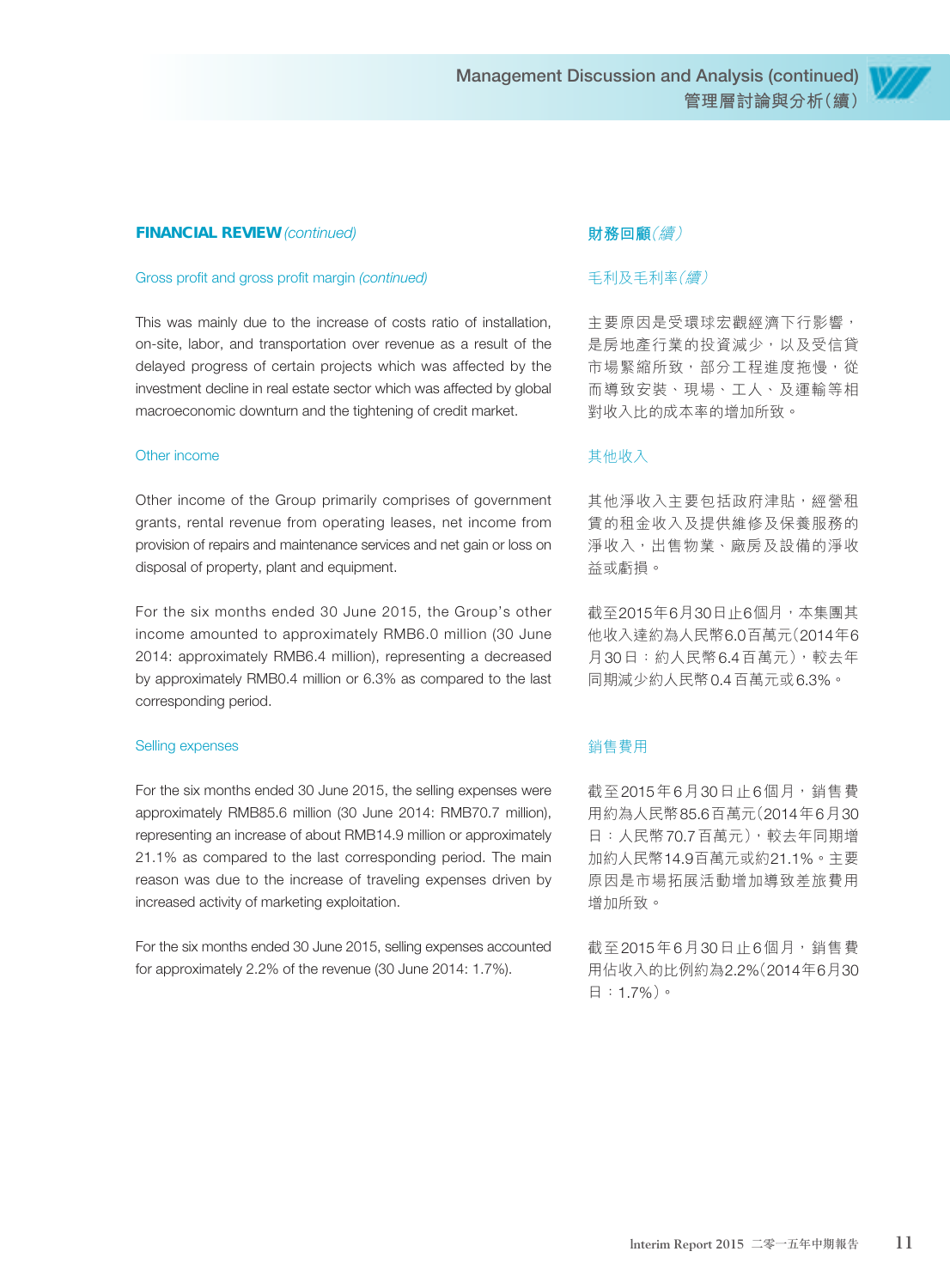

#### Administrative expenses

For the six months ended 30 June 2015, the administrative expenses were approximately RMB520.6 million (30 June 2014: approximately RMB535.8 million), representing a decrease of RMB15.2 million or approximately 2.8% as compared to the last corresponding period. Among which:

- 1. For the six months ended 30 June 2015, the staff cost was approximately RMB278.6 million (30 June 2014: RMB312.2 million), representing a decrease of about RMB33.6 million or approximately 10.8% as compared to the last corresponding period. It was mainly due to the Group's cost control;
- 2. For the six months ended 30 June 2015, the Group adhered to a principle of prudent operation and hence provision of bad debts in the first half of 2015 was approximately RMB137.0 million (30 June 2014: approximately RMB105.7 million), representing an increase of about RMB31.3 million or approximately 29.6% as compared to the last corresponding period.

For the six months ended 30 June 2015, administrative expenses accounted for 13.7% of the Group's revenue (30 June 2014: 12.9%).

#### Finance costs

For the six months ended 30 June 2015, the finance costs were approximately RMB45.3 million (30 June 2014: approximately RMB91.2 million), representing a decrease of about RMB45.9 million or approximately 50.3% as compared to the last corresponding period, which was due to the increase of the net foreign exchange gain. Among which:

#### **財務回顧**(續)

#### 行政開支

截至2015年6月30日止6個月,行政開支 約為人民幣520.6百萬元(2014年6月30 日:約人民幣535.8百萬元),較去年同期 減少約人民幣15.2百萬元或約2.8%。其 中:

- 1. 截至2015年6月30日止6個月, 主要 是集團的費用管控,人員工資約為人 民幣278.6百萬元(2014年6月30日: 約人民幣312.2百萬元),較去年同期 減少約人民幣33.6百萬元或約10.8%;
- 2. 截至2015年6月30日止6個月,集團 繼續保持謹慎的原則,2015年上半年 應收款項壞賬準備約為人民幣137.0 百萬元(2014年6月30日:約人民幣 105.7百萬元),較去年同期增長約人 民幣31.3百萬元或約29.6%。

截至2015年6月30日止6個月,行政開 支佔本集團收入的比例為13.7%(2014年 6月30日:12.9%)。

#### 融資成本

截至2015年6月30日止6個月,融資成 本約為人民幣45.3百萬元(2014年6月30 日:約人民幣91.2百萬元),較去年同期 減少約人民幣45.9百萬元或約50.3%。主 要原因是匯兌淨收益有所增加。 其中: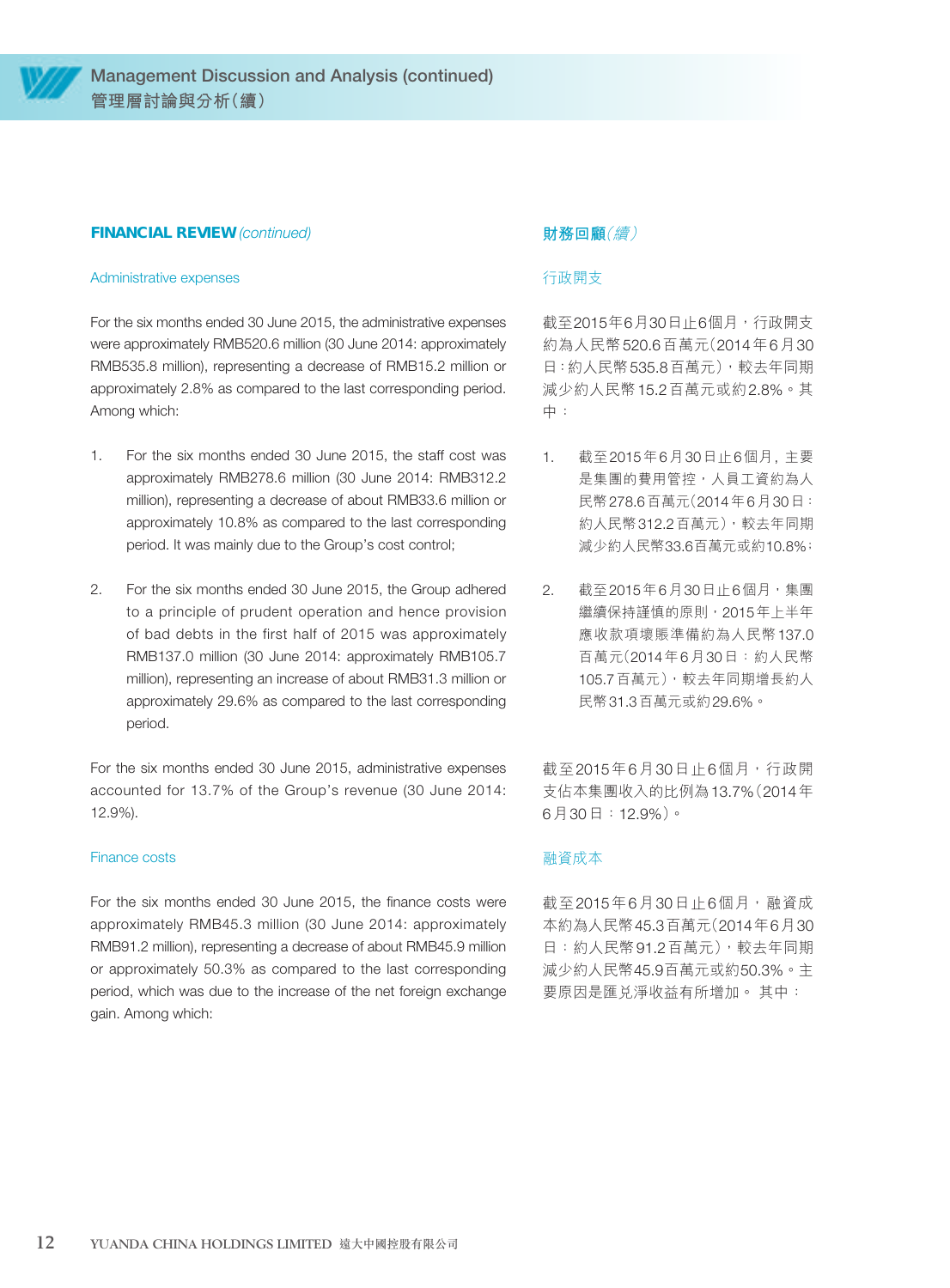#### Finance costs (continued)

- 1. For the six months ended 30 June 2015, the Group's interest expenses were RMB102.5 million (30 June 2014: approximately RMB93.2 million), representing an increase of about RMB9.3 million or approximately 10.0% as compared to the last corresponding period which was mainly due to the increase of average total bank borrowings of the Group;
- 2. For the six months ended 30 June 2015, the Group's net foreign exchange gain (after offsetting the gain from forward foreign exchange contracts) increased by RMB54.9 million or 554.5% to approximately RMB64.8 million (30 June 2014: net gain of approximately RMB9.9 million), which was mainly due to the depreciation of AUD, EURO and SGD led to significant gain from forward foreign exchange contracts.

For the six months ended 30 June 2015, finance costs accounted for 1.2 % of the revenue of the Group (30 June 2014: 2.2%).

#### Income tax

For the six months ended 30 June 2015, the Group's income tax net gain was approximately RMB25.3 million (30 June 2014: an income tax expense of approximately RMB22.1 million). The main reason was the significant decrease in the Corporate Income Tax of subsidiaries of the Group established in the PRC.

#### Net loss

For the six months ended 30 June 2015, the net loss of the Group increased by approximately RMB72.0 million or 58.8% as compared to the last corresponding period to approximately RMB194.4 million (30 June 2014: a loss of approximately RMB122.4 million).

#### **財務回顧**(續)

#### 融資成本(續)

- 1. 截至2015年6月30日止6個月,主要 因公司平均銀行貸款總額增加所致, 集團的利息開支為人民幣102.5百萬 元(2014年6月30日:約人民幣93.2 百萬元),較去年同期增加了約人民 幣9.3百萬元或約10.0%;
- 2. 截至2015年6月30日止6個月,集團 匯兌淨收益約為(於抵銷遠期外匯合 同收益後)64.8百萬元(2014年6月30 日:淨收益約人民幣9.9百萬元),較 去年同期增加了人民幣54.9百萬元或 554.5%,主要由於澳元、歐元及新 加坡元貶值,遠期外匯合約錄得重大 收益所致。

截至2015年6月30日止6個月,融資成 本佔營業收入的比例為1.2%(2014年6月 30日:2.2%)。

#### 所得稅

截至2015年6月30日止6個月,集團所 得稅收益約為人民幣25.3百萬元(2014年 6月30日:所得稅支出約人民幣22.1百萬 元)。主要由於中國境內附屬公司繳納企 業所得稅減少所致。

#### 淨虧損

截至2015年6月30日止6個月,本公司 淨虧損約為人民幣194.4百萬元(2014年6 月30日:虧損約人民幣122.4百萬元), 較去年同期增加約人民幣72.0百萬元或 58.8%。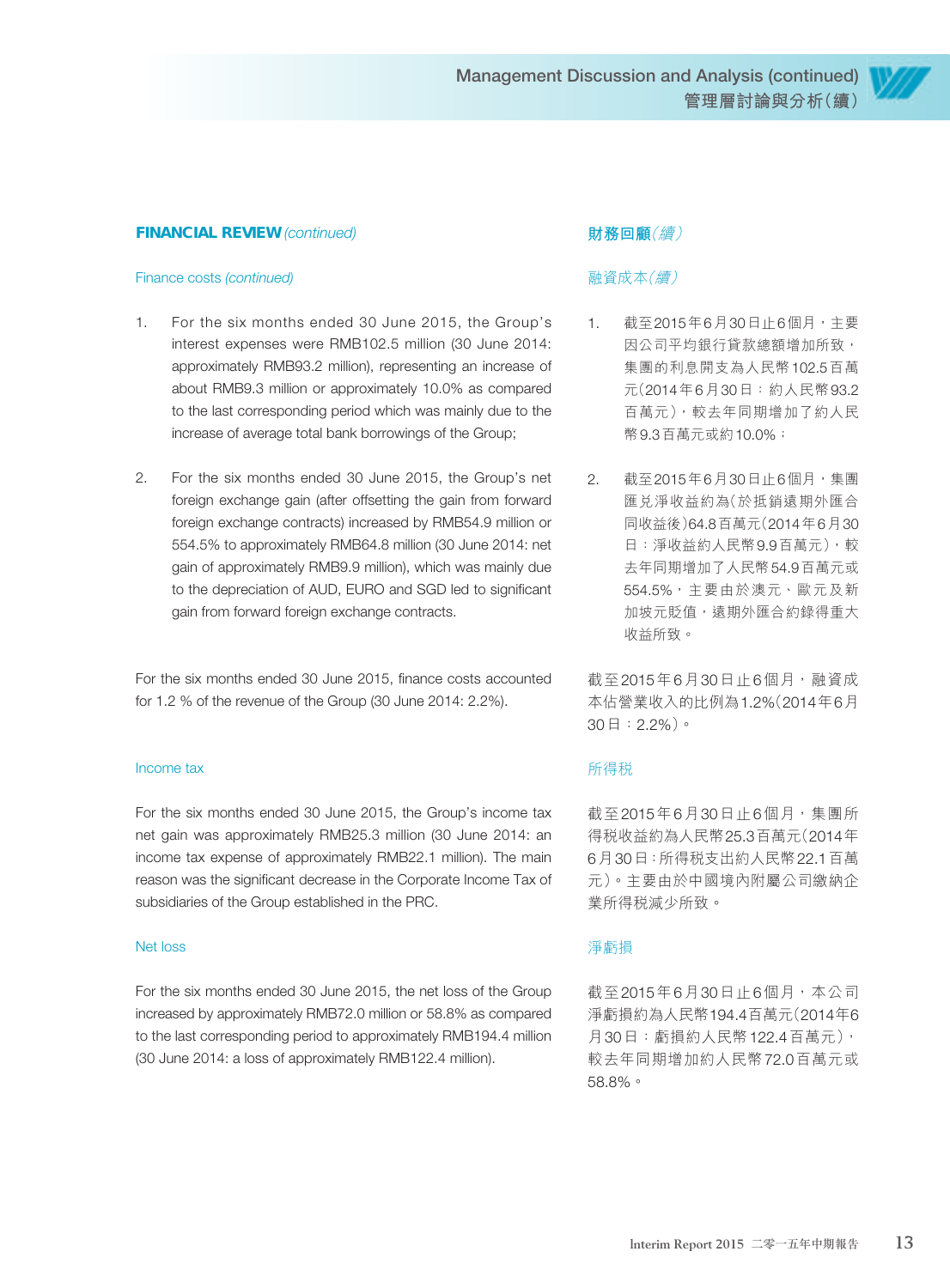

#### Loss attributable to equity shareholders of the Company

For the six months ended 30 June 2015, the loss attributable to equity shareholders of the Company was approximately RMB150.2 million (30 June 2014: approximately RMB133.2 million), representing an increase of about RMB17.0 million, or approximately 12.8% as compared to the last corresponding period.

The basic and diluted loss per share was approximately RMB2.43 cents (30 June 2014: approximately RMB2.15 cents), representing a decrease of about RMB0.28 cents or approximately 13.0% as compared to the last corresponding period.

#### Net current assets and financial resources

As at 30 June 2015, the Group's net current assets were approximately RMB2,128.7 million (31 December 2014: approximately RMB2, 283.0 million).

As at 30 June 2015, the Group's cash at bank and on hand amounted to approximately RMB985.9 million (31 December 2014: approximately RMB2,662.5 million).

#### Bank loans and gearing ratio

As at 30 June 2015, the Group's total bank borrowings amounted to approximately RMB4,145.8 million (31 December 2014: approximately RMB3,320.0 million), representing an increase of about RMB825.8 million or approximately 24.9% as compared to the last corresponding period.

The Group's asset-liability ratio (total liabilities divided by total assets) was 75.0% (31 December 2014: 73.8%).

#### **財務回顧**(續)

#### 本公司股東應佔虧損

截至2015年6月30日止6個月,本公司 股東應佔虧損約為人民幣150.2百萬元 (2014年6月30日:虧損約人民幣133.2 百萬元),較去年同期增加約人民幣17.0 百萬元或約12.8%。

每股基本及攤薄虧損約為人民幣2.43分 (2014年6月30日:虧損約人民幣2.15 分),較去年同期下降約人民幣0.28分或 13.0%。

#### 流動資產淨值及財務資源

截至2015年6月30日,本集團的流動資 產淨值約人民幣2,128.7百萬元(2014年 12月31日:約人民幣2,283.0百萬元)。

截至2015年6月30日,本集團的銀行存 款及手頭現金約為人民幣985.9百萬元 (2014年12月31日:約人民幣2,662.5百 萬元)。

#### 銀行貸款及負債比率

截至2015年6月30日,本集團的銀行借 貸總額約為人民幣4,145.8百萬元(2014 年12月31日:約人民幣3,320.0百萬元), 去年同期增長了約人民幣825.8百萬元或 約24.9%

本集團之資產負債率(總負債除以總資 產計算)為75.0%(2014年12月31日: 73.8%)。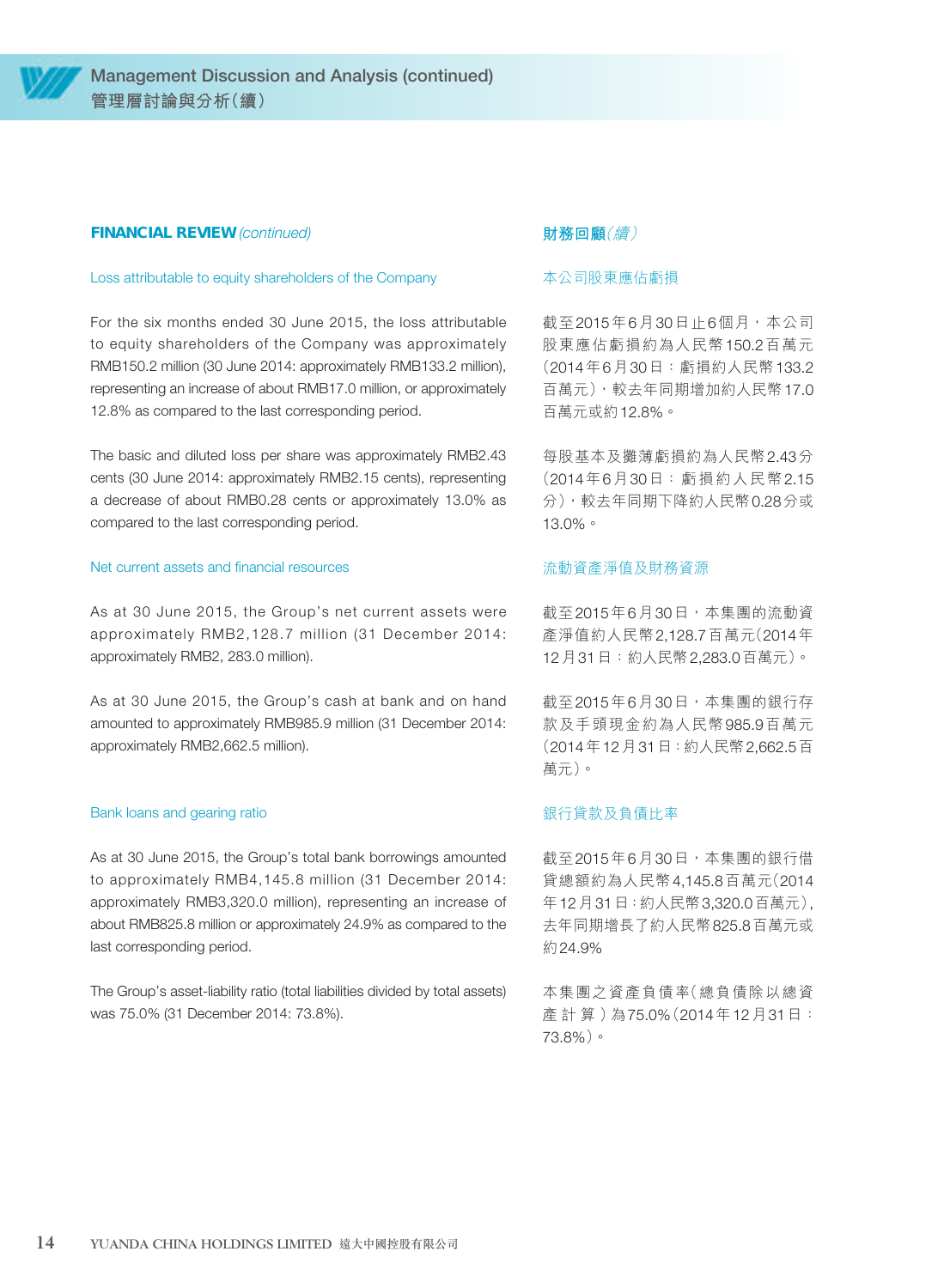#### **財務回顧**(續)

Turnover days of receivables/trade and bills payables/inventory

#### 應收賬款╱貿易應付款及應付票據╱存 貨周轉期

|                              |               | For the six months | For the year ended |
|------------------------------|---------------|--------------------|--------------------|
| Turnover days (days)         |               | ended 30 June 2015 | 31 December 2014   |
| 周轉期(天數)                      |               | 截至 2015年           | 截至2014年            |
|                              |               | 6月30日止六個月          | 12月31日止年度          |
| Receivables <sup>(1)</sup>   | 應收賬款(1)       | 361                | 257                |
| Trade and bills payables (2) | 貿易應付款及應付票據(2) | 276                | 253                |
| Inventory <sup>(3)</sup>     | 存貨(3)         | 47                 | 37                 |

- 1. The calculation of the receivables turnover days is based on the average amount of trade and bills receivables net of provision and net contract work receivables (gross amount due from customers for contract work less gross amount due to customers for contract work net of provision) as at the beginning and ending of the relevant period divided by total revenue of the relevant period and multiplied by 181 days or 365 days.
- 2. The calculation of trade and bills payables turnover days is based on the average amount of trade and bills payables as at the beginning and ending of the relevant period divided by cost of raw materials and installation cost of the relevant period and multiplied by 181 days or 365 days.
- 3. The calculation of inventory turnover days is based on the average amount of inventory net of provision as at the beginning and ending of the relevant period divided by cost of raw materials of the relevant period and multiplied by 181 days or 365 days.

For the six months ended 30 June 2015, the receivables turnover days were about 361 days (31 December 2014: about 257 days), representing an increase of 104 days, which was mainly due to the fact that amidst the credit crunch of the financial market, payment schedule of owners was delayed.

For the six months ended 30 June 2015, the trade and bills payables turnover days were about 276 days (31 December 2014: about 253 days), representing an increase of 23 days. The increase in turnover days was a result of a slowdown in collection of receivables, upon which the Group delayed its payments to suppliers.

- 1. 應收賬款周轉期乃通過將有關期間期初 及期末經扣除撥備的貿易應收款及應收 票據及應收客戶合同工程款淨額(經扣 除撥備的應收客戶合同工程款減應付客 戶合同工程款)的平均金額除以有關期 間的總收入再乘以181天或365天計算。
- 2. 貿易應付款及應付票據周轉天數等於貿 易應付款及應付票據期初及期末結餘平 均數除以有關期間的原材料費用及安裝 費用再乘以181天或365天計算。
- 3. 存貨周轉期乃將存貨期初及期末結餘平 均數(扣除撥備)除以有關期間的原材料 費用再乘以181天或365天計算。

截至2015年6月30日止6個月,應收賬款 周轉天數約為361天(2014年12月31日: 約257天),增加104天。主要是信貸緊 縮,業主付款速度放緩所致。

截至2015年6月30日止6個月,貿易應付 款及應付票據周轉天數約為276天(2014 年12月31日:約253天),增加23天。 周轉天數增加乃由於隨著工程收款放 緩,本集團延遲了供應商的支付進度所 致。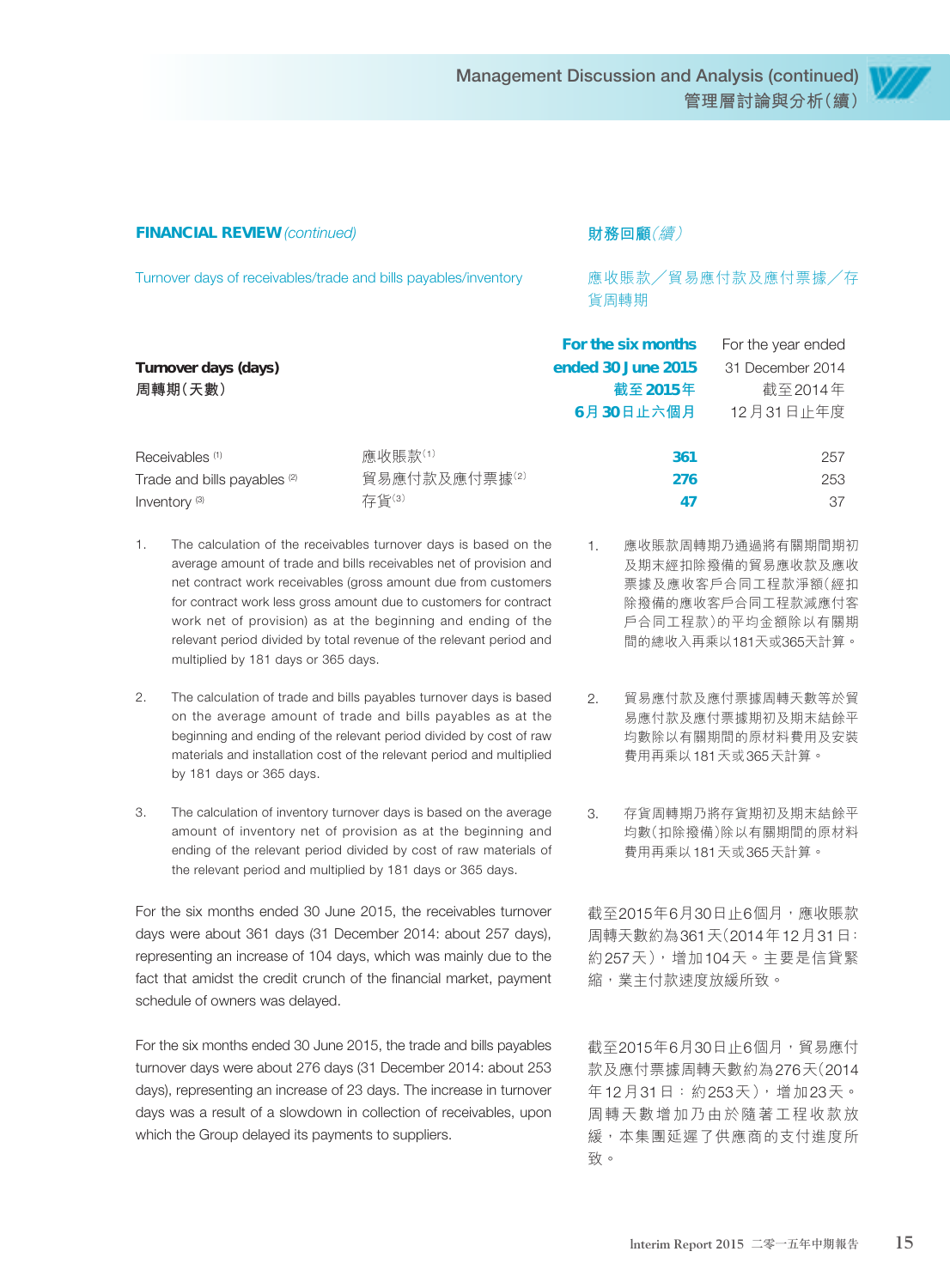

#### Turnover days of receivables/trade and bills payables/inventory (continued)

For the six months ended 30 June 2015, the net cash used in operating activities was approximately RMB2,180.0 million (30 June 2014: approximately RMB1,916.2 million), representing an increase of about RMB263.8 million as compared to the last corresponding period.

#### Inventory turnover days

The Group's inventories primarily consist of materials used in fabrication of curtain wall products, including extrusions aluminum, glass, steel and sealant.

As at 30 June 2015, the Group's inventory amounted to approximately RMB395.9 million (31 December 2014: approximately RMB446.1 million). During the Reporting Period, the inventory turnover days were about 47 days (31 December 2014: about 37 days), representing an increase of 10 days, which was mainly due to the slow global economic recovery and tightening of credit market, the construction progress of certain projects remained slow.

#### Capital expenditure

For the six months ended 30 June 2015, the Group's payments for capital expenditure amounted to RMB11.0 million (31 December 2014: RMB47.7 million).

#### Foreign exchange risk

The overseas projects of the Group were mainly dominated in USD, EURO, GBP, AUD, SGD and Swiss Francs. To manage foreign exchange risks, the Group entered into forward foreign exchange contracts with well-established banks to hedge its foreign exchange risks.

#### **財務回顧**(續)

#### 應收賬款╱貿易應付款及應付票據/存貨 周轉期(續)

截至2015年6月30日止6個月,集團經 營活動所用現金淨額約為人民幣2,180.0 百萬元(2014年6月30日: 約 人 民 幣 1,916.2百萬元),較去年同期增加約人民 幣263.8百萬元。

#### 存貨周轉期

我們的存貨主要由製造幕牆產品所用的 材料組成,包括鋁材、玻璃、鋼材及密 封膠等。

截至2015年6月30日,本集團的存貨結餘 約為人民幣395.9百萬元(2014年12月31 日:約人民幣446.1百萬元)。報告期內, 存貨周轉期約為47天(2014年12月31日: 約37天),同期相比增加10天,主要由於 環球經濟復蘇緩慢,信貸市場收縮,以 及若干項目的建設進度依然緩慢所致。

#### 資本支出

截至2015年6月30日止6個月,本集團的 資本支出付款為人民幣11.0百萬元(2014 年12月31日:人民幣47.7百萬元)。

#### 外匯風險

本集團之海外項目主要以美元、歐元、 英鎊、澳元、新加坡元和瑞郎結算。為 管理外匯風險,本集團透過與信譽良好 的銀行訂立遠期外匯合同,對沖匯兌風 險。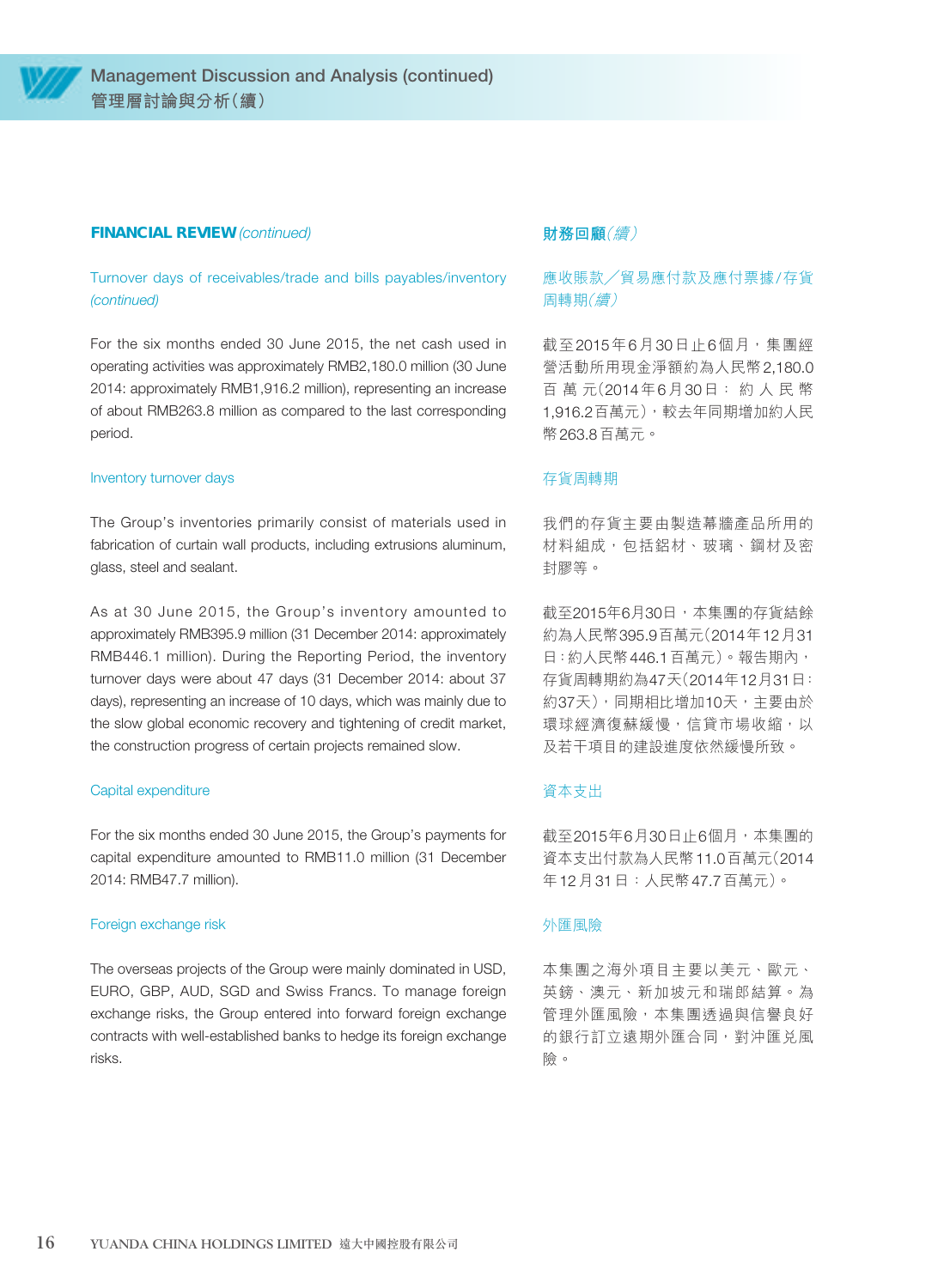

#### Contingent liabilities

The Company's contingent liabilities as at 30 June 2015 are set out in Note 20.

#### Global offering and use of proceeds

In May 2011, the Company conducted a global offering through which 1,708,734,000 new ordinary shares were offered at a price of HK\$1.50 per share. Net proceeds raised by the Company were approximately HK\$2,402,947,000. The ordinary shares of the Company were listed on the Main Board of the Stock Exchange on 17 May 2011.

As stated in the Company's prospectus dated 20 April 2011 and supplementary prospectus dated 5 May 2011 (collectively, the "Prospectuses"), the Company intended to use the proceeds for expansion of its production capacity, repayment of its existing debts, investment in research and development, expansion of its sales and marketing network.

As at 30 June 2015, an accumulated amount of approximately HK\$1,841 million of proceeds from the global offering were utilized as follows:

#### **財務回顧**(續)

#### 或然負債

本公司截至2015年6月30日的或然負債 刊載於附註20。

#### 全球發售及所得款項用途

於2011年5月,本公司進行全球發售,發 售共1,708,734,000股新普通股,發售價 為每股1.50港元。本公司籌集的所得款 項淨額約為2,402,947,000港元。本公司 普通股於2011年5月17日在聯交所主板 上市。

誠如本公司日期為2011年4月20日的招股 章程及2011年5月5日的補充招股章程(統 稱「招股章程」)所述,本公司擬將所得款 項用作擴充產能、償還現有債務、投資 於研究和開發、及擴充銷售和營銷網絡。

截止2015年6月30日,本公司累計使用 約全球發售所得款項1,841百萬港元,款 項使用情況如下:

|                                                                                                 |                         | <b>HK\$'</b> million<br>百萬港元 |
|-------------------------------------------------------------------------------------------------|-------------------------|------------------------------|
| Expansion of production capacity                                                                | 產能擴充                    | 398                          |
| Repayment of bank loans<br>(mainly comprised of the bridge)<br>Ioan of Standard Chartered Bank) | 償還銀行貸款<br>(主要是渣打銀行過橋貸款) | 962                          |
| Expenses in research and development                                                            | 研發支出                    | 261                          |
| Expansion in its sales and marketing network 擴充營銷網絡                                             |                         | 220                          |
|                                                                                                 |                         | 1.841                        |

The remaining proceeds of approximately HK\$562 million will be used in accordance to the intended use of proceeds.

餘下所得款項約562百萬港元將按照擬定 用途使用。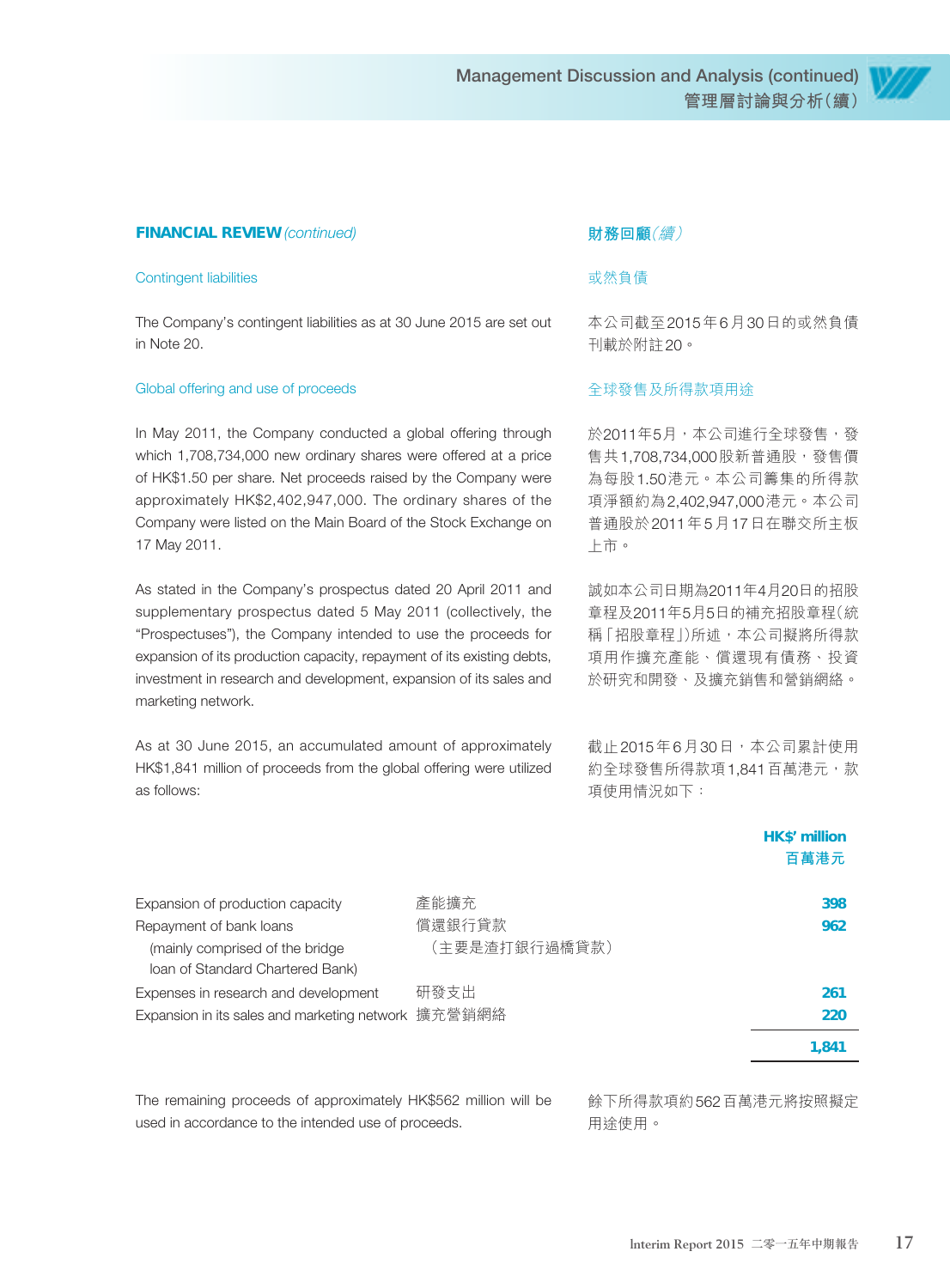

#### Human resources

As at 30 June 2015, the Group had 8,522 full-time employees in total (31 December 2014: 9,445). The Group has sound policies of management incentives and competitive remuneration, which align with the interests of management, employees and shareholders' alike. The Group sets its remuneration policy by reference to the prevailing market conditions and the performance of the individuals concerned, subject to review from time to time. The components of the remuneration package consist of basic salary, allowances, fringe benefits including medical insurance and contributions to pension funds, as well as incentives like discretionary bonus and participation in share options.

#### Company's Mission

The Group implements the operation philosophy of "Technology leads the world, Services creates value" and follows the corporate spirit of "To do things honestly, To treat people sincerely, To understand causes and results, To unify theory and practice". It leads the Group to continue to build up independent brand, independent intellectual property and independent marketing network, so as to assume corporate social responsibility for the state, to provide superior products and services to customers, to enhance benefits for employees as well as to create values and returns for equity shareholders.

#### **財務回顧**(續)

#### 人力資源

截至2015年6月30日,本集團僱用合共 8,522名(2014年12月31日:9,445名)全 職員工。本集團訂有具成效的管理層獎 勵制度及具競爭力的薪酬,務求令管理 層、僱員及股東的利益達成一致。本集 團在訂立其薪酬政策時會參考當時市況 及有關個別員工的工作表現,並須不時 做出檢討。薪酬待遇包括基本薪金、津 貼、附帶福利(包括醫療保險及退休金供 款),以及酌情花紅及發放認股權等獎 勵。

#### 公司使命

本集團奉行「科技引領市場,服務創造 價值」的經營理念,秉承「真實做事,誠 實待人,深明事理,知行合一」的企業 精神,持續打造自主品牌、自主知識產 權、自主市場營銷網絡,為國家承擔企 業公民責任,為客戶提供卓越的產品和 服務,為員工提高福利,為股東創造價 值和回報。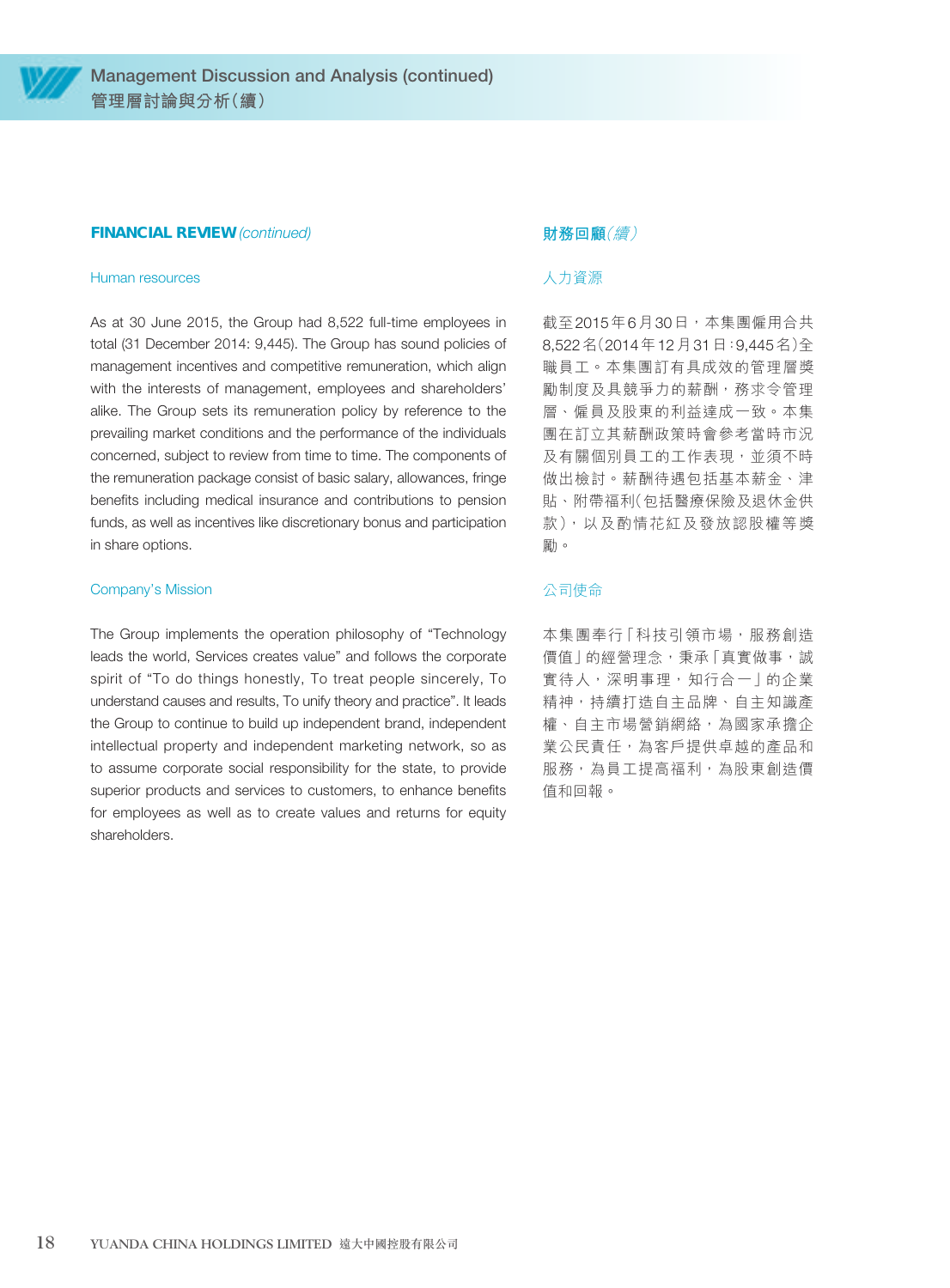#### **REVIEW OF INTERIM FINANCIAL REPORT**

The unaudited interim results of the Company for the six months ended 30 June 2015 have been reviewed by the Company's external auditor, KPMG, in accordance with Hong Kong Standard on Review Engagements 2410 "Review of interim financial information performed by the independent auditor of the entity" issued by the Hong Kong Institute of Certified Public Accountants. The interim results have also been reviewed and approved by the audit committee of the Company, comprising all the three independent non-executive directors of the Company namely, Mr. Poon Chiu Kwok (Chairman of Audit Committee), Mr. Woo Kar Tung, Raymond and Mr. Pang Chung Fai, Benny.

#### **CORPORATE GOVERNANCE**

The Company has adopted the Corporate Governance Code (the "Corporate Governance Code") as set forth in Appendix 14 to the Rules Governing the Listing of Securities on the Stock Exchange ("Listing Rules") as its own code on corporate governance and has, throughout the six months ended 30 June 2015, complied with all applicable code provisions under the Corporate Governance Code.

#### **MODEL CODE FOR SECURITIES TRANSACTIONS**

The Company has adopted the Model Code for Securities Transactions by Directors of Listed Issuers (the "Model Code") as set forth in Appendix 10 to the Listing Rules as the guidelines for the transactions of the directors' dealings in Company's securities. The Company has made specific enquiry to all directors of the Company (the "Directors") and all the Directors have confirmed their compliance with the required standards set out in the Model Code during the period ended 30 June 2015.

#### **INTERIM DIVIDEND**

The board of directors of the Company (the "Board") has resolved not to pay an interim dividend for the six months ended 30 June 2015 (30 June 2014: Nil).

#### **審閱中期財務報告**

本公司截至2015年6月30日止6個月的中 期業績並未經審核,乃由經公司的外聘 核數師畢馬威會計師事務所根據香港會 計師公會頒布之香港審閱準則第2410號 「獨立核數師對中期財務信息的審閱」進 行審閱。經審閱中期業績亦已由本公司 審核委員會(成員包括全體共三名獨立非 執行董事,分別為潘昭國先生(審核委員 會主席)、胡家棟先生及彭中輝先生)審 閱及批准。

#### **企業管治**

本公司已採納聯交所證券上市規則(「上 市規則」)附錄14所載企業管治常規守則 (「企業管治守則」)作為其本身的企業管 治守則,並於截至2015年6月30日止6個 月遵守企業管治常規守則的所有適用守 則條文。

#### **證券交易的標準守則**

本公司證券的交易採納上市規則附錄十 所載的上市發行人董事就本公司證券進 行交易的標準守則(「標準守則」)。本公 司已向本公司全體董事(「董事」)作出具 體杳詢,而董事已確認,彼等截至2015 年6月30日止期間一直遵守標準守則所規 定的準則。

#### **中期股息**

本公司董事會(「董事會」)決議不派付截 至2015年6月30日 止6個月中期股息 (2014年6月30日:無)。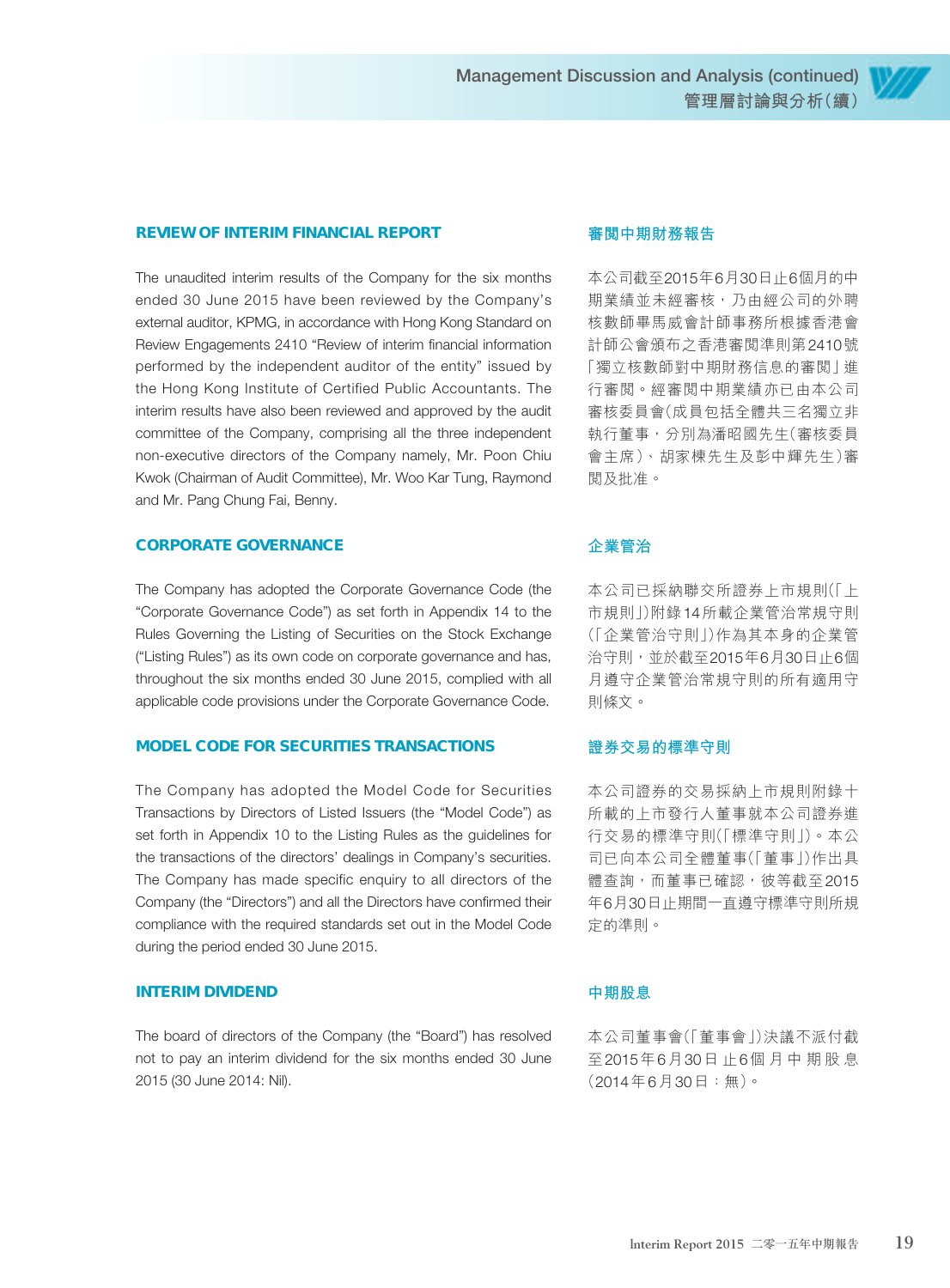

#### **SHARE OPTION SCHEME**

On 12 April 2011, the Company adopted a share option scheme ("Share Option Scheme") whereby the Board can grant options for the subscription of its shares to the employees, managerial staff and senior employees and those other persons that the Board considers that they will contribute or have contributed to the Group (the "Participants") as described in the Share Option Scheme in order to serve as compliment and to reciprocate their contribution to the Group. The maximum number of shares that can be issued according to the Share Option Scheme was 600,000,000 shares which is equivalent to 10% of the issued capital of the Company after completion of the Global Offering (as defined in the prospectus of the Company dated 20 April 2011). The number of options that may be granted pursuant to the terms of the Share Option Scheme shall not exceed 10% of the issued shares immediately after the completion of the Global Offering. Unless otherwise approved by the shareholders of the Company in general meeting, the number of shares that may be granted to the Participants under the options shall not exceed 1% within any 12-month period (other than those granted to the substantial shareholders (as defined in the Listing Rules)), or the total number of shares that may be granted under the options to the independent non-executive Directors or any of their respective associates shall not exceed 0.1% of the shares in issue of the Company from time to time. There is no minimum period that the options must be held before they become exercisable, and the options granted shall be exercised within the period decided by the Board, however no options shall be exercised 10 years after they have been granted. The exercise price of the option shall be the higher of (a) the closing price of the Shares on the daily quotation sheet of the Stock Exchange on the date of grant; (b) the average closing price of the Shares on the daily quotation sheet of the Stock Exchange for the five business days immediately preceding the date of grant; and (c) nominal value of the Share. Each grantee shall pay a consideration of HK\$1.00 at the time the option is granted. The Share Option Scheme shall take effect from the date it is adopted and shall remain effective within a period of 10 years from that date. Since the Share Option Scheme was adopted, no options have been granted.

#### **購股權計劃**

於2011年4月12日, 本公司採納一項 購股權計劃(「購股權計劃」),據此,董 事會可向本集團僱員、行政人員及高級 職員以及購股權計劃所述董事會認為將 會對或曾經對本集團作出貢獻的該等其 他人士(「參與人士」)授出購股權,以認 購本公司股份,藉此向彼等給予獎勵及 回報彼等對本集團作出的貢獻。根據 購股權計劃可發行的最高股份數目為 600,000,000股股份, 相當於全球發售 (定義見本公司日期為2011年4月20日 的招股章程)完成後本公司已發行股本的 10%。可根據購股權計劃條款授出的購 股權數目不得超過緊隨全球發售完成後 本公司已發行股份10%。除非本公司股 東於股東大會另行批准,否則可根據購 股權授予參與人士的股份數目於任何12 個月內不得超過1%(向主要股東(定義 見上市規則)授出者除外), 或可根據購 股權授予獨立非執行董事或任何彼等各 自的聯繫人士的股份總數不得超過本公 司不時已發行股份的0.1%。概無規定購 股權可行使前須持有的最短期間,而授 出的購股權須於董事會決定的期間內行 使,但並無購股權可於授出後超過10年 行使。購股權行使價須為(a)股份於授出 日期聯交所每日報價表的收市價;(b)股份 於緊接授出日期前五個營業日聯交所每 日報價表的平均收市價;及(c)股份的面值 之較高者。各承授人須於獲授購股權之 時支付1.00港元之代價。購股權計劃於 獲採納當日生效,直至該日起10年內期 間仍然有效。自採納購股權計劃以來並 未授出任何購股權。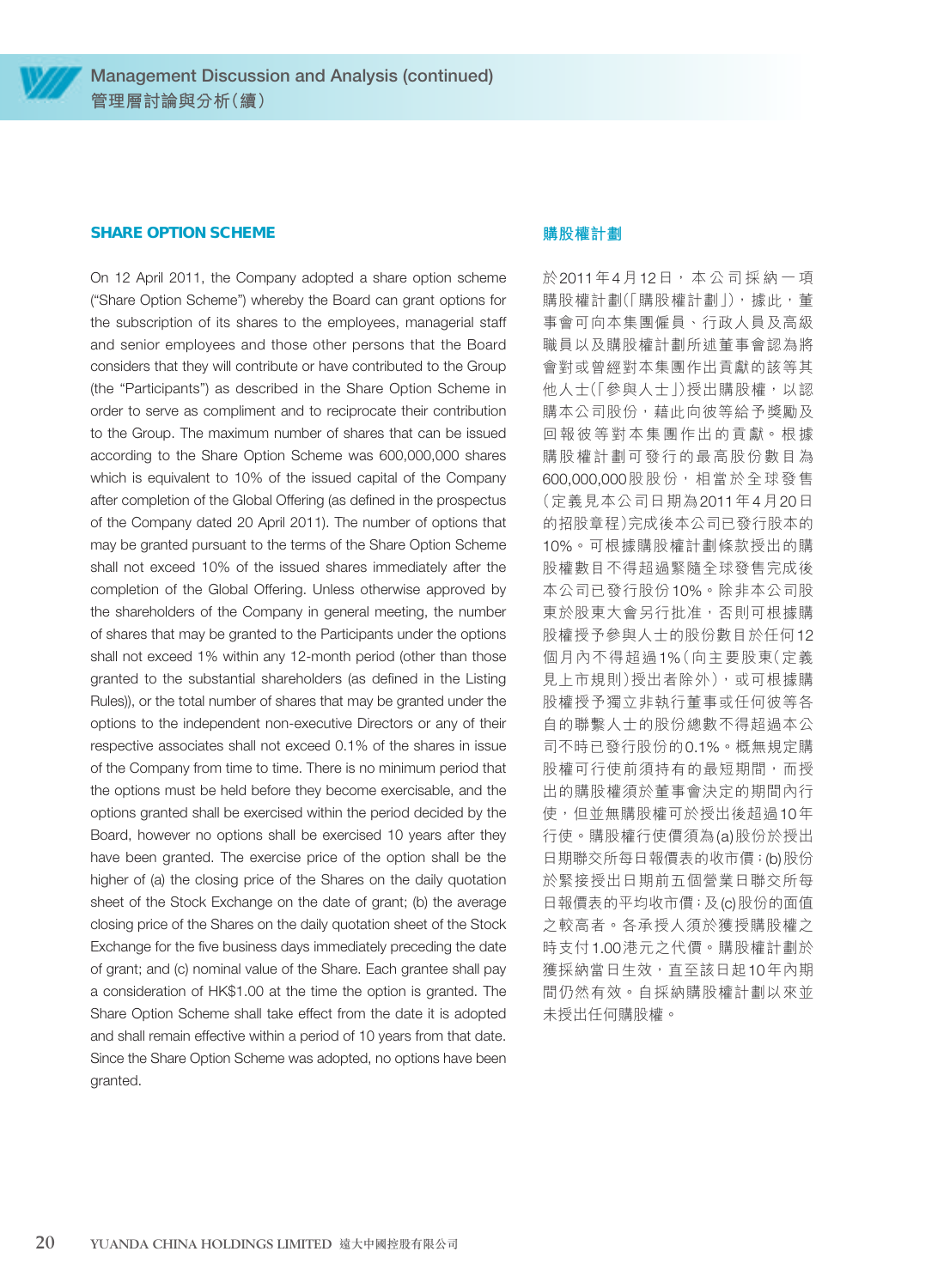

On 10 April 2013, the Board has resolved to adopt the share award scheme of the Company (the "Share Award Scheme").

#### **WHO MAY JOIN**

Employee(s) are selected by the Board pursuant to the scheme rules for participation in the Share Award Scheme (the "Selected Employee(s)").

#### The Purpose and Objective of the Share Award Scheme

The purposes of the Share Award Scheme are to recognise the contributions by Selected Employees and to provide them with incentives in order to retain them for the continual operation and development of the Group, and to attract suitable personnel for further development of the Group.

#### Operation of the Share Award Scheme

Bank of Communications Trustee Limited has been appointed as the trustee of the Share Award Scheme (the "Trustee"). Pursuant to the scheme rules and the trust deed entered into with the Trustee, existing shares of the Company will be purchased by the Trustee on the market out of cash contributed by the Group and be held in trust for the employees of the Group until such shares are vested with the relevant Selected Employees in accordance with the scheme rules.

#### Life of the Share Award Scheme

The Share Award Scheme came into effect on 10 April 2013, and shall terminate on the earlier of (i) the tenth (10) anniversary date of the adoption: and (ii) such date of early termination as determined by the Board by a resolution of the Board.

For the six months ended 30 June 2015, based on the Company's instruction, 7,380,000 shares were purchased by the Trustee on the market for the purpose of the Share Award Scheme (30 June 2014: 3,900,000 shares), representing approximately 0.12% of the issued share capital of the Company as at 30 June 2015 and the aggregate price paid by the Company were HK\$3,349,090. 27,006,598 shares held under the Share Award Scheme were awarded to the Selected Employees of the Group at nil consideration on 5 May 2015. On 14 May 2015, 27,006,598 shares have been vested to the Selected Employees of the Group.

Further details of the awards granted under the Share Award Scheme are disclosed in Note 16(b) to the unaudited interim financial report.

#### **股份獎勵計劃**

於2013年4月10日,董事會決議採納本 公司股份獎勵計劃(「股份獎勵計劃」)。

#### **可參與的人士**

董事會根據參與股份獎勵計劃的計劃規 則選出僱員(「獲選僱員」)。

#### 股份獎勵計劃的目的及目標

股份獎勵計劃的目的乃為肯定獲選僱員 的貢獻,向彼等提供獎勵,讓彼等繼續 為本集團持續營運及發展效力,並吸引 合適人才,進一步推動本集團的發展。

#### 股份獎勵計劃的運作

交通銀行信託有限公司已獲委任為股份 獎勵計劃的受託人(「受託人」)。根據計 劃規則及與受託人訂立的信託契據,受 託人將以本集團提供之現金於市場上購 買本公司現時的股份並由信託為相關本 集團僱員持有,直至根據有關計劃規則 歸屬予相關獲選僱員。

#### 股份獎勵計劃的有效期

股份獎勵計劃於2013年4月10日生效, 並將於(i)採納日期起計滿十(10)週年當日; 及仙董事會以董事會決議案決定提早終止 的日期終止(以較早者為準)。

截至2015年6月30日止6個月,按照本公 司的指示,受托人就股份獎勵計劃於市 場購買7,380,000股股份(2014年6月30 日: 3,900,000 股股份), 相當於本公司於 2015年6月30日的已發行股本約0.12%, 而本公司已付總購買價為3,349,090港 元。 於2015年5月5日,27,006,598股 根據股份獎勵計劃持有的股份已無償獎 勵予本集團獲選僱員。於2015年5月14 日,27,006,598股股份已經歸屬予本集團 的獲選僱員。

股份獎勵計劃的獲授獎勵的進一步詳情 於未經審核中期財務報告附註16(b)披露。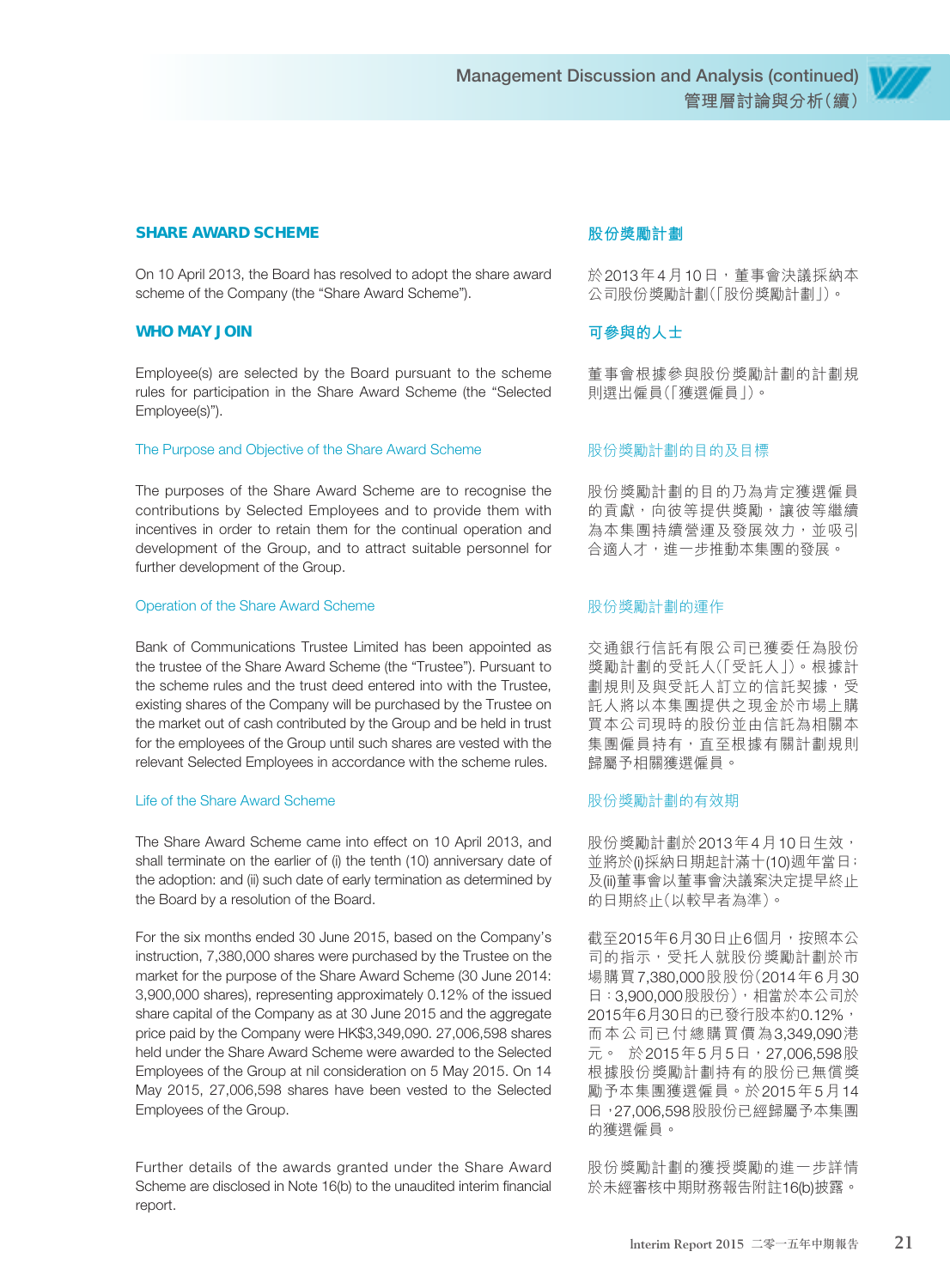

#### **INTEREST AND SHORT POSITIONS OF DIRECTORS IN THE SHARES, UNDERLYING SHARES AND DEBENTURES**

As at the date of 30 June 2015, the interest or short position of the Directors or chief executives of the Company in the Shares, underlying Shares and debentures of the Company or its associated corporations (within the meaning of Part XV of the SFO) required to be notified to the Company and the Stock Exchange pursuant to Divisions 7 and 8 of Part XV of the SFO (including interest or short positions which they were taken or deemed to have under such provisions of the SFO) or which would be required, pursuant to section 352 of the SFO, to be entered in the register referred to therein, or which would be required to be notified to the Company and the Stock Exchange, pursuant to Model Code, are as follows:

(i) Interest in the Company

#### **董事於股份、相關股份及債券的權益及 淡倉**

於2015年6月30日,董事或本公司最高 行政人員於本公司或其任何相聯法團(定 義見證券及期貨條例第XV部)的股份、相 關股份及債券中,擁有根據證券及期貨 條例第XV部第7及8分部須知會本公司及 聯交所的權益或淡倉(包括根據證券及期 貨條例該等條文彼等被當作或被視為擁 有的權益或淡倉),或根據證券及期貨條 例第352條須記入該條所指的登記冊的權 益或淡倉,或根據標準守則須知會本公 司及聯交所的權益或淡倉如下:

#### (i) 於本公司的權益

| Name of Director<br>董事姓名 | Nature of Interest<br>權益性質                                                                                                                                                                                          | <b>Number of Shares</b> | 股份數目            | Approximate<br>Percentage<br>of Shareholding<br>股權概約百分比                                                   |
|--------------------------|---------------------------------------------------------------------------------------------------------------------------------------------------------------------------------------------------------------------|-------------------------|-----------------|-----------------------------------------------------------------------------------------------------------|
| Kang Baohua<br>康寶華       | Beneficial owner<br>實益擁有人                                                                                                                                                                                           |                         | 181,600,000 (L) | 2.92%                                                                                                     |
|                          | Interest of controlled corporation<br>受控法團的權益                                                                                                                                                                       | 3,310,404,694 (L)       |                 | 53.32%                                                                                                    |
| Notes:                   |                                                                                                                                                                                                                     |                         | 附註:             |                                                                                                           |
| (1)                      | Of the shares held by Mr. Kang Baohua, 2,582,971,923<br>Shares were held by Best Outlook Limited and 727,432,771<br>Shares were held by Neo Pioneer Limited, both companies<br>are wholly-owned by Mr. Kang Baohua. | (1)                     | 資擁有。            | 於康寶華先生所持有的股<br>份 當 中, 佳 境 有 限 公 司 持 有<br>2,582,971,923 股股份,而新創有<br>限公司則持有727,432,771股股<br>份, 兩家公司均為康寶華先生全 |
| (2)                      | The letter "L" denotes long position in such securities.                                                                                                                                                            | (2)                     |                 | 字母「L」代表於該等證券的好倉。                                                                                          |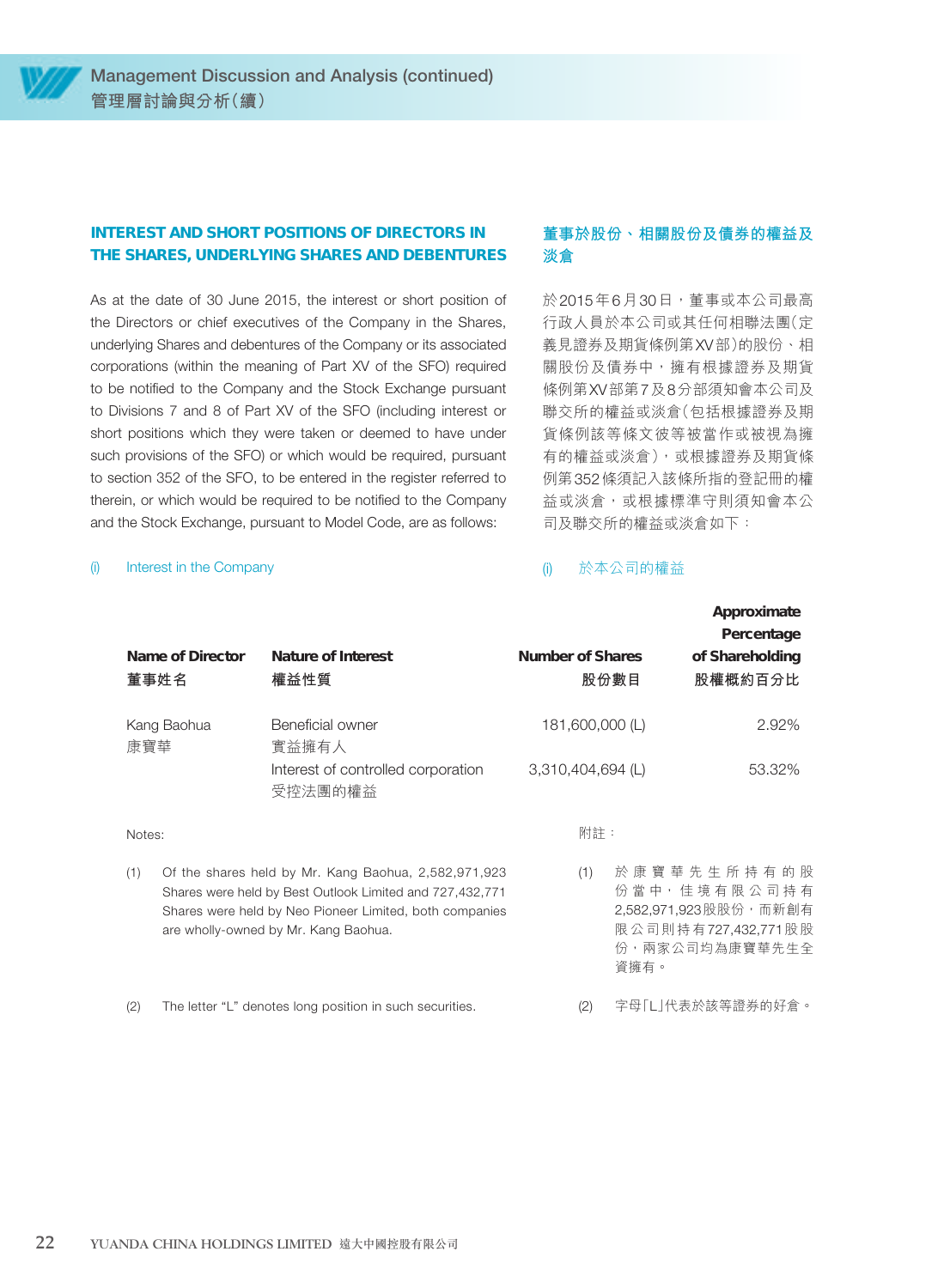#### **INTEREST AND SHORT POSITIONS OF DIRECTORS IN THE SHARES, UNDERLYING SHARES AND DEBENTURES**  (continued)

(ii) Interest in associated corporations

#### **董事於股份、相關股份及債券的權益及 淡倉**(續)

#### (ii) 於相聯法團的權益

| Name of Director<br>董事姓名     | Name of Associated<br>Corporation<br>相聯法團名稱 | <b>Number of Shares</b><br>股份數目 | Approximate<br>Percentage<br>of Shareholding<br>股權概約百分比 |
|------------------------------|---------------------------------------------|---------------------------------|---------------------------------------------------------|
| Kang Baohua<br>康寶華           | <b>Best Outlook Limited</b><br>佳境有限公司       | 1(L)                            | 100%                                                    |
| Kang Baohua<br>康寶華           | Neo Pioneer Limited<br>新創有限公司               | 1(L)                            | 100%                                                    |
| <b>Tian Shouliang</b><br>田守良 | Long Thrive Limited<br>長盛有限公司               | 1,200 $(L)$                     | 16.95%                                                  |
| Guo Zhongshan<br>郭忠山         | Long Thrive Limited<br>長盛有限公司               | 1,200 $(L)$                     | 16.95%                                                  |
| Wang Yijun<br>王義君            | Long Thrive Limited<br>長盛有限公司               | 1,200 $(L)$                     | 16.95%                                                  |
| Wang Lihui<br>王立輝            | Long Thrive Limited<br>長盛有限公司               | 600 (L)                         | 8.47%                                                   |

Note: The letter "L" denotes long position in such securities.

#### **SUBSTANTIAL SHAREHOLDERS' INTERESTS AND SHORT POSITIONS**

As at 30 June 2015, the following persons (other than the Directors and chief executives of the Company) had or deemed or taken to have an interest and/or short position in the Shares or the underlying Shares which would fall to be disclosed under the provisions of Division 2 and 3 of Part XV of the SFO as recorded in the register required to be kept by the Company under section 336 of SFO, or who was directing or indirectly, interested in 5% or more of the issued share capital of the Company:

#### **主要股東的權益及淡倉**

倉。

於2015年6月30日,按記錄於本公司根 據證券及期貨條例第336條須存置的登 記冊,下列人士(董事及本公司最高行政 人員除外)於或被視為或當作於股份或相 關股份中擁有根據證券及期貨條例第XV 部第2及3分部的條文須予披露的權益 及╱或淡倉,或直接或間接擁有本公司 已發行股本5%或以上的權益:

附註: 字母「L」代表於該等證券的好

| <b>Name</b><br>名稱                     | Capacity<br>身份            | Number of Shares<br>股份數目 | Approximate<br>Percentage<br>of Shareholding<br>股權概約百分比 |
|---------------------------------------|---------------------------|--------------------------|---------------------------------------------------------|
| <b>Best Outlook Limited</b><br>佳境有限公司 | Beneficial owner<br>實益擁有人 | 2,582,971,923 (L)        | 41.60%                                                  |
| Neo Pioneer Limited<br>新創有限公司         | Beneficial owner<br>實益擁有人 | 727,432,771 (L)          | 11.72%                                                  |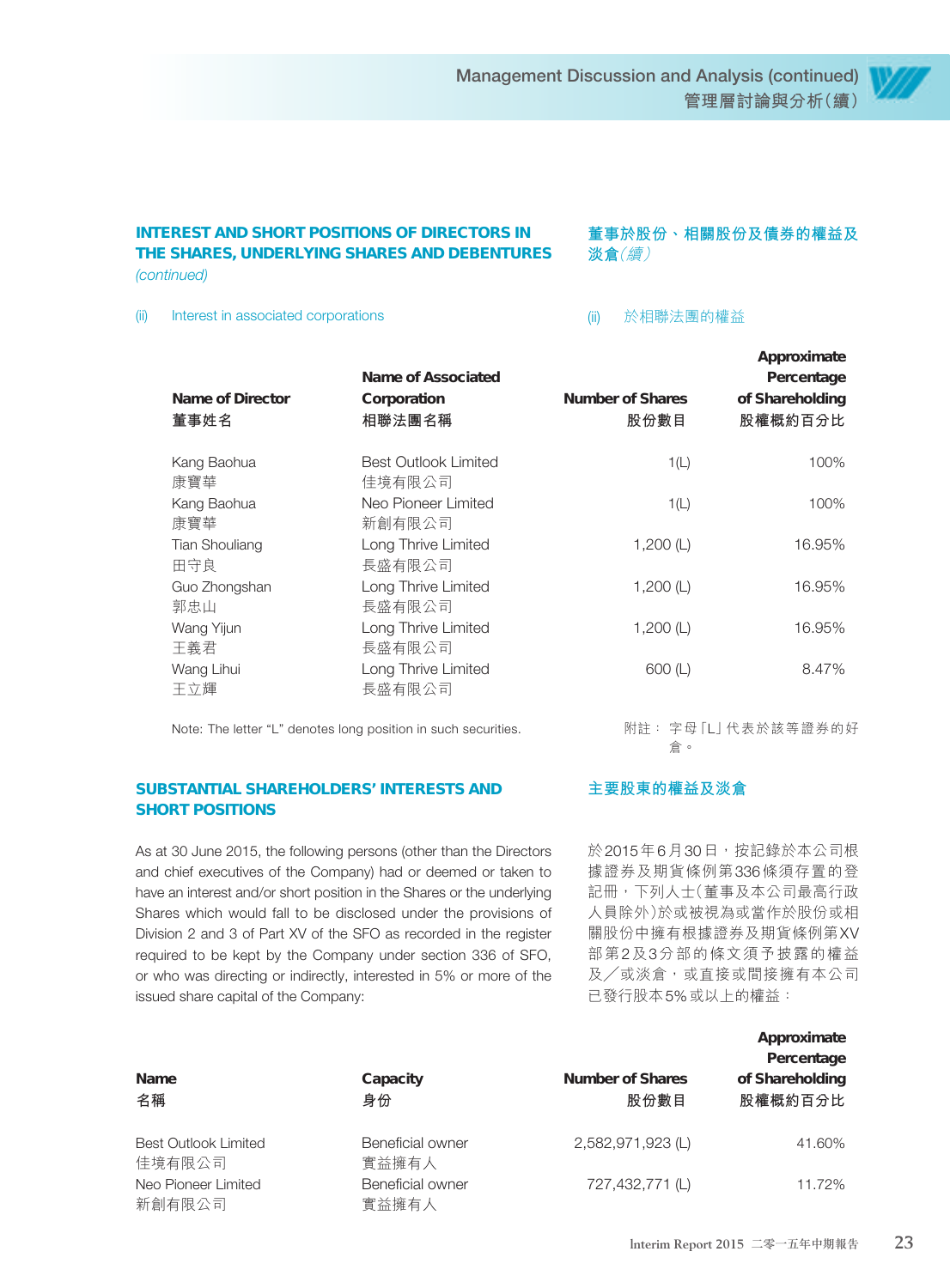

#### **SUBSTANTIAL SHAREHOLDERS' INTERESTS AND SHORT POSITIONS (continued)**

Notes:

- (1) Best Outlook Limited and Neo Pioneer Limited are companies incorporated in the BVI and are wholly-owned by Mr. Kang Baohua.
- (2) The letter "L" denotes long position in such securities.

#### **PURCHASE, SALE AND RE-PURCHASE OF SHARES**

During the six months ended 30 June 2015, neither the Company nor any of its subsidiaries has purchased or sold any of the listed securities of the Company, except that the trustee of the Share Award Scheme adopted by the Board on 10 April 2013, pursuant to the terms of the rules and trust deed of such scheme, purchased on the Stock Exchange a total of 7,380,000 shares of the Company during the six months ended 30 June 2015.

#### **SUFFICIENCY OF PUBLIC FLOAT**

Based on the public information available to the Company and within the knowledge of the Directors, the Company maintained adequate public float throughout the six months ended 30 June 2015.

#### **APPRECIATION**

On behalf of the Board, I would like to express my sincere gratitude to our shareholders, investors, partners and customers for their continued trust and support and all our management and staff members for their contribution and devotion. We are obliged and confident in prudently operating business, reversing the declining trend of the results under the adverse environment and to deliver fruitful rewards to our shareholders and investors in 2015.

By order of the Board **Yuanda China Holdings Limited Kang Baohua** Chairman

Hong Kong, 31 August 2015

#### **主要股東的權益及淡倉**(續)

附註:

- (1) 佳境有限公司及新創有限公司為於英屬 處女群島註冊成立的公司,並由康寶華 先生全資擁有。
- (2) 字母「L」代表於該等證券的好倉。

#### **購買、出售或贖回股份**

截至2015年6月30日止6個月,除董事會 於2013年4月10日採納的股份獎勵計劃 的受託人於截至2015年6月30日止6個月 內根據該計劃的規則條款及信托契約於 聯交所購回合共7,380,000股本公司股份 外,本公司或其任何附屬公司概無購買 或出售本公司任何上市證券。

#### **足夠公眾持股量**

根據本公司獲得的公開資料及就董事所 知,本公司於截至2015年6月30日止六 個月一直保持足夠公眾持股量。

#### **致謝**

本人謹此代表董事會對本集團股東、投 資者、合作夥伴及客戶給予的一貫信任 與支持以及本集團的全體管理層及員工 的奉獻與付出致以衷心謝意。在未來, 本集團將繼續務實經營,在逆境中繼續 改善盈利水平,再創佳績,在2015年為 本集團股東及投資者呈獻豐厚回報。

承董事會命 **遠大中國控股有限公司** 主席 **康寶華**

香港,2015年8月31日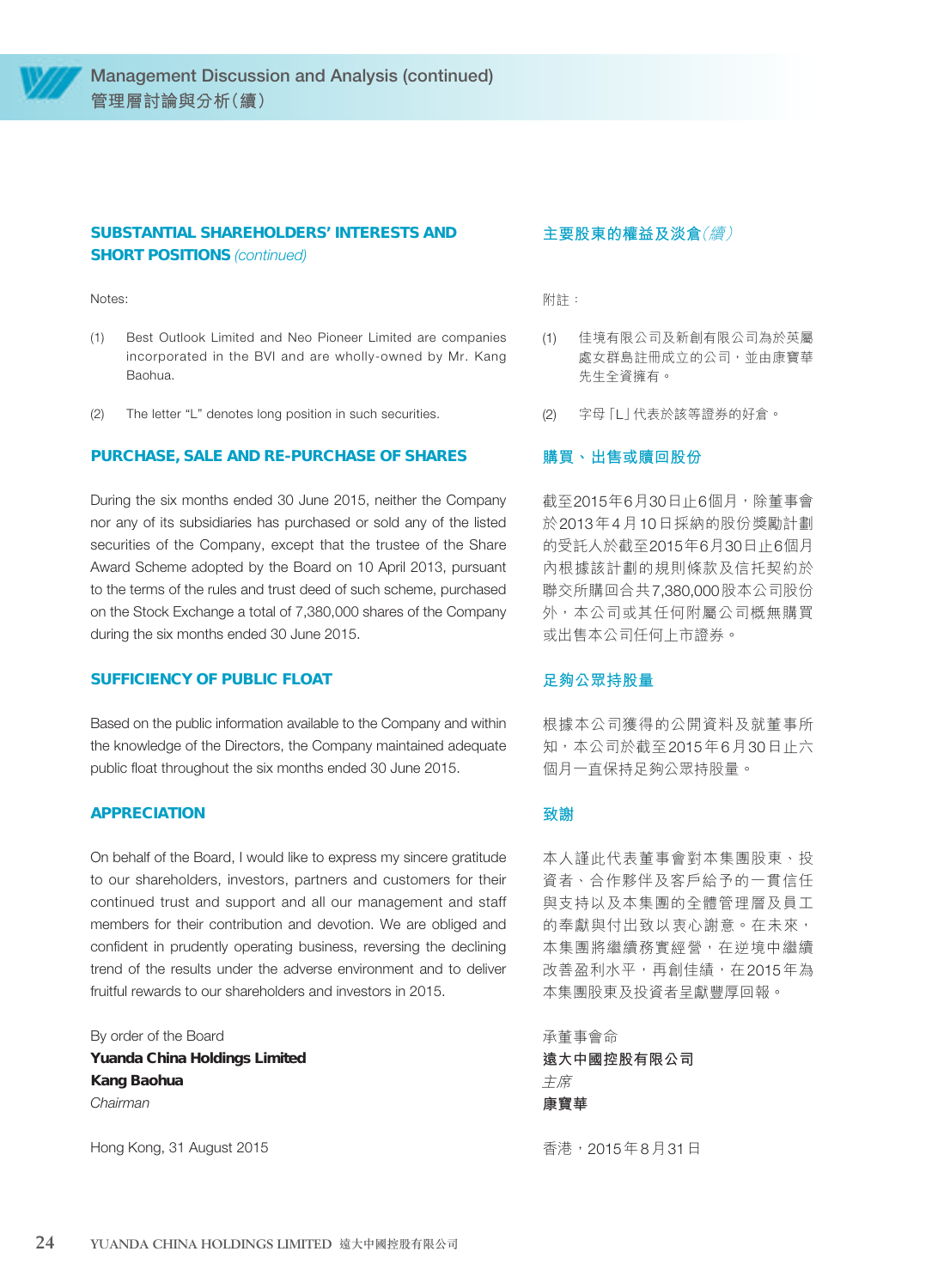## **Consolidated Statement of Profit or Loss W/ 合併損益表**

(Expressed in Renminbi ("RMB")) For the six months ended 30 June 2015 – unaudited (以人民幣(「人民幣」)為單位) 截至 2015年 6月 30日止 6個月-未經審核

|                                                        |                  |                | Six months ended 30 June |                |
|--------------------------------------------------------|------------------|----------------|--------------------------|----------------|
|                                                        |                  |                | 2015                     | 2014           |
|                                                        |                  |                | 截至6月30日止6個月              |                |
|                                                        |                  |                | 2015年                    | 2014年          |
|                                                        |                  | Note           | <b>RMB'000</b>           | <b>RMB'000</b> |
|                                                        |                  | 附註             | 人民幣千元                    | 人民幣千元          |
| Revenue                                                | 收入               | $\overline{4}$ | 3,809,526                | 4,144,907      |
| Cost of sales                                          | 銷售成本             |                | (3, 383, 658)            | (3,553,837)    |
| Gross pro t                                            | 毛利               | 4(a)           | 425,868                  | 591,070        |
| Other income                                           | 其他收入             |                | 6,001                    | 6,407          |
| Selling expenses                                       | 銷售費用             |                | (85, 635)                | (70, 722)      |
| Administrative expenses                                | 行政開支             |                | (520, 561)               | (535, 826)     |
| Loss from operations                                   | 經營虧損             |                | (174, 327)               | (9,071)        |
| Finance costs                                          | 融資成本             | 5(a)           | (45, 316)                | (91, 210)      |
| Loss before taxation                                   | 税前虧損             | 5              | (219, 643)               | (100, 281)     |
| Income tax                                             | 所得税              | 6              | 25,263                   | (22, 105)      |
| Loss for the period                                    | 期內虧損             |                | (194, 380)               | (122, 386)     |
| Attributable to:<br>Equity shareholders of the Company | 以下人士應佔:<br>本公司股東 |                | (150, 150)               | (133, 227)     |
| Non-controlling interests                              | 非控股權益            |                | (44, 230)                | 10,841         |
| Loss for the period                                    | 期內虧損             |                | (194, 380)               | (122, 386)     |
| Loss per share (RMB cents)                             | 每股虧損(人民幣分)       |                |                          |                |
| - Basic and diluted                                    | -基本及攤薄           | $\overline{7}$ | (2.43)                   | (2.15)         |

The notes on pages 32 to 66 form part of this interim financial report. 第32頁至第66頁之附註為此中期財務報告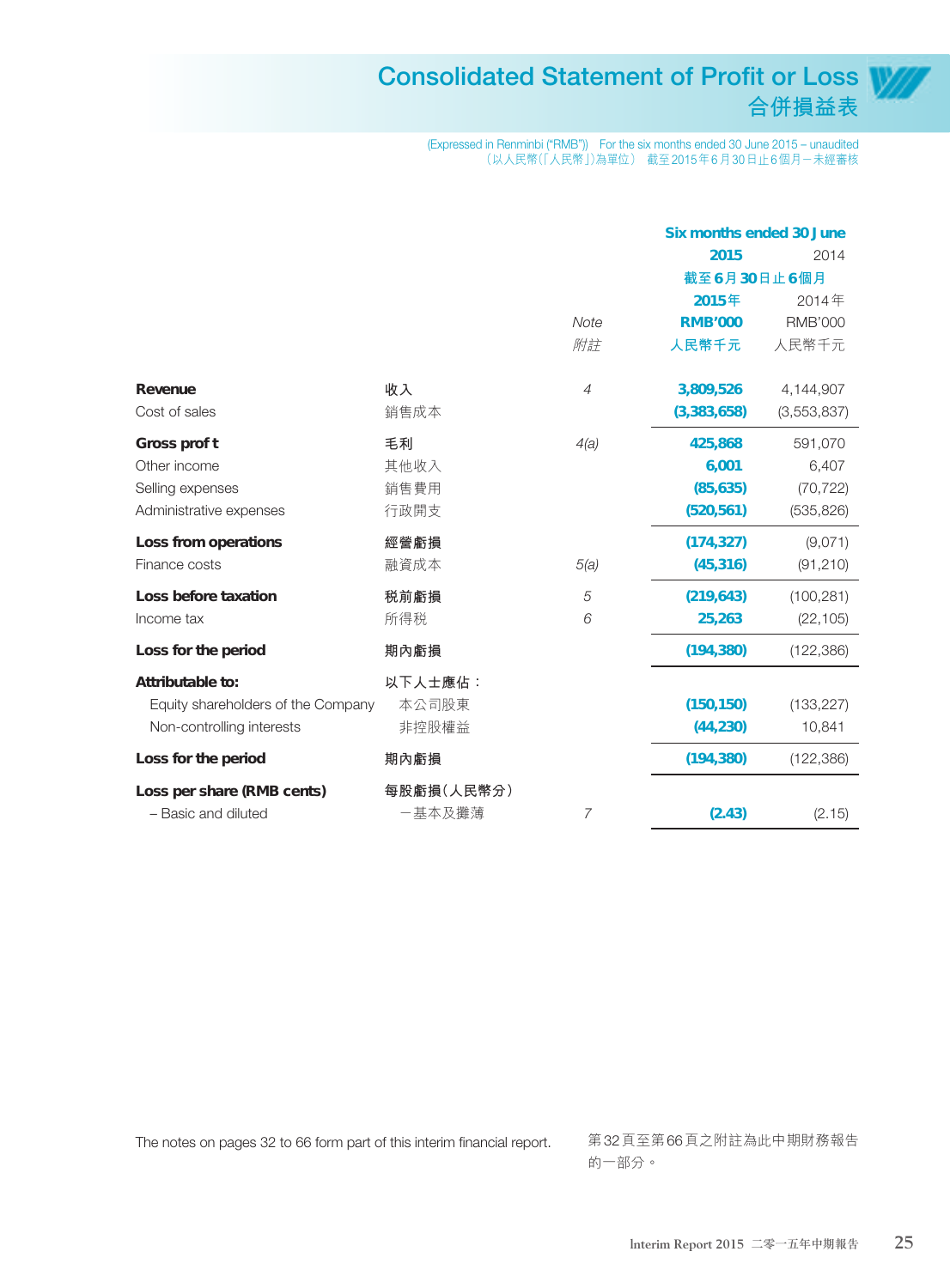

## **Consolidated Statement of Profit or Loss and Other Comprehensive Income 合併損益及其他全面收益表**

(Expressed in RMB) For the six months ended 30 June 2015 – unaudited (以人民幣為單位) 截至 2015年 6月 30日止 6個月-未經審核

|                                                                                                                    |                                         | <b>Six months ended 30 June</b> |                       |
|--------------------------------------------------------------------------------------------------------------------|-----------------------------------------|---------------------------------|-----------------------|
|                                                                                                                    |                                         | 2015<br>2014                    |                       |
|                                                                                                                    |                                         | 截至6月30日止6個月                     |                       |
|                                                                                                                    |                                         | 2015年                           | 2014年                 |
|                                                                                                                    |                                         | <b>RMB'000</b>                  | <b>RMB'000</b>        |
|                                                                                                                    |                                         | 人民幣千元                           | 人民幣千元                 |
| Loss for the period                                                                                                | 期內虧損                                    | (194, 380)                      | (122, 386)            |
| Other comprehensive income for<br>the period (after tax and<br>reclassi cation adjustments)                        | 期內其他全面收益<br>(除税及重新分類調整後)                |                                 |                       |
| Items that may be reclassified<br>subsequently to profit or loss:<br>- Exchange differences on<br>translation into | 其後可重新分類至<br>損益的項目:<br>一換算為呈列貨幣的<br>匯兑差額 |                                 |                       |
| presentation currency<br>- Cash flow hedge:<br>net movement in the hedging<br>reserve                              | 一現金流量對沖:<br>對沖儲備變動淨額                    | 16,931<br>23,938                | (17,603)<br>(58, 760) |
|                                                                                                                    |                                         |                                 |                       |
| Other comprehensive income<br>for the period                                                                       | 期內其他全面收益                                | 40,869                          | (76, 363)             |
| Total comprehensive income<br>for the period                                                                       | 期內全面收益總額                                | (153, 511)                      | (198, 749)            |
| Attributable to:                                                                                                   | 以下人士應佔:                                 |                                 |                       |
| Equity shareholders of the Company                                                                                 | 本公司股東                                   | (106, 173)                      | (204, 156)            |
| Non-controlling interests                                                                                          | 非控股權益                                   | (47, 338)                       | 5,407                 |
| Total comprehensive income                                                                                         | 期內全面收益總額                                |                                 |                       |
| for the period                                                                                                     |                                         | (153, 511)                      | (198, 749)            |

The notes on pages 32 to 66 form part of this interim financial report. 第32頁至第66頁之附註為此中期財務報告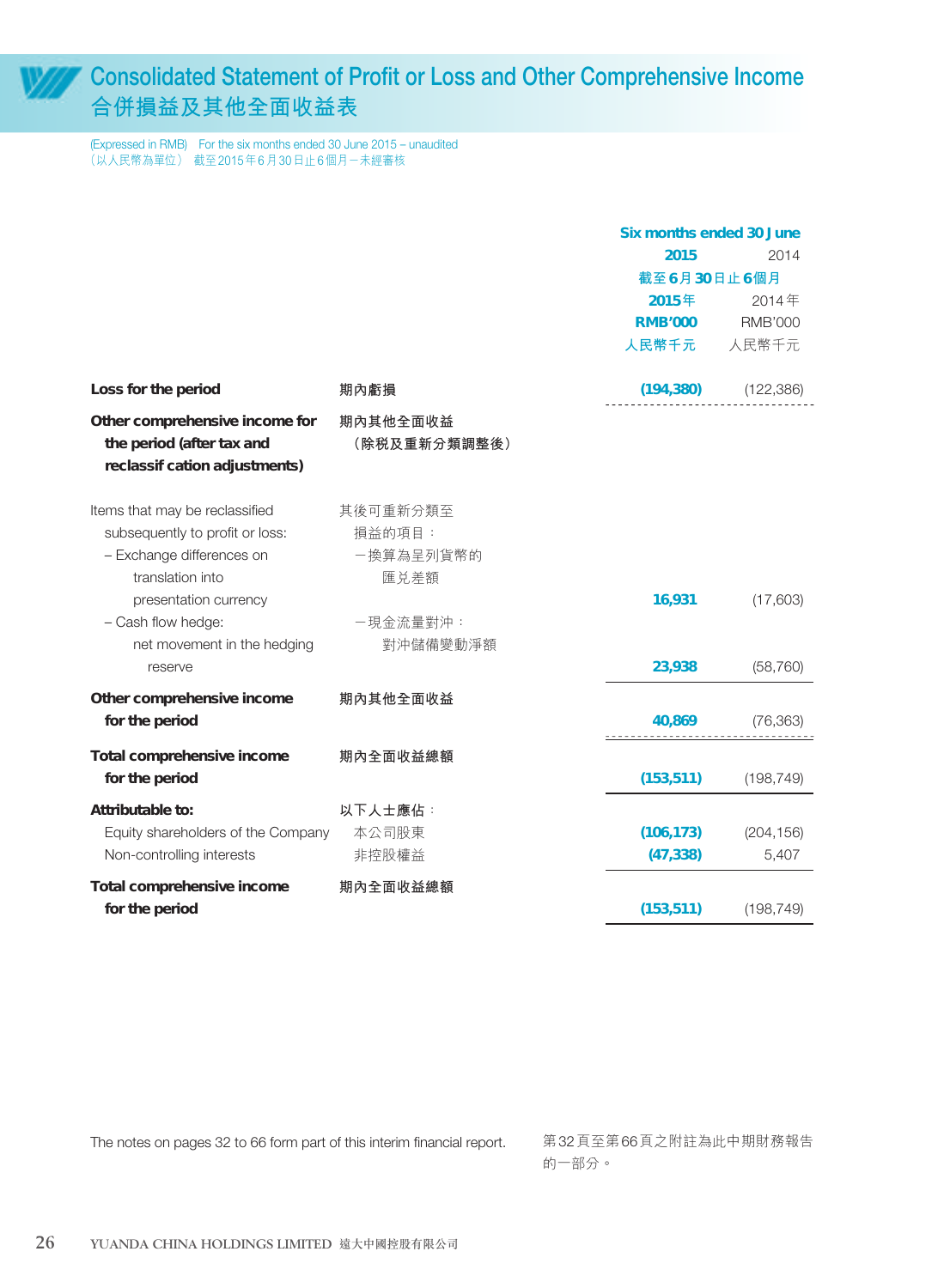## **Consolidated Statement of Financial Position W/ 合併財務狀況表**

(Expressed in RMB) At 30 June 2015 – unaudited (以人民幣為單位) 於 2015年 6月 30日-未經審核

|                                       |            |       | At             | At             |
|---------------------------------------|------------|-------|----------------|----------------|
|                                       |            |       | 30 June        | 31 December    |
|                                       |            |       | 2015           | 2014           |
|                                       |            |       | 於 2015年        | 於2014年         |
|                                       |            |       | 6月30日          | 12月31日         |
|                                       |            | Note  | <b>RMB'000</b> | <b>RMB'000</b> |
|                                       |            | 附註    | 人民幣千元          | 人民幣千元          |
| Non-current assets                    | 非流動資產      |       |                |                |
| Property, plant and equipment         | 物業、廠房及設備   | 8     | 780,279        | 794,582        |
| Lease prepayments                     | 預付租金       |       | 545,398        | 551,708        |
| Deferred tax assets                   | 遞延税項資產     | 15(b) | 314,199        | 289,696        |
|                                       |            |       | 1,639,876      | 1,635,986      |
| <b>Current assets</b>                 | 流動資產       |       |                |                |
| Short-term investments                | 短期投資       |       |                | 300,000        |
| Inventories                           | 存貨         | 9     | 395,935        | 446,061        |
| Gross amount due from customers       | 應收客戶合同     |       |                |                |
| for contract work                     | 工程總額       | 10    | 5,993,290      | 5,933,550      |
| Trade and bills receivables           | 貿易應收款及應收票據 | 11    | 2,865,362      | 2,864,965      |
| Deposits, prepayments and             | 按金、預付款及    |       |                |                |
| other receivables                     | 其他應收款      |       | 722,983        | 597,564        |
| Cash and cash equivalents             | 現金及現金等價物   | 12    | 985,904        | 2,662,517      |
|                                       |            |       | 10,963,474     | 12,804,657     |
| <b>Current liabilities</b>            | 流動負債       |       |                |                |
| Trade and bills payables              | 貿易應付款及應付票據 | 13    | 3,234,296      | 4,663,206      |
| Gross amount due to customers         | 應付客戶合同     |       |                |                |
| for contract work                     | 工程總額       | 10    | 1,085,346      | 1,365,694      |
| Receipts in advance                   | 預收款項       |       | 194,650        | 119,776        |
| Accrued expenses and                  | 應計開支及      |       |                |                |
| other payables                        | 其他應付款      |       | 417,480        | 803,748        |
| Bank loans                            | 銀行貸款       | 14(a) | 3,680,000      | 3,320,000      |
| Income tax payable                    | 應付所得税      |       | 187,487        | 207,994        |
| Provision for warranties              | 保修撥備       |       | 35,554         | 41,254         |
|                                       |            |       | 8,834,813      | 10,521,672     |
| Net current assets                    | 流動資產淨值     |       | 2,128,661      | 2,282,985      |
| Total assets less current liabilities | 總資產減流動負債   |       | 3,768,537      | 3,918,971      |

The notes on pages 32 to 66 form part of this interim financial report. 第32頁至第66頁之附註為此中期財務報告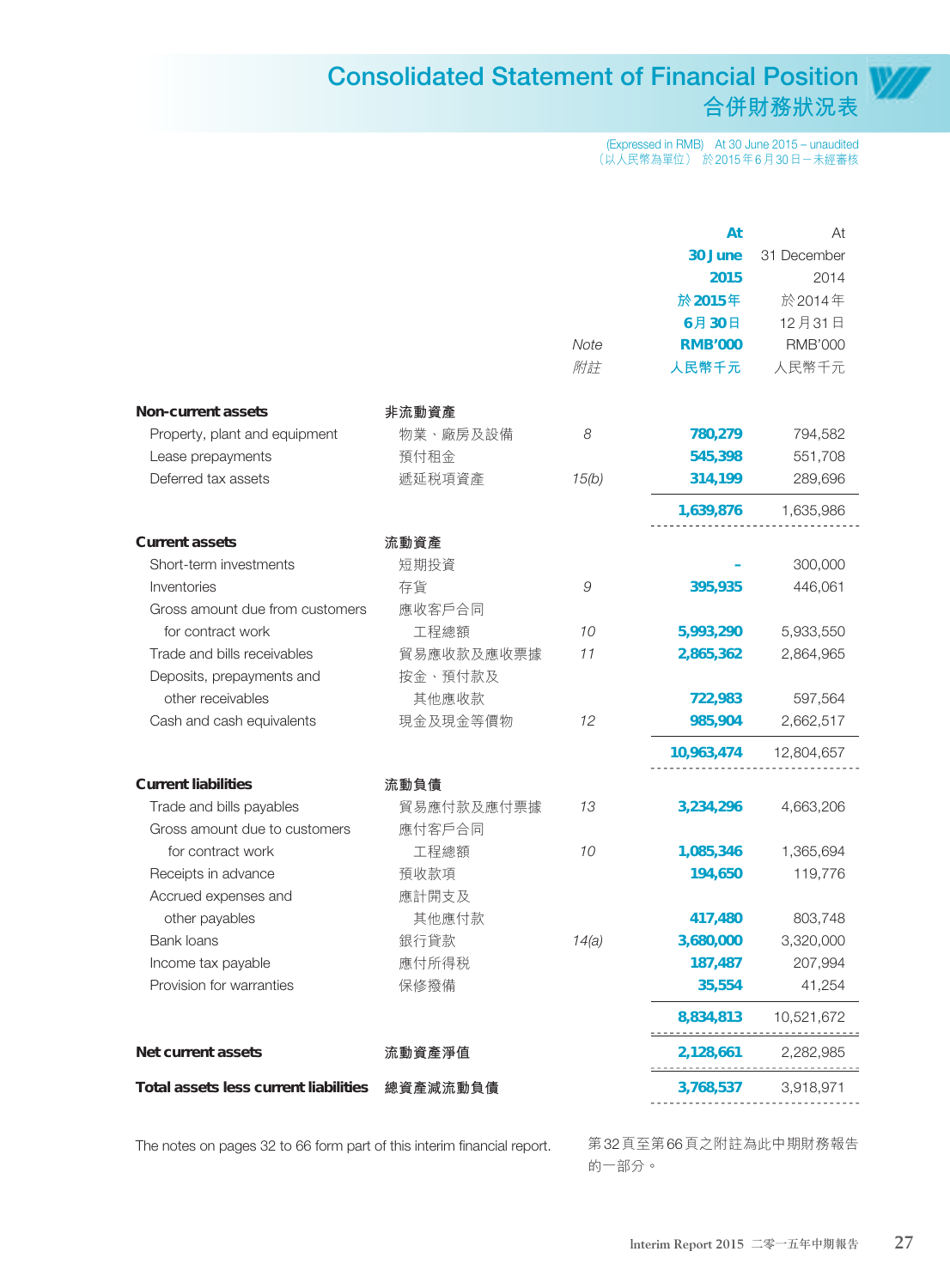

### **Consolidated Statement of Financial Position (continued) 合併財務狀況表(續)**

(Expressed in RMB) At 30 June 2015 – unaudited (以人民幣為單位) 於 2015年 6月 30日-未經審核

|                                     |            |       | At             | At             |
|-------------------------------------|------------|-------|----------------|----------------|
|                                     |            |       | 30 June        | 31 December    |
|                                     |            |       | 2015           | 2014           |
|                                     |            |       | 於 2015年        | 於2014年         |
|                                     |            |       | 6月30日          | 12月31日         |
|                                     |            | Note  | <b>RMB'000</b> | <b>RMB'000</b> |
|                                     |            | 附註    | 人民幣千元          | 人民幣千元          |
| <b>Non-current liabilities</b>      | 非流動負債      |       |                |                |
| Bank loans                          | 銀行貸款       | 14(b) | 465,832        |                |
| Deferred tax liabilities            | 遞延税項負債     | 15(b) | 2,238          | 2,067          |
| Provision for warranties            | 保修撥備       |       | 143,440        | 128,630        |
|                                     |            |       | 611,510        | 130,697        |
| <b>NET ASSETS</b>                   | 淨資產        |       | 3,157,027      | 3,788,274      |
| <b>CAPITAL AND RESERVES</b>         | 資本及儲備      | 16    |                |                |
| Share capital                       | 股本         |       | 519,723        | 519,723        |
| Reserves                            | 儲備         |       | 2,841,744      | 3,425,653      |
| Total equity attributable to equity | 本公司股東應佔總權益 |       |                |                |
| shareholders of the Company         |            |       | 3,361,467      | 3,945,376      |
| Non-controlling interests           | 非控股權益      |       | (204, 440)     | (157, 102)     |
| <b>TOTAL EQUITY</b>                 | 總權益        |       | 3,157,027      | 3,788,274      |

The notes on pages 32 to 66 form part of this interim financial report. 第32頁至第66頁之附註為此中期財務報告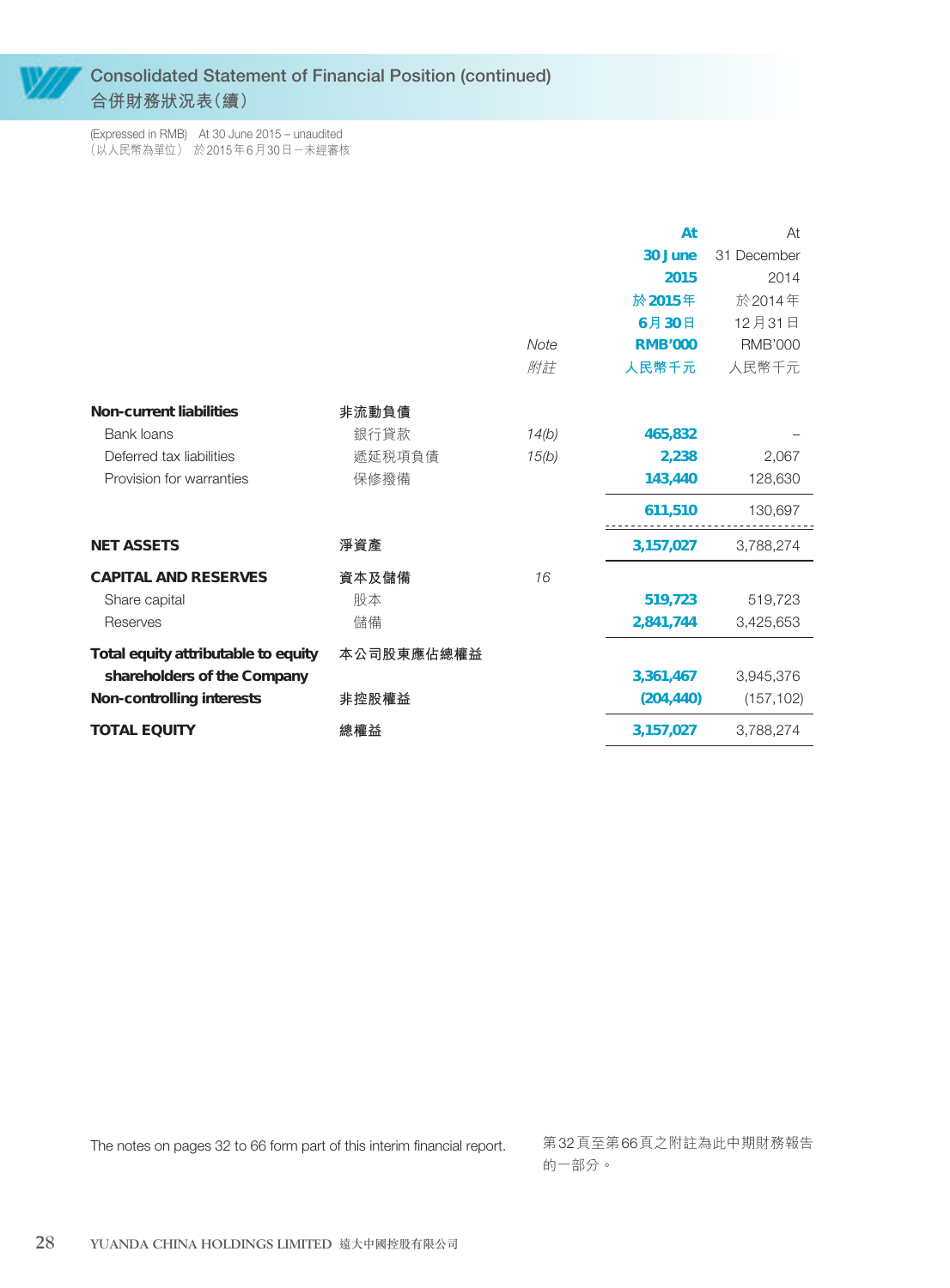## **Consolidated Statement of Changes in Equity 合併權益變動表**

(Expressed in RMB) For the six months ended 30 June 2015 – unaudited (以人民幣為單位) 截至 2015年 6月 30日止 6個月-未經審核

|                                                                                             |                                         |                                     |                   |                |                | Attributable to equity shareholders of the Company |                |           |                |                              |                   |                                     |                        |
|---------------------------------------------------------------------------------------------|-----------------------------------------|-------------------------------------|-------------------|----------------|----------------|----------------------------------------------------|----------------|-----------|----------------|------------------------------|-------------------|-------------------------------------|------------------------|
|                                                                                             |                                         |                                     |                   |                |                |                                                    | 本公司股東應佔        |           |                |                              |                   |                                     |                        |
|                                                                                             |                                         |                                     |                   | <b>Shares</b>  |                |                                                    |                |           |                |                              |                   |                                     |                        |
|                                                                                             |                                         |                                     |                   | held           |                |                                                    |                |           |                |                              |                   |                                     |                        |
|                                                                                             |                                         |                                     |                   | under          |                |                                                    |                |           |                |                              |                   |                                     |                        |
|                                                                                             |                                         |                                     |                   | share          |                |                                                    | PRC            |           |                |                              |                   | Non-                                |                        |
|                                                                                             |                                         | Share                               | Share             | award          | Capital        | Other                                              | statutory      | Exchange  | Hedging        | Retained                     |                   | controlling                         | Total                  |
|                                                                                             |                                         | capital                             | premium           | scheme<br>根據股份 | reserve        | reserve                                            | reserves       | reserve   | reserve        | profits                      | Total             | interests                           | equity                 |
|                                                                                             |                                         |                                     |                   | 獎勵計劃           |                |                                                    | 中國法定           |           |                |                              |                   |                                     |                        |
|                                                                                             |                                         | 股本                                  | 股份溢價              | 所持股份           | 資本儲備           | 其他儲備                                               | 儲備             | 匯兑儲備      | 對沖儲備           | 保留利潤                         |                   | 總計 非控股權益                            | 總權益                    |
|                                                                                             |                                         | <b>RMB'000</b>                      | <b>RMB'000</b>    | RMB'000        | <b>RMB'000</b> | <b>RMB'000</b>                                     | <b>RMB'000</b> | RMB'000   | <b>RMB'000</b> | <b>RMB'000</b>               | <b>RMB'000</b>    | <b>RMB'000</b>                      | <b>RMB'000</b>         |
|                                                                                             |                                         | 人民幣千元 人民幣千元 人民幣千元 人民幣千元 人民幣千元 人民幣千元 |                   |                |                |                                                    |                |           |                |                              |                   | 人民幣千元 人民幣千元 人民幣千元 人民幣千元 人民幣千元 人民幣千元 |                        |
| Balance at 1 January 2014                                                                   | 於2014年1月1日的結餘                           |                                     | 519,723 1,454,354 | (15, 353)      |                | 189,698                                            | 302,803        | 55,239    |                | 32,621 1,762,319 4,301,404   |                   | (194,668) 4,106,736                 |                        |
| Changes in equity for the six<br>months ended 30 June 2014:<br>(Loss)/profit for the period | 截至2014年6月30日止<br>6個月的權益變動:<br>期內(虧損)/利潤 |                                     |                   |                |                |                                                    |                |           |                | (133, 227)                   | (133, 227)        | 10,841                              | (122, 386)             |
| Other comprehensive income                                                                  | 其他全面收益                                  |                                     |                   |                |                |                                                    |                | (12, 169) | (58, 760)      |                              | (70, 929)         | (5, 434)                            | (76, 363)              |
| Total comprehensive income                                                                  | 全面收益總額                                  |                                     |                   |                |                |                                                    |                | (12, 169) | (58, 760)      | (133, 227)                   | (204, 156)        | 5,407                               | (198, 749)             |
| Dividends approved in respect of<br>the previous year (Note 16(a)(ii))                      | 已獲批准之上年度股息<br>(附註 16(a)(ii))            | $\overline{a}$                      | (390, 519)        |                |                |                                                    |                |           |                |                              | (390, 519)        | $\frac{1}{2}$                       | (390, 519)             |
| Shares purchased under the share<br>award scheme (Note 16(b))                               | 根據股份獎勵計劃購買之股份<br>(附註 16(b))             |                                     |                   | (2,083)        |                |                                                    |                |           |                |                              | (2,083)           |                                     | (2,083)                |
| Shares granted under the share<br>award scheme (Note 16(b))                                 | 根據股份獎勵計劃授出之股份<br>(附註16(b))              |                                     |                   |                | 15,277         |                                                    |                |           |                |                              | 15,277            |                                     | 15,277                 |
| Shares vested under the share<br>award scheme (Note 16(b))                                  | 根據股份獎勵計劃歸屬之股份<br>(附註 16(b))             |                                     |                   | 13,864         | (15, 277)      |                                                    |                |           |                | 1,413                        |                   |                                     |                        |
|                                                                                             |                                         |                                     | (390, 519)        | 11,781         |                |                                                    |                |           |                | 1,413                        | (377, 325)        | $\overline{\phantom{a}}$            | (377, 325)             |
| Balance at 30 June 2014 and 1 July 2014                                                     | 於2014年6月30日及<br>2014年7月1日的結餘            |                                     | 519,723 1,063,835 | (3,572)        |                | 189,698                                            | 302,803        | 43,070    |                | (26,139) 1,630,505 3,719,923 |                   |                                     | (189,261) 3,530,662    |
| Changes in equity for the six months<br>ended 31 December 2014:                             | 截至2014年12月31日<br>止6個月的權益變動:             |                                     |                   |                |                |                                                    |                |           |                |                              |                   |                                     |                        |
| Profit for the period<br>Other comprehensive income                                         | 期內利潤<br>其他全面收益                          |                                     |                   |                |                |                                                    |                | 45,859    | 26,468         | 158,824                      | 158,824<br>72,327 | 14,669<br>17,490                    | 173,493<br>89,817      |
| Total comprehensive income                                                                  | 全面收益總額                                  |                                     |                   |                |                |                                                    |                | 45,859    | 26,468         | 158,824                      | 231,151           | 32,159                              | 263,310                |
| Shares purchased under the share<br>award scheme (Note 16(b))                               | 根據股份獎勵計劃購買之股份<br>(附註16(b))              |                                     |                   | (5,698)        |                |                                                    |                |           |                |                              | (5,698)           |                                     | (5,698)                |
| Appropriation to reserves                                                                   | 分配至儲備                                   |                                     |                   |                |                |                                                    | 37,551         |           |                | (37, 551)                    |                   |                                     |                        |
|                                                                                             |                                         |                                     |                   | (5,698)        |                |                                                    | 37,551         |           |                | (37, 551)                    | (5,698)           |                                     | (5,698)                |
| Balance at 31 December 2014                                                                 | 於2014年12月31日的結餘                         |                                     | 519,723 1,063,835 | (9,270)        |                | 189,698                                            | 340,354        | 88,929    |                | 329 1,751,778 3,945,376      |                   |                                     | (157, 102) 3, 788, 274 |

The notes on pages 32 to 66 form part of this interim financial report. 第32頁至第66頁之附註為此中期財務報告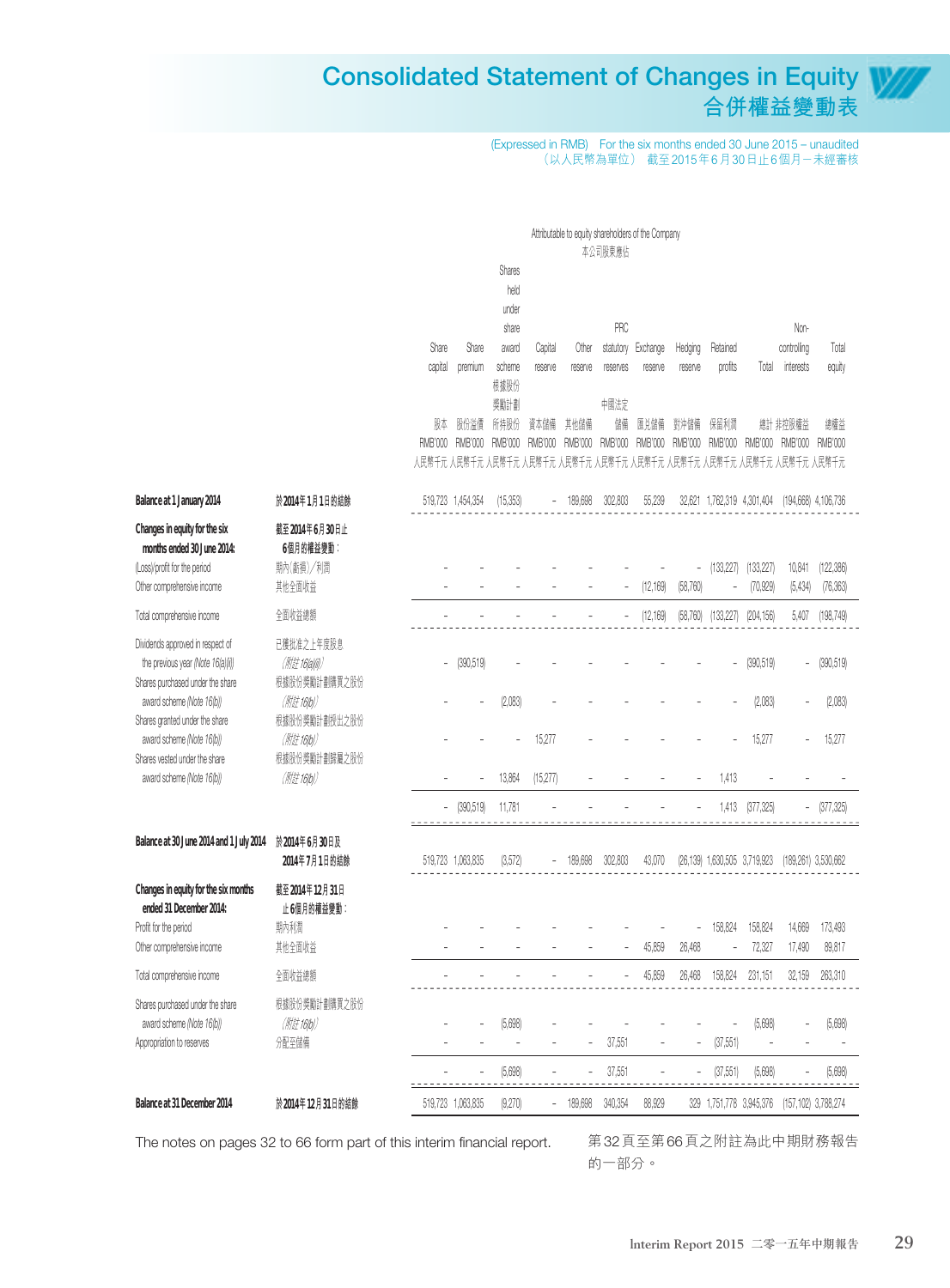

### **Consolidated Statement of Changes in Equity (continued) 合併權益變動表(續)**

(Expressed in RMB) For the six months ended 30 June 2015 – unaudited (以人民幣為單位) 截至 2015年 6月 30日止 6個月-未經審核

|                                                                        |                              |                                                                         |                   |                |                |                | Attributable to equity shareholders of the Company |                    |                |                            |                        |                                             |                          |
|------------------------------------------------------------------------|------------------------------|-------------------------------------------------------------------------|-------------------|----------------|----------------|----------------|----------------------------------------------------|--------------------|----------------|----------------------------|------------------------|---------------------------------------------|--------------------------|
|                                                                        |                              |                                                                         |                   |                |                |                | 本公司股東應佔                                            |                    |                |                            |                        |                                             |                          |
|                                                                        |                              |                                                                         |                   | <b>Shares</b>  |                |                |                                                    |                    |                |                            |                        |                                             |                          |
|                                                                        |                              |                                                                         |                   | held           |                |                |                                                    |                    |                |                            |                        |                                             |                          |
|                                                                        |                              |                                                                         |                   | under          |                |                |                                                    |                    |                |                            |                        |                                             |                          |
|                                                                        |                              |                                                                         |                   | share          |                |                | <b>PRC</b>                                         |                    |                |                            |                        | Non-                                        |                          |
|                                                                        |                              | <b>Share</b>                                                            | <b>Share</b>      | award          | Capital        | Other          |                                                    | statutory Exchange | <b>Hedging</b> | <b>Retained</b>            |                        | controlling                                 | <b>Total</b>             |
|                                                                        |                              | capital                                                                 | premium           | scheme         | reserve        | reserve        | reserves                                           | reserve            | reserve        | profits                    |                        | <b>Total interests</b>                      | equity                   |
|                                                                        |                              |                                                                         |                   | 根據股份           |                |                |                                                    |                    |                |                            |                        |                                             |                          |
|                                                                        |                              |                                                                         |                   | 獎勵計劃           |                |                | 中國法定                                               |                    |                |                            |                        |                                             |                          |
|                                                                        |                              | 股本                                                                      | 股份溢信              | 所持股份           | 資本儲備           | 其他儲備           | 儲備                                                 | 匯兑儲備               | 對沖儲備           | 保留利潤                       |                        | 總計 非控股權益                                    | 總權益                      |
|                                                                        |                              | <b>RMB'000</b>                                                          | <b>RMB'000</b>    | <b>RMB'000</b> | <b>RMB'000</b> | <b>RMB'000</b> | <b>RMB'000</b>                                     | <b>RMB'000</b>     | <b>RMB'000</b> | <b>RMB'000</b>             | <b>RMB'000</b>         | <b>RMB'000</b>                              | <b>RMB'000</b>           |
|                                                                        |                              | 人民幣千元 人民幣千元 人民幣千元 人民幣千元 人民幣千元 人民幣千元 人民幣千元 人民幣千元 人民幣千元 人民幣千元 人民幣千元 人民幣千元 |                   |                |                |                |                                                    |                    |                |                            |                        |                                             |                          |
| Balance at 1 January 2015                                              | 於2015年1月1日的結餘                |                                                                         | 519,723 1,063,835 | (9,270)        |                | 189,698        | 340,354                                            | 88,929             |                |                            |                        | 329 1,751,778 3,945,376 (157,102) 3,788,274 |                          |
| Changes in equity for the six<br>months ended 30 June 2015:            | 截至2015年6月30日<br>止6個月的權益變動:   |                                                                         |                   |                |                |                |                                                    |                    |                |                            |                        |                                             |                          |
| Loss for the period                                                    | 期內虧損                         |                                                                         |                   |                |                |                |                                                    |                    |                | (150, 150)                 | (150, 150)             | (44, 230)                                   | (194, 380)               |
| Other comprehensive income                                             | 其他全面收益                       |                                                                         |                   |                |                |                |                                                    | 20,039             | 23,938         | L                          | 43,977                 | (3, 108)                                    | 40,869                   |
| Total comprehensive income                                             | 全面收益總額                       |                                                                         |                   |                |                |                |                                                    | 20,039             | 23,938         | (150, 150)                 | (106, 173)             | (47, 338)                                   | (153, 511)               |
| Dividends approved in respect of<br>the previous year (Note 16(a)(ii)) | 已獲批准之上年度股息<br>(附註 16(a)(ii)) | ÷                                                                       | (489, 788)        |                |                |                |                                                    |                    |                |                            | (489, 788)             | ÷.                                          | (489, 788)               |
| Shares purchased under the share<br>award scheme (Note 16(b))          | 根據股份獎勵計劃購買之股份<br>(附註16(b))   |                                                                         |                   | (2,653)        |                |                |                                                    |                    |                |                            | (2,653)                |                                             | (2,653)                  |
| Shares granted under the share<br>award scheme (Note 16(b))            | 根據股份獎勵計劃授出之股份<br>(附註16(b))   |                                                                         |                   |                | 14,705         |                |                                                    |                    |                |                            | 14,705                 |                                             | 14,705                   |
| Shares vested under the share<br>award scheme (Note 16(b))             | 根據股份獎勵計劃歸屬之股份<br>(附註16(b))   |                                                                         |                   | 11,713         | (14, 705)      |                |                                                    |                    |                | 2,992                      |                        |                                             |                          |
| Appropriation to reserves                                              | 分配至儲備                        |                                                                         |                   |                |                | ä,             | 22,053                                             |                    | ä              | (22, 053)                  |                        |                                             |                          |
|                                                                        |                              |                                                                         | $-$ (489,788)     | 9,060          |                |                | 22,053                                             |                    |                |                            | $(19,061)$ $(477,736)$ |                                             | $-$ (477,736)            |
| Balance at 30 June 2015                                                | 於2015年6月30日的結餘               | 519,723                                                                 | 574,047           | (210)          |                | 189,698        | 362,407                                            | 108,968            |                | 24,267 1,582,567 3,361,467 |                        |                                             | $(204, 440)$ 3, 157, 027 |

The notes on pages 32 to 66 form part of this interim financial report. 第32頁至第66頁之附註為此中期財務報告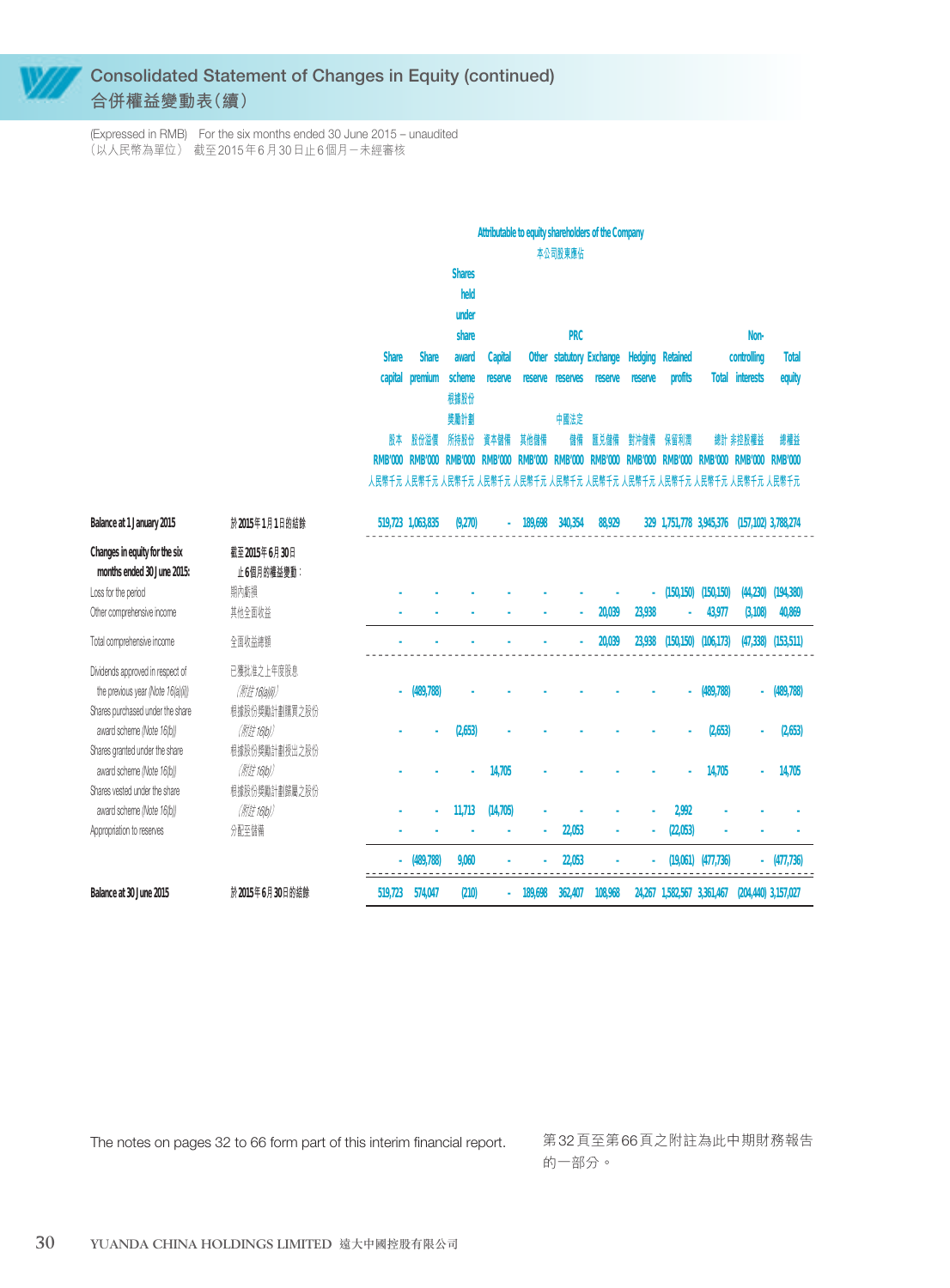## **Condensed Consolidated Cash Flow Statement 簡明合併現金流量表**

(Expressed in RMB) For the six months ended 30 June 2015 – unaudited (以人民幣為單位) 截至 2015年 6月 30日止 6個月-未經審核

|                                                     |                     |           | <b>Six months ended 30 June</b><br>2015 | 2014           |
|-----------------------------------------------------|---------------------|-----------|-----------------------------------------|----------------|
|                                                     |                     |           | 截至6月30日止6個月                             |                |
|                                                     |                     |           | 2015年                                   | 2014年          |
|                                                     |                     | Note      | <b>RMB'000</b>                          | <b>RMB'000</b> |
|                                                     |                     | 附註        | 人民幣千元                                   | 人民幣千元          |
| <b>Operating activities</b>                         | 經營活動                |           |                                         |                |
| Cash used in operations                             | 用於經營的現金             |           | (2, 162, 315)                           | (1,901,999)    |
| Income tax paid                                     | 已付所得税               |           | (17, 713)                               | (14, 197)      |
| Net cash used in                                    | 經營活動所用              |           |                                         |                |
| operating activities                                | 現金淨額                |           | (2, 180, 028)                           | (1,916,196)    |
| Investing activities                                | 投資活動                |           |                                         |                |
| Payments for purchase of                            | 購買物業、廠房             |           |                                         |                |
| property, plant and equipment                       | 及設備付款               |           | (11,007)                                | (29, 731)      |
| Proceeds from disposal of<br>short-term investments | 出售短期投資之<br>所得款項     |           | 300,000                                 |                |
| Other cash flows arising from                       | 投資活動產生的其他           |           |                                         |                |
| investing activities                                | 現金流量                |           | 7,998                                   | (1,095)        |
| Net cash generated from/(used in)                   | 投資活動產生/(所用)         |           |                                         |                |
| investing activities                                | 現金淨額                |           | 296,991                                 | (30, 826)      |
| <b>Financing activities</b>                         | 融資活動                |           |                                         |                |
| Proceeds from new bank loans                        | 新增銀行貸款所得款項          |           | 3,365,832                               | 1,955,000      |
| Repayment of bank loans                             | 償還銀行貸款              |           | (2,540,000)                             | (1,634,875)    |
| Dividends paid to the equity                        | 已支付本公司              |           |                                         |                |
| shareholders of the Company                         | 股東的股息               | 16(a)(ii) | (489, 788)                              | (390, 519)     |
| Other cash flows arising from                       | 融資活動產生的其他           |           |                                         |                |
| financing activities                                | 現金流量                |           | (120, 662)                              | (110, 239)     |
| Net cash generated from/(used in)                   | 融資活動產生/(所用)         |           |                                         |                |
| financing activities                                | 現金淨額                |           | 215,382                                 | (180, 633)     |
| Net decrease in cash and                            | 現金及現金等價物            |           |                                         |                |
| cash equivalents                                    | 減少淨額                |           | (1,667,655)                             | (2, 127, 655)  |
| Cash and cash equivalents                           | 於1月1日的現金            |           |                                         |                |
| at 1 January<br>Effect of foreign exchange          | 及現金等價物<br>外幣匯率變動的影響 | 12        | 2,662,517                               | 3,273,800      |
| rate changes                                        |                     |           | (8,958)                                 | 7,379          |
|                                                     |                     |           |                                         |                |
| Cash and cash equivalents                           | 於6月30日的現金及          |           |                                         |                |
| at 30 June                                          | 現金等價物               | 12        | 985,904                                 | 1,153,524      |

The notes on pages 32 to 66 form part of this interim financial report. 第32頁至第66頁之附註為此中期財務報告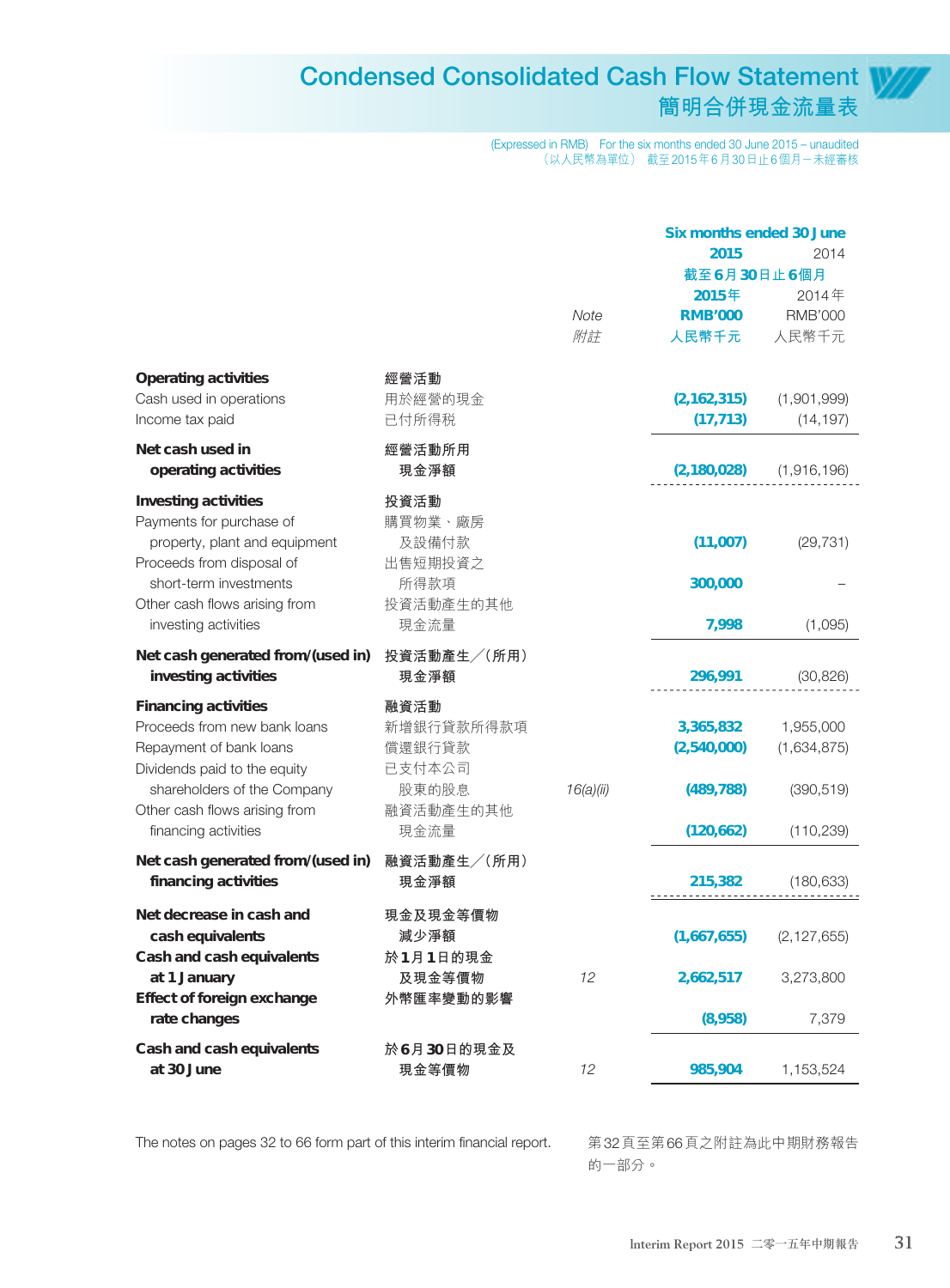

### **Notes to the Unaudited Interim Financial Report 未經審核中期財務報告附註**

(Expressed in RMB unless otherwise indicated) (除另有指明外,以人民幣為單位)

#### **1 CORPORATE INFORMATION**

Yuanda China Holdings Limited (the "Company") was incorporated in the Cayman Islands on 26 February 2010 as an exempted company with limited liability under the Companies Law, Chapter 22 (Law 3 of 1961, as consolidated and revised) of the Cayman Islands. The shares of the Company were listed on The Stock Exchange of Hong Kong Limited (the "Stock Exchange") on 17 May 2011. The condensed consolidated interim financial statements of the Company as at and for the six months ended 30 June 2015 comprise the Company and its subsidiaries (collectively referred to as the "Group"). The principal activities of the Group are the design, procurement, production, sale and installation of curtain wall systems.

#### **2 BASIS OF PREPARATION**

This interim financial report has been prepared in accordance with the applicable disclosure provisions of the Rules Governing the Listing of Securities on the Stock Exchange, including compliance with International Accounting Standard ("IAS") 34, Interim financial reporting, issued by the International Accounting Standards Board (the "IASB"). It was authorised for issue on 31 August 2015.

The interim financial report has been prepared in accordance with the same accounting policies adopted in the 2014 annual financial statements, except for accounting policy changes that are expected to be reflected in the 2015 annual financial statements. Details of any changes in accounting policies are set out in Note 3.

The preparation of an interim financial report in conformity with IAS 34 requires management to make judgements, estimates and assumptions that affect the application of policies and reported amounts of assets and liabilities, income and expenses on a year to date basis. Actual results may differ from these estimates.

#### **1 公司資料**

遠大中國控股有限公司(「本公司」)於 2010年2月26日根據開曼群島公司 法第22章(1961年第三號法例,經綜 合及修訂)在開曼群島註冊成立為獲 豁免有限公司。本公司股份於2011年 5月17日在香港聯合交易所有限公司 (「聯交所」)上市。本公司於2015年6 月30日及截至該日止6個月的簡明合 併中期財務報表包含本公司及其附屬 公司(統稱「本集團」)的資料。本集團 的主要業務為設計、採購、生產、銷 售及安裝幕牆系統。

#### **2 編製基準**

本中期財務報告乃根據聯交所證券上 市規則適用披露條文,包括遵照國際 會計準則理事會(「國際會計準則理事 會」)頒佈的國際會計準則(「國際會計 準則」)第34號中期財務報告而編製。 中期財務報告於2015年8月31日獲授 權刊發。

中期財務報告乃根據2014年度財務報 表所採納之相同會計政策而編製,惟 預期將於2015年度財務報表反映的會 計政策變動除外。此等會計政策任何 變動詳情載於附註3。

管理層在編製符合國際會計準則第34 號之中期財務報告,須作出對政策的 應用、資產及負債、收入及支出按本 年至今基準計算的呈報金額造成影響 的判斷、估計及假設。實際結果可能 與該等估計有所不同。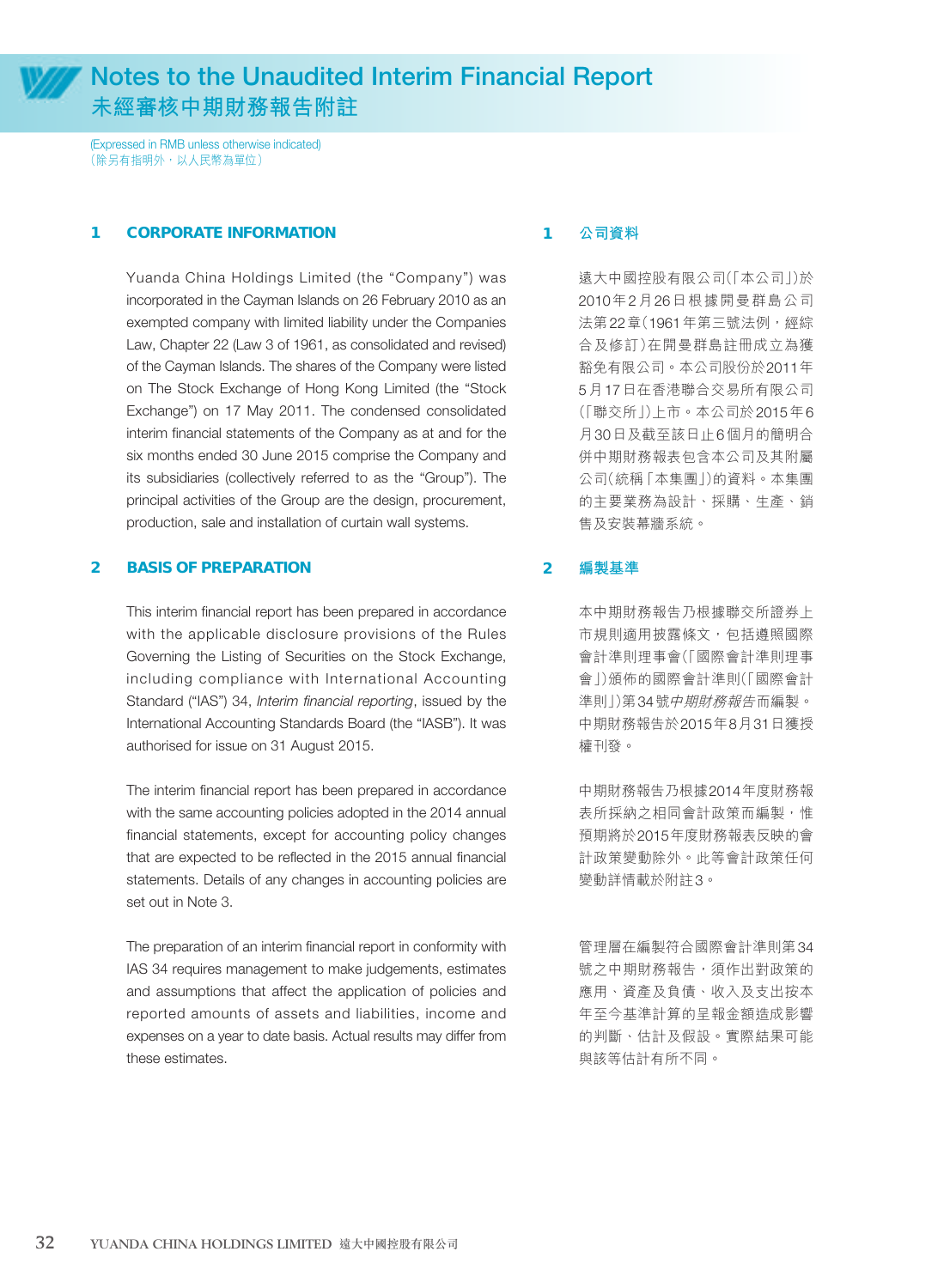> (Expressed in RMB unless otherwise indicated) (除另有指明外,以人民幣為單位)

#### **2** BASIS OF PREPARATION (continued)

This interim financial report contains condensed consolidated financial statements and selected explanatory notes. The notes include an explanation of events and transactions that are significant to an understanding of the changes in financial position and performance of the Group since the 2014 annual financial statements. The condensed consolidated interim financial statements and notes thereon do not include all of the information required for full set of financial statements prepared in accordance with International Financial Reporting Standards ("IFRSs").

The interim financial report is unaudited, but has been reviewed by KPMG in accordance with Hong Kong Standard on Review Engagements 2410, Review of interim financial information performed by the independent auditor of the entity, issued by the Hong Kong Institute of Certified Public Accountants. KPMG's independent review report to the board of directors of the Company is included on pages 67 to 68.

The financial information relating to the financial year ended 31 December 2014 that is included in the interim financial report as comparative information does not constitute the Company's statutory annual consolidated financial statements for that financial year but is derived from those financial statements. Statutory financial statements for the year ended 31 December 2014 are available from the Company's registered office. The auditors have expressed an unqualified opinion on those financial statements in their report dated 31 March 2015.

#### **2 編製基準**(續)

本中期財務報告載列簡明合併財務報 表以及選定之解釋附註。附註包括對 了解本集團由2014年度財務報表以來 財務狀況及表現之變動屬重要之事項 及交易之解釋。簡明合併中期財務報 表及相關附註並不包括根據國際財務 報告準則(「國際財務報告準則」)對編 製完整財務報表所要求之全部資料。

中期財務報告未經審核,已由根據香 港會計師公會頒佈之香港審閱聘用準 則第2410號「實體之獨立核數師對中 期財務資料之審閱」進行審閱。畢馬 威會計師事務所致本公司董事會的獨 立審閱報告載於第67至68頁。

載入中期財務報告中關於截至2014年 12月31日止財政年度之財務資料為 比較資料,並不構成本公司於該財政 年度之法定年度綜合財務報表,惟乃 源自該等財務報表。截至2014年12 月31日止年度之法定財務報表可於本 公司之註冊辦事處索取。核數師已於 2015年3月31日發表之報告中就該等 財務報表作出無保留意見。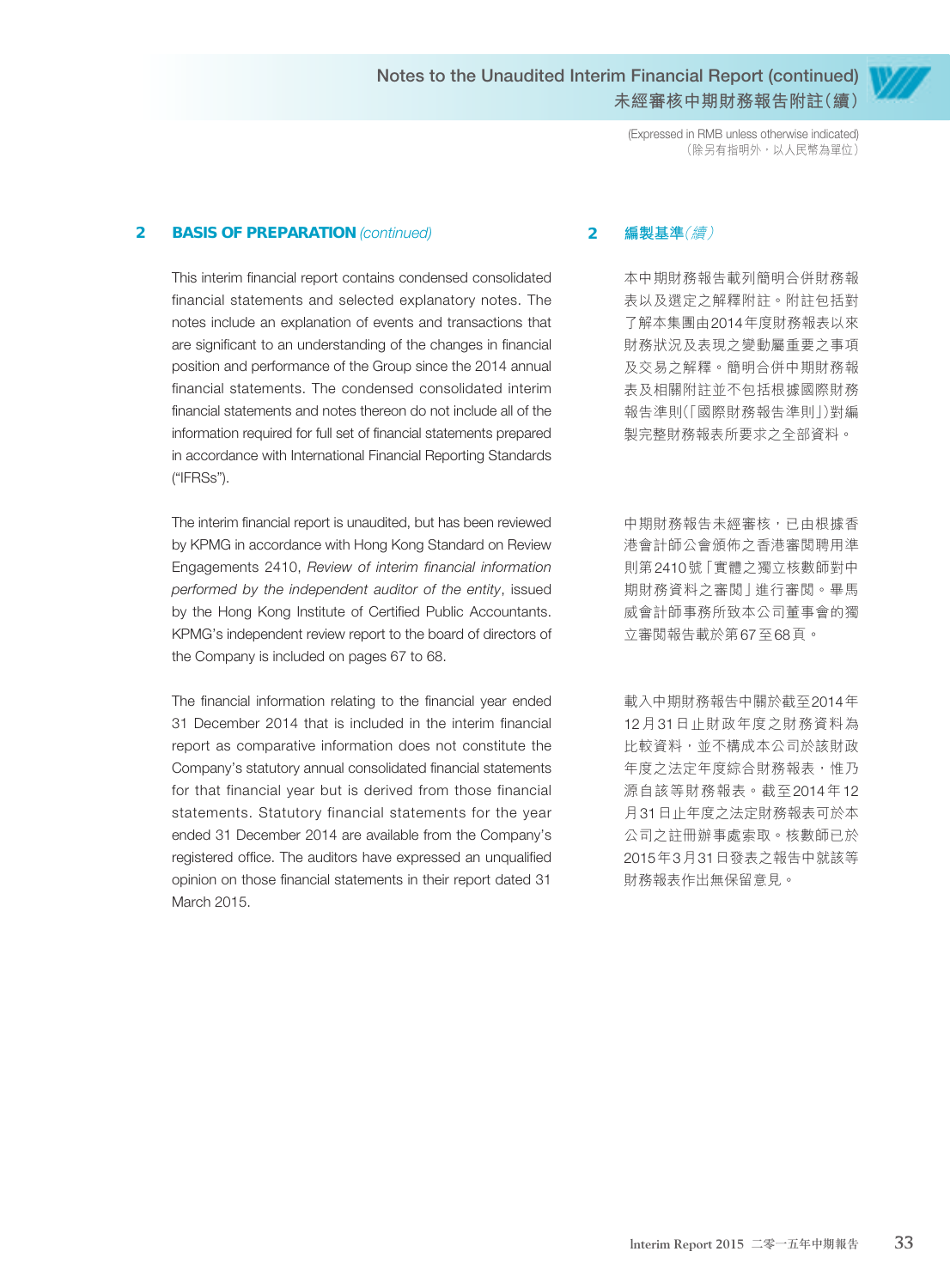

(Expressed in RMB unless otherwise indicated) (除另有指明外,以人民幣為單位)

#### **2** BASIS OF PREPARATION (continued)

For the six months ended 30 June 2015, the Group had incurred net loss of RMB194,380,000 and net cash used in operating activities of RMB2,180,028,000. These condensed consolidated interim financial statements have been prepared on a going concern basis notwithstanding the net loss and net cash used in operating activities for the six months ended 30 June 2015 because the directors of the Company are of the opinion that based on a cash flow forecast of the Group for the twelve months ending 30 June 2016 prepared by the management, which takes into account the banking facilities of RMB300,000,000 not yet utilised as at the date of issue of this interim financial report, the Group would have adequate funds to meet its liabilities as and when they fall due at least twelve months from the end of the reporting period. Accordingly, the directors of the Company consider it is appropriate to prepare the condensed consolidated interim financial statements on a going concern basis.

#### **3 CHANGES IN ACCOUNTING POLICIES**

The IASB has issued the following amendments to IFRSs that are first effective for the current accounting period of the Group.

- Annual Improvements to IFRSs 2010-2012 Cycle
- Annual Improvements to IFRSs 2011-2013 Cycle

None of these developments have had a material effect on how the Group's results and financial position for the current or prior periods have been prepared or presented. The Group has not applied any new standard or interpretation that is not yet effective for the current accounting period.

#### **2 編製基準**(續)

截至2015年6月30日止6個月,本集 團產生虧損淨額人民幣194,380,000 元及經營活動所用淨現金人民幣 2,180,028,000元。即使於截至2015 年6月30日止6個月錄得虧損淨額及經 營活動所用淨現金,簡明合併中期財 務報表已按持續經營基準予以編製, 因為本公司董事認為,根據管理層編 製的本集團截至2016年6月30日止12 個月的現金流量預測,當中已計及於 本中期財務報告刊發日期的未動用銀 行貸款授信額度人民幣300,000,000 元,本集團將有充足資金於報告期末 起計至少十二個月履行其到期負債。 因此,本公司董事認為按持續經營基 準編製簡明合併中期財務報表乃屬恰 當。

#### **3 會計政策的變動**

國際會計準則理事會已頒佈下列對國 際財務報告準則的修訂,於本集團的 本會計期間首次生效。

- 國際財務報告準則2010年 至 2012年週期的年度改進
- 國際財務報告準則2011年 至 2013年週期的年度改進

該等發展概無對本集團當前或過往期 間業績及財務狀況的編製或呈列方式 有重大影響。本集團並無應用任何於 本會計期間並未生效的新準則或詮 釋。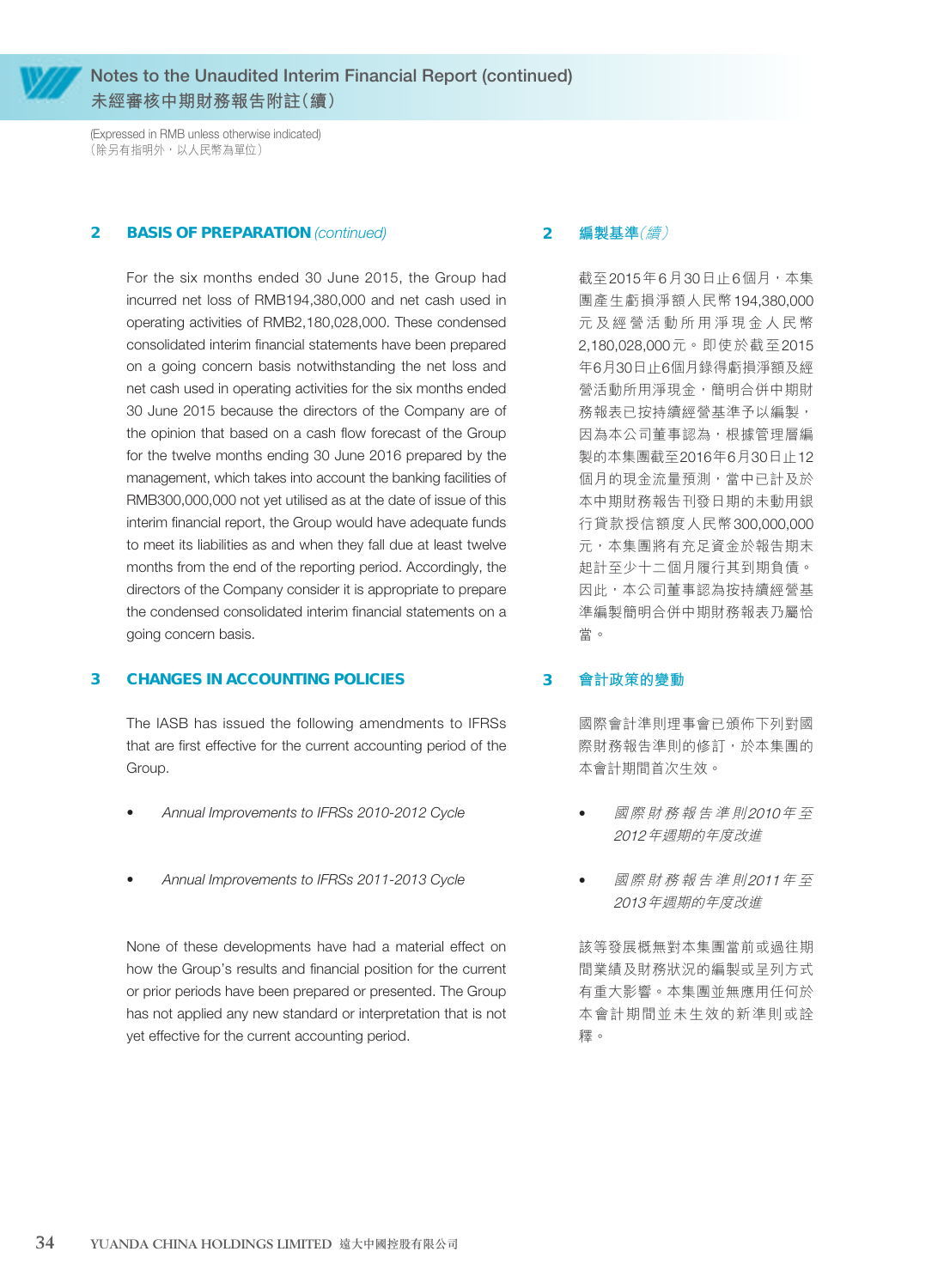> (Expressed in RMB unless otherwise indicated) (除另有指明外,以人民幣為單位)

#### **4 SEGMENT REPORTING**

The Group manages its businesses by geographical locations of the construction contracts. In a manner consistent with the way in which information is reported internally to the Group's most senior executive management for the purposes of resource allocation and performance assessment, the Group has presented the following six reportable segments: Northeast China, North China, East China, West China, South China and Overseas. No operating segments have been aggregated to form the following reportable segments.

- Northeast China: comprises construction contracts carried out in the northeastern region of the People's Republic of China (the "PRC"), which includes Liaoning, Jilin, Heilongjiang, Shandong, Henan and Inner Mongolia provinces and autonomous region.
- North China: comprises construction contracts carried out in the northern region of the PRC, which includes Hebei and Shanxi provinces, Beijing and Tianjin.
- East China: comprises construction contracts carried out in the eastern region of the PRC, which includes Jiangsu, Zhejiang, Anhui and Jiangxi provinces, and Shanghai.
- West China: comprises construction contracts carried out in the western and northwestern regions of the PRC, which include Sichuan, Yunnan, Guizhou, Hubei, Shaanxi, Ningxia, Gansu, Qinghai and Xinjiang provinces and autonomous regions, and Chongqing.
- South China: comprises construction contracts carried out in the southern region of the PRC, which includes Guangdong, Hunan, Fujian, Hainan and Guangxi provinces and autonomous region.
- Overseas: comprises construction contracts carried out outside of the PRC.

#### **4 分部報告**

本集團按建築合同的地理位置劃分管 理其業務。按照與就資源分配及表現 評估向本集團最高行政管理人員內部 呈報資料一致的方式,本集團呈列以 下六個可申報分部:東北、華北、華 東、華西、華南及海外。概無將任何 經營分部合併以構成下列可申報分 部。

- 東北:由在中華人民共和國(「中 國」)東北地區進行的建築合同 組成,包括遼寧省、吉林省、 黑龍江省、山東省、河南省及 內蒙古自治區。
- 華北:由在中國北部地區進行的 建築合同組成,包括河北省、 山西省、北京市及天津市。
- 華東:由在中國東部地區進行的 建築合同組成,包括江蘇省、 浙江省、安徽省、江西省及上 海市。
- 華西:由在中國西部及西北部地 區進行的建築合同組成,包括 四川省、雲南省、貴州省、湖 北省、陝西省、寧夏回族自治 區、甘肅省、青海省、新疆維 吾爾自治區及重慶市。
- 華南:由在中國南部地區進行的 建築合同組成,包括廣東省、 湖南省、福建省、海南省及廣 西壯族自治區。
- 海外:由在中國境外進行的建築 合同組成。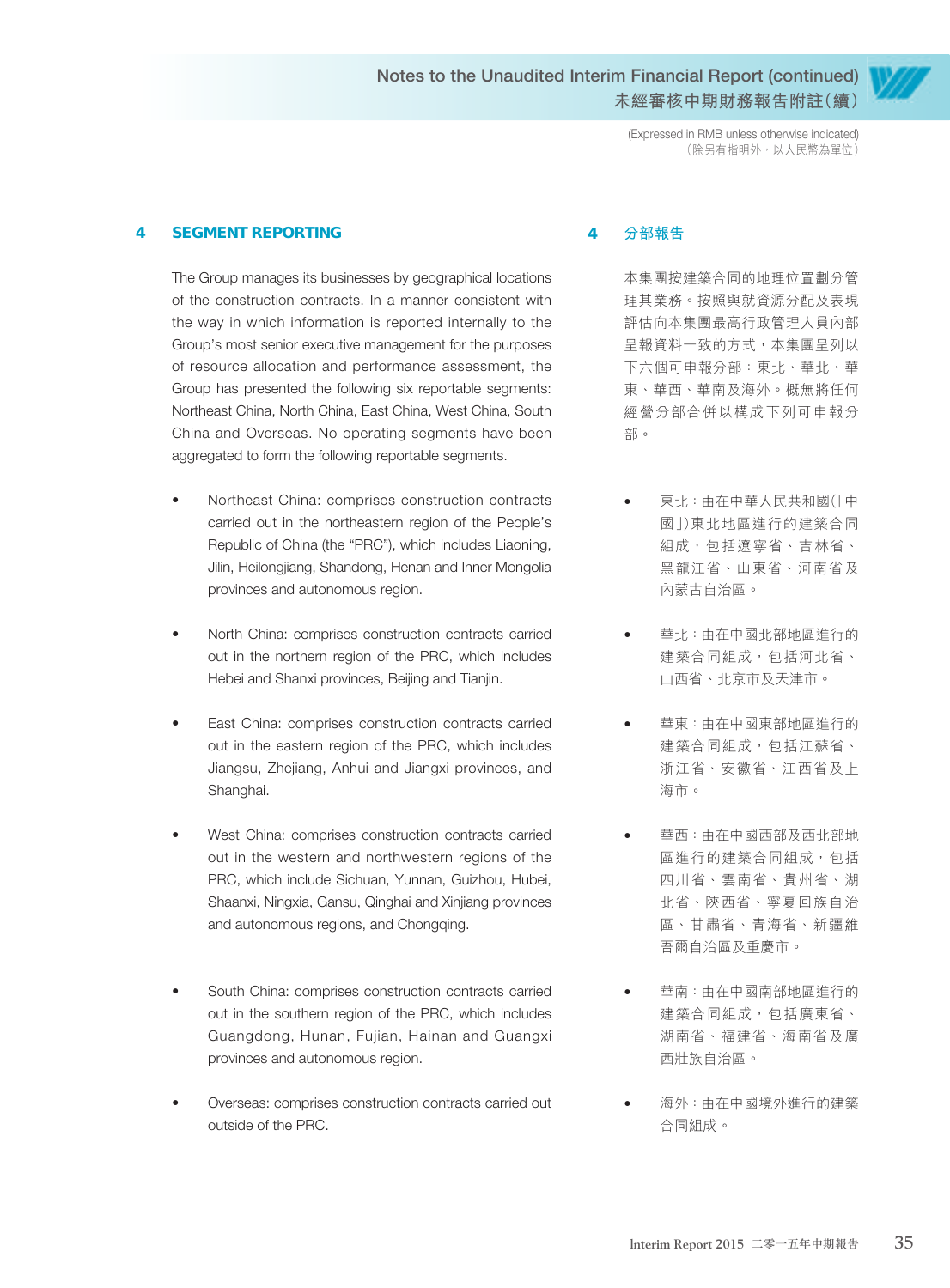

(Expressed in RMB unless otherwise indicated) (除另有指明外,以人民幣為單位)

#### **4** SEGMENT REPORTING (continued)

#### **(a) Segment results, assets and liabilities**

For the purpose of assessing segment performance and allocating resources between segments, the Group's most senior executive management monitors the results, assets and liabilities attributable to each reportable segment on the following bases:

Segment assets include all assets with the exception of property, plant and equipment, lease prepayments, deferred tax assets and other corporate assets. Segment liabilities include trade and bills payables, gross amount due to customers for contract work, receipts in advance, accrued expenses and other payables and provision for warranties managed directly by the segments.

Revenue and expenses are allocated to the reportable segments with reference to revenue generated by those segments and the expenses incurred by those segments. No significant inter-segment sales have occurred for the six months ended 30 June 2015 and 2014. The Group's other operating expenses, such as selling and administrative expenses and finance costs, are not measured under individual segments. The measure used for reporting segment result is gross profit.

Information regarding the Group's reportable segments as provided to the Group's most senior executive management for the purposes of resource allocation and assessment of segment performance for the six months ended 30 June 2015 and 2014 is set out below.

**4 分部報告**(續)

#### **(a) 分部業績、資產及負債**

就評估分部表現及在分部間分 配資源而言,本集團最高行政 管理人員按以下基準監控各可 申報分部應佔的業績、資產及 負債:

分部資產包括除物業、廠房及 設備、預付租金、遞延稅項資 產及其他公司資產外所有資 產。分部負債包括該等分部直 接管理的貿易應付款及應付票 據、應付客戶合同工程總額、 預收款項、應計開支及其他應 付款以及保修撥備。

收入及開支乃參考可申報分部 產生的收入及其產生的開支而 分配至該等分部。截至2015年 及2014年6月30日 止6個 月, 並無出現分部間的重大銷售。 本集團的其他營運開支(如銷售 及行政開支及融資成本)並未於 獨立分部下計算。呈報分部業 績以毛利計算。

截至2015年及2014年6月30日 止6個月,有關提供予本集團最 高行政管理人員以分配資源及 評估分部表現的本集團可申報 分部資料載列如下。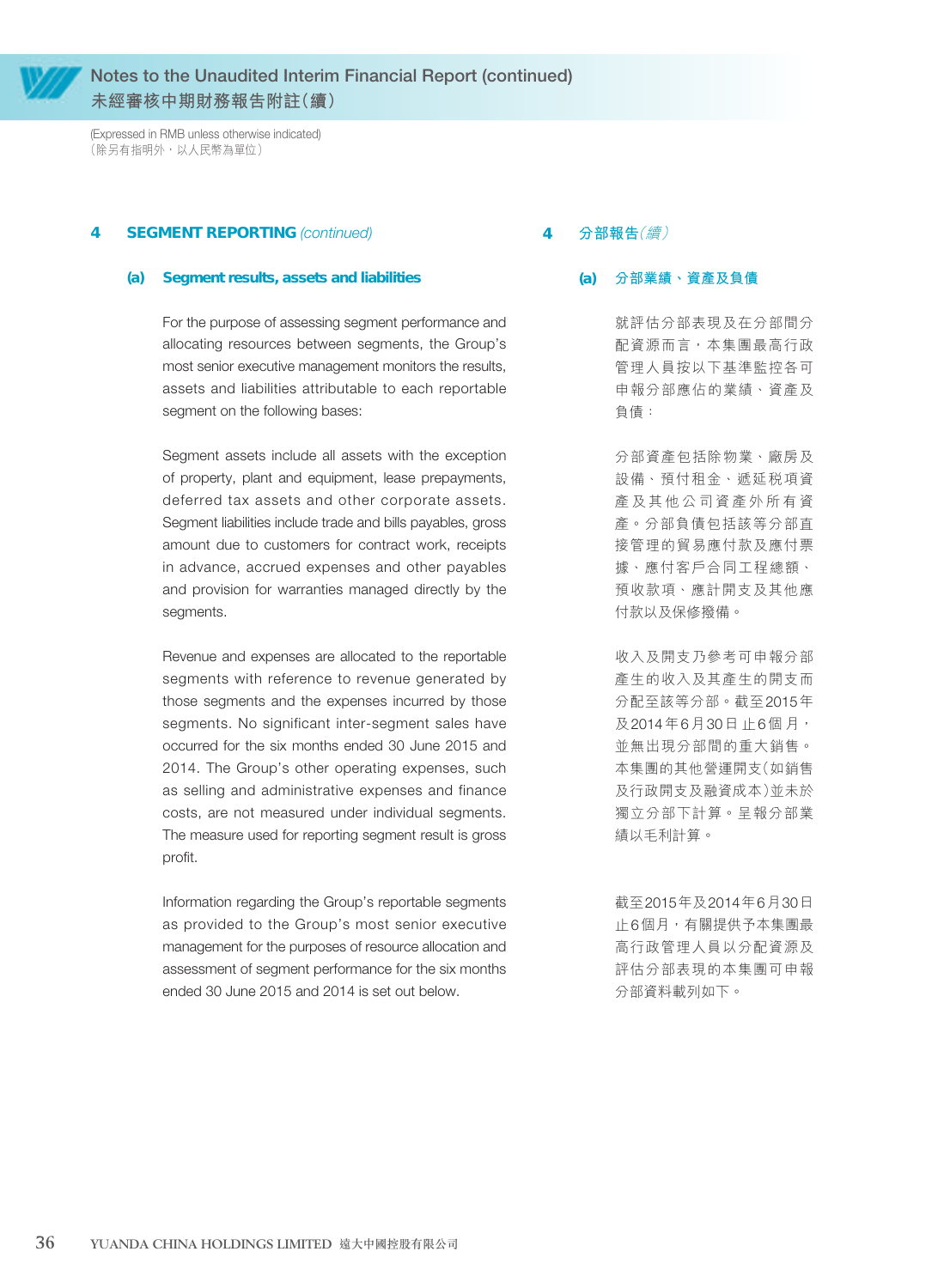> (Expressed in RMB unless otherwise indicated) (除另有指明外,以人民幣為單位)

| 4 |     | <b>SEGMENT REPORTING (continued)</b>                |            |                      |                |                | 分部報告(續)                       |                |                 |                |
|---|-----|-----------------------------------------------------|------------|----------------------|----------------|----------------|-------------------------------|----------------|-----------------|----------------|
|   | (a) | Segment results, assets and liabilities (continued) |            | 分部業績、資產及負債(續)<br>(a) |                |                |                               |                |                 |                |
|   |     |                                                     |            |                      |                |                | Six months ended 30 June 2015 |                |                 |                |
|   |     |                                                     |            |                      |                |                | 截至2015年6月30日止6個月              |                |                 |                |
|   |     |                                                     |            | <b>Northeast</b>     | <b>North</b>   | East           | West                          | <b>South</b>   |                 |                |
|   |     |                                                     |            | China                | China          | China          | China                         | China          | <b>Overseas</b> | <b>Total</b>   |
|   |     |                                                     |            | 東北                   | 華北             | 華東             | 華西                            | 華南             | 海外              | 總計             |
|   |     |                                                     |            | <b>RMB'000</b>       | <b>RMB'000</b> | <b>RMB'000</b> | <b>RMB'000</b>                | <b>RMB'000</b> | <b>RMB'000</b>  | <b>RMB'000</b> |
|   |     |                                                     |            | 人民幣千元                | 人民幣千元          | 人民幣千元          | 人民幣千元                         | 人民幣千元          | 人民幣千元           | 人民幣千元          |
|   |     | Revenue from external customers                     | 來自外部客戶的收入及 |                      |                |                |                               |                |                 |                |
|   |     | and reportable segment revenue                      | 可申報分部收入    | 520,732              | 555,770        | 771,228        | 210,591                       | 569,099        | 1,182,106       | 3,809,526      |
|   |     | Reportable segment gross profit                     | 可申報分部毛利    | 70.153               | 92,517         | 90,407         | 34,316                        | 47,753         | 90,722          | 425,868        |
|   |     |                                                     |            |                      |                |                | At 30 June 2015               |                |                 |                |
|   |     |                                                     |            |                      |                |                | 於2015年6月30日                   |                |                 |                |
|   |     |                                                     |            | <b>Northeast</b>     | <b>North</b>   | East           | West                          | <b>South</b>   |                 |                |
|   |     |                                                     |            | China                | China          | China          | China                         | China          | <b>Overseas</b> | <b>Total</b>   |
|   |     |                                                     |            | 東北                   | 華北             | 華東             | 華西                            | 華南             | 海外              | 總計             |
|   |     |                                                     |            | <b>RMB'000</b>       | <b>RMB'000</b> | <b>RMB'000</b> | <b>RMB'000</b>                | <b>RMB'000</b> | <b>RMB'000</b>  | <b>RMB'000</b> |
|   |     |                                                     |            | 人民幣千元                | 人民幣千元          | 人民幣千元          | 人民幣千元                         | 人民幣千元          | 人民幣千元           | 人民幣千元          |
|   |     | Reportable segment assets                           | 可申報分部資產    | 2,093,786            | 1,515,740      | 2,224,291      | 1,045,942                     | 1,440,085      | 2,273,410       | 10,593,254     |
|   |     | Reportable segment liabilities                      | 可申報分部負債    | 875,304              | 816,832        | 1,180,480      | 395,207                       | 688,195        | 1,498,975       | 5,454,993      |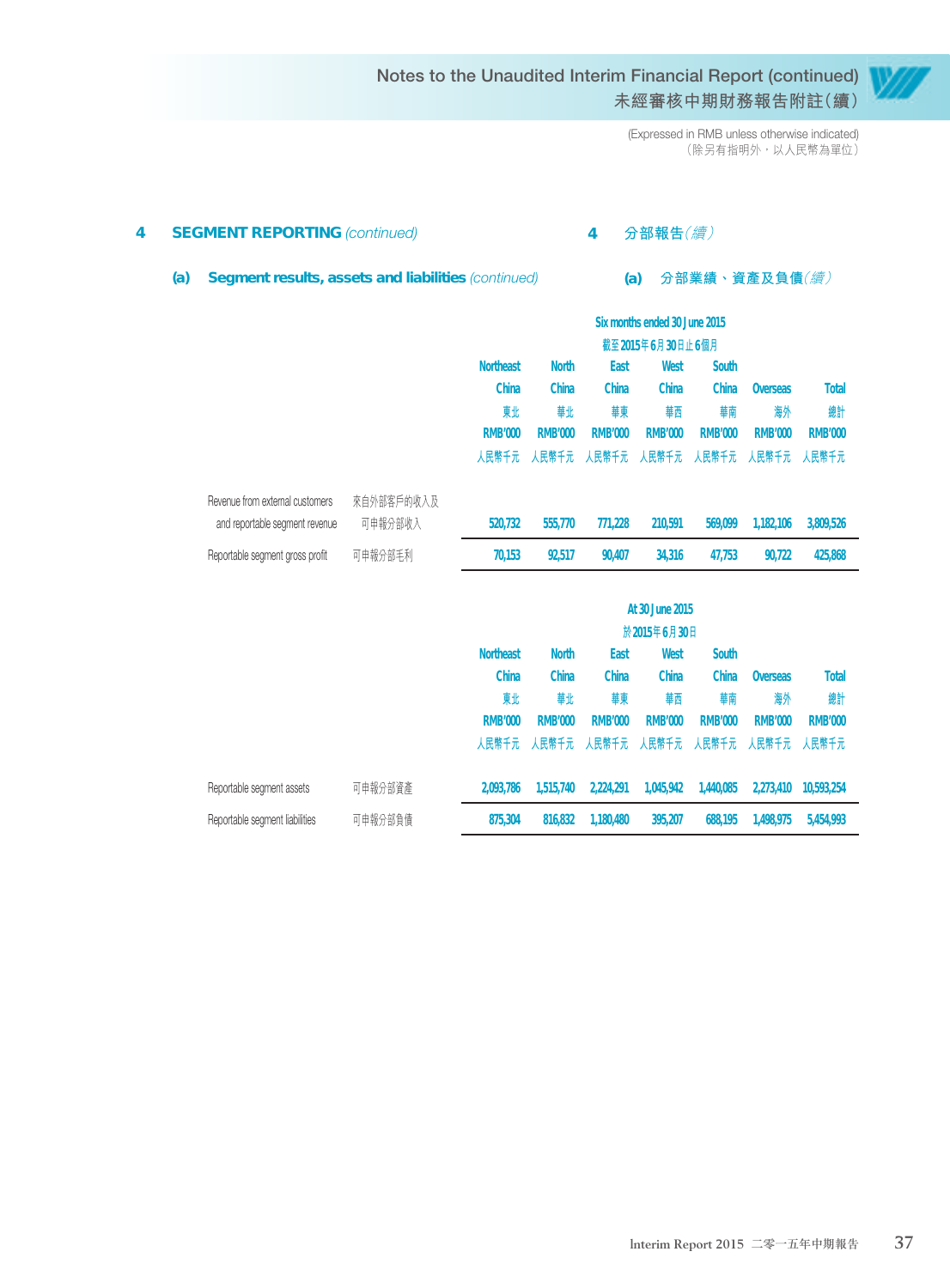(Expressed in RMB unless otherwise indicated) (除另有指明外,以人民幣為單位)

#### **4 SEGMENT REPORTING** (continued) **4 分部報告**(續)

#### **(a) Segment results, assets and liabilities** (continued)

## **(a) 分部業績、資產及負債**(續)

|                | Six months ended 30 June 2014 |                |                |                                           |                |                |  |  |  |  |
|----------------|-------------------------------|----------------|----------------|-------------------------------------------|----------------|----------------|--|--|--|--|
|                | 截至2014年6月30日止6個月              |                |                |                                           |                |                |  |  |  |  |
| Northeast      | North                         | East           | West           | South                                     |                |                |  |  |  |  |
| China          | China                         | China          | China          | China                                     | Overseas       | Total          |  |  |  |  |
| 東北             | 華北                            | 華東             | 華西             | 華南                                        | 海外             | 總計             |  |  |  |  |
| <b>RMB'000</b> | <b>RMB'000</b>                | <b>RMB'000</b> | <b>RMB'000</b> | <b>RMB'000</b>                            | <b>RMB'000</b> | <b>RMB'000</b> |  |  |  |  |
|                |                               |                |                | 人民幣千元 人民幣千元 人民幣千元 人民幣千元 人民幣千元 人民幣千元 人民幣千元 |                |                |  |  |  |  |

| Revenue from external customers | 來自外部客戶的收入及 |         |         |         |         |         |         |           |
|---------------------------------|------------|---------|---------|---------|---------|---------|---------|-----------|
| and reportable segment revenue  | 可申報分部收入    | 723.301 | 752.028 | 966.878 | 276.568 | 448.403 | 977.729 | 4.144.907 |
| Reportable segment gross profit | 可申報分部毛利    | 118.657 | 127.656 | 144.282 | 10.235  | 62.666  | 127.574 | 591,070   |

|                                |         |           | At 31 December 2014<br>於2014年12月31日 |           |           |           |           |                |  |  |  |
|--------------------------------|---------|-----------|-------------------------------------|-----------|-----------|-----------|-----------|----------------|--|--|--|
|                                |         | Northeast | <b>North</b>                        | East      | West      | South     |           |                |  |  |  |
|                                |         | China     | China                               | China     | China     | China     | Overseas  | Total          |  |  |  |
|                                |         | 勅         | 華北                                  | 華東        | 華西        | 華南        | 海外        | 總計             |  |  |  |
|                                |         | RMB'000   | RMB'000                             | RMB'000   | RMB'000   | RMB'000   | RMB'000   | <b>RMB'000</b> |  |  |  |
|                                |         | 人民幣千元     | 人民幣千元                               | 人民幣千元     | 人民幣千元     | 人民幣千元     | 人民幣千元     | 人民幣千元          |  |  |  |
| Reportable segment assets      | 可申報分部資產 | 2,606,066 | 1,703,618                           | 2,402,532 | 1.136.041 | 1.414.563 | 2,452,838 | 11.715.658     |  |  |  |
| Reportable segment liabilities | 可申報分部負債 | 1,279,805 | 1,054,713                           | 1,739,490 | 611,288   | 858.416   | 1,691,799 | 7,235,511      |  |  |  |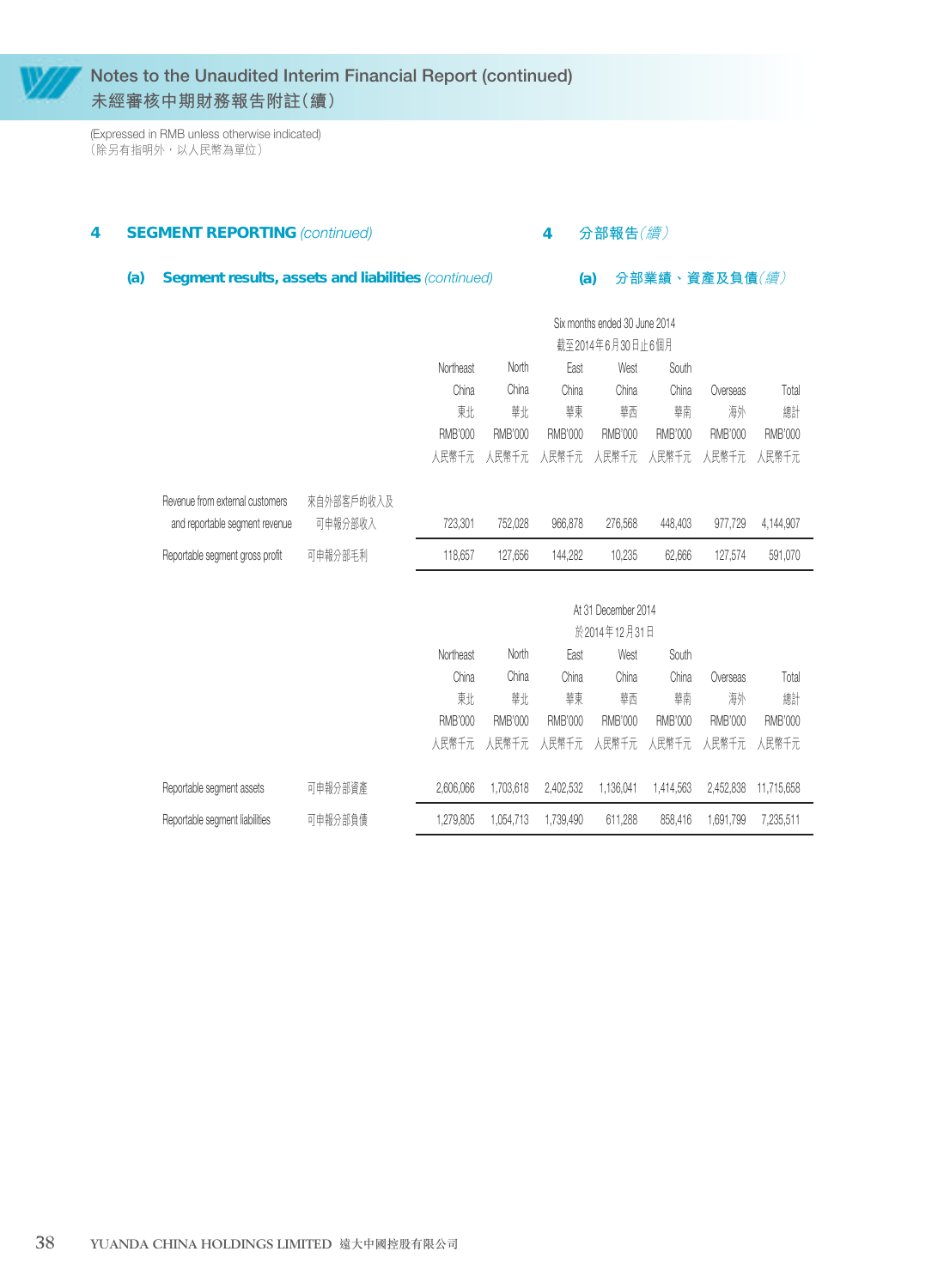> (Expressed in RMB unless otherwise indicated) (除另有指明外,以人民幣為單位)

| 4 |     | <b>SEGMENT REPORTING (continued)</b>                                   |          | 分部報告(續) |                    |                |  |
|---|-----|------------------------------------------------------------------------|----------|---------|--------------------|----------------|--|
|   | (b) | Reconciliations of reportable segment assets and<br><b>liabilities</b> |          | (b)     | 可申報分部資產及負債的調節<br>表 |                |  |
|   |     |                                                                        |          |         | At                 | At             |  |
|   |     |                                                                        |          |         | 30 June            | 31 December    |  |
|   |     |                                                                        |          |         | 2015               | 2014           |  |
|   |     |                                                                        |          |         | 於 2015年            | 於 2014年        |  |
|   |     |                                                                        |          |         | 6月30日              | 12月31日         |  |
|   |     |                                                                        |          |         | <b>RMB'000</b>     | <b>RMB'000</b> |  |
|   |     |                                                                        |          |         | 人民幣千元              | 人民幣千元          |  |
|   |     | <b>Assets</b>                                                          | 資產       |         |                    |                |  |
|   |     | Reportable segment assets                                              | 可申報分部資產  |         | 10,593,254         | 11,715,658     |  |
|   |     | Property, plant and equipment                                          | 物業、廠房及設備 |         | 780,279            | 794,582        |  |
|   |     | Lease prepayments                                                      | 預付租金     |         | 545,398            | 551,708        |  |
|   |     | Deferred tax assets                                                    | 遞延税項資產   |         | 314,199            | 289,696        |  |
|   |     | Unallocated head office                                                | 未分配總部及   |         |                    |                |  |
|   |     | and corporate assets                                                   | 公司資產     |         | 927,067            | 1,545,675      |  |
|   |     | Elimination of receivables                                             | 分部間及分部與  |         |                    |                |  |
|   |     | between segments, and                                                  | 總部間應收款對銷 |         |                    |                |  |
|   |     | segments and head office                                               |          |         | (556, 847)         | (456, 676)     |  |
|   |     | Consolidated total assets                                              | 合併總資產    |         | 12,603,350         | 14,440,643     |  |
|   |     | Liabilities                                                            | 負債       |         |                    |                |  |
|   |     | Reportable segment liabilities                                         | 可申報分部負債  |         | 5,454,993          | 7,235,511      |  |
|   |     | Bank loans                                                             | 銀行貸款     |         | 4,145,832          | 3,320,000      |  |
|   |     | Income tax payable                                                     | 應付所得税    |         | 187,487            | 207,994        |  |
|   |     | Deferred tax liabilities                                               | 遞延税項負債   |         | 2,238              | 2,067          |  |
|   |     | Unallocated head office                                                | 未分配總部及   |         |                    |                |  |
|   |     | and corporate liabilities                                              | 公司負債     |         | 212,620            | 343,473        |  |
|   |     | Elimination of payables                                                | 分部間及分部與  |         |                    |                |  |
|   |     | between segments, and                                                  | 總部間應付款對銷 |         |                    |                |  |
|   |     | segments and head office                                               |          |         | (556, 847)         | (456, 676)     |  |
|   |     | Consolidated total liabilities                                         | 合併總負債    |         | 9,446,323          | 10,652,369     |  |
|   |     |                                                                        |          |         |                    |                |  |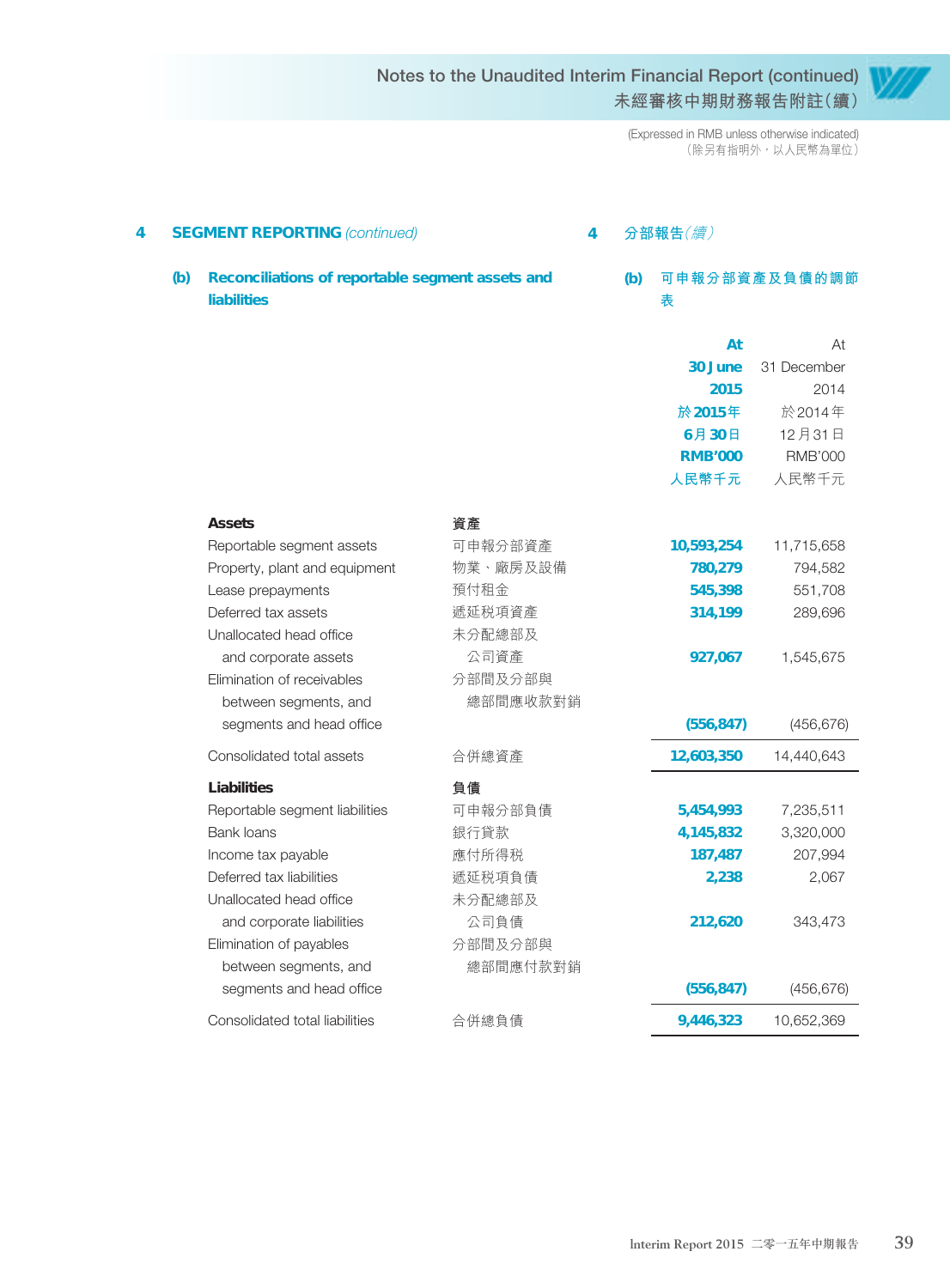(Expressed in RMB unless otherwise indicated) (除另有指明外,以人民幣為單位)

#### **5 LOSS BEFORE TAXATION**

Loss before taxation is arrived at after charging/(crediting):

**(a) Finance costs:**

#### **5 稅前虧損**

稅前虧損乃經扣除╱(計入)以下各項 後得出:

**(a) 融資成本**

|                                      |             | Six months ended 30 June |                |
|--------------------------------------|-------------|--------------------------|----------------|
|                                      |             | 2015                     | 2014           |
|                                      |             | 截至6月30日止6個月              |                |
|                                      |             | 2015年                    | 2014年          |
|                                      |             | <b>RMB'000</b>           | <b>RMB'000</b> |
|                                      |             | 人民幣千元                    | 人民幣千元          |
|                                      |             |                          |                |
| Interest on borrowings               | 借貸利息        | 102,525                  | 93,158         |
| Bank charges and other finance costs | 銀行收費及其他融資成本 | 15,481                   | 16,539         |
| Total borrowing costs                | 總借貸成本       | 118,006                  | 109,697        |
| Interest income                      | 利息收入        | (7, 910)                 | (8,599)        |
| Net foreign exchange loss/(gain)     | 外匯虧損/(收益)淨額 | 7,463                    | (53,054)       |
| Forward foreign exchange contracts:  | 遠期外匯合同:     |                          |                |
| cash flow hedges, reclassified       | 現金流量對沖,     |                          |                |
| from equity                          | 自權益重新分類     | (72, 243)                | 43,166         |
|                                      |             | 45,316                   | 91,210         |

#### **(b) Staff costs:**

**(b) 員工成本:**

|                                    |                       | Six months ended 30 June |                |
|------------------------------------|-----------------------|--------------------------|----------------|
|                                    |                       | 2015                     | 2014           |
|                                    |                       | 截至6月30日止6個月              |                |
|                                    |                       | 2015年                    | 2014年          |
|                                    |                       | <b>RMB'000</b>           | <b>RMB'000</b> |
|                                    |                       | 人民幣千元                    | 人民幣千元          |
|                                    |                       |                          |                |
| Salaries, wages and other benefits | 薪金、工資及其他福利            | 378,683                  | 412,222        |
| Contributions to defined           | 向界定供款退休計劃供款           |                          |                |
| contribution retirement plans      |                       | 50,579                   | 39,625         |
| Equity-settled share-based payment | 有關股份獎勵計劃的             |                          |                |
| expenses in respect of share       | 以股本結算以股份              |                          |                |
| award scheme (Note 16(b))          | 付款開支( <i>附註16(b))</i> | 14,705                   | 15,277         |
|                                    |                       | 443,967                  | 467.124        |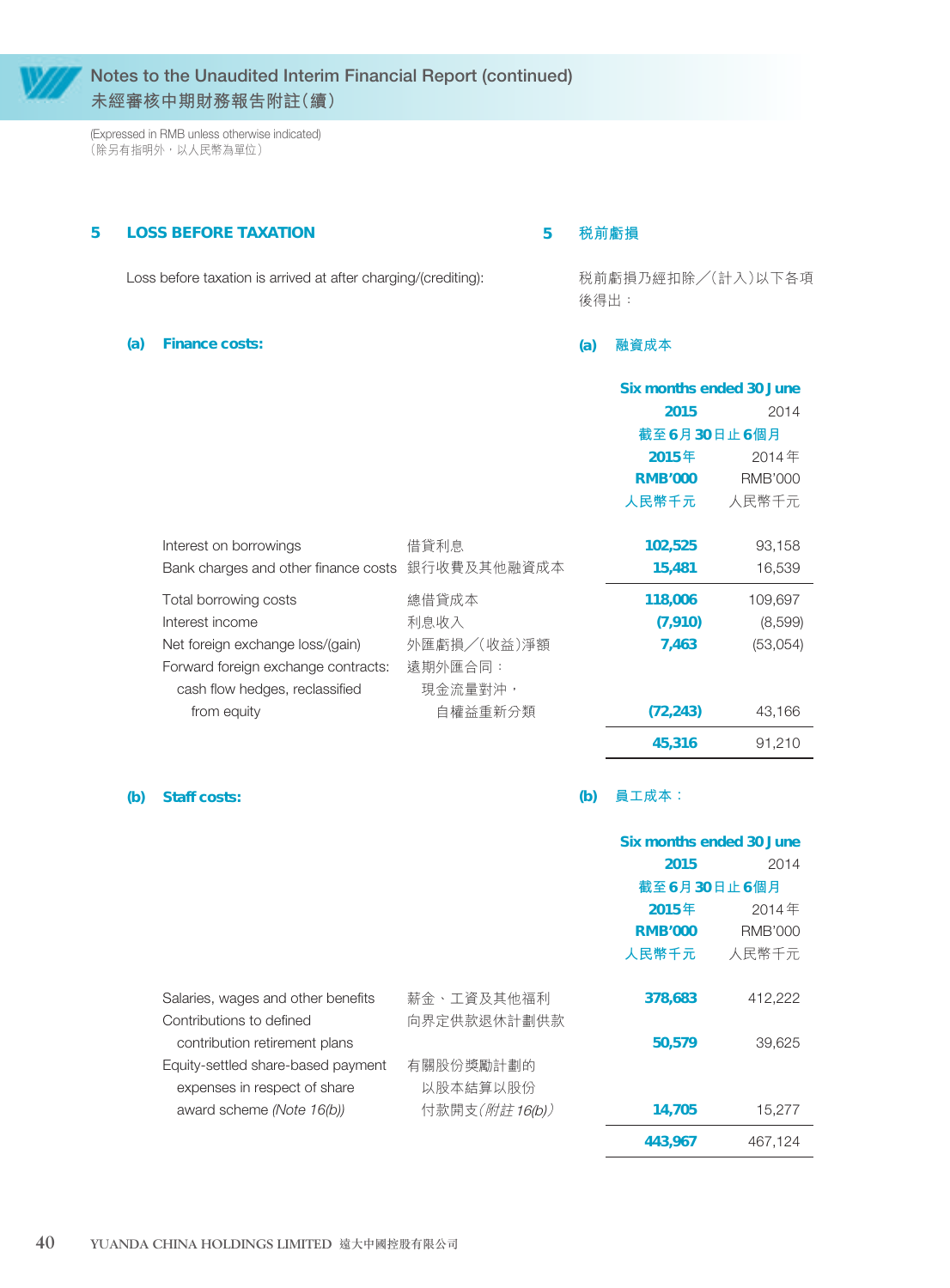> (Expressed in RMB unless otherwise indicated) (除另有指明外,以人民幣為單位)

| 5 |     | <b>LOSS BEFORE TAXATION (continued)</b>              | 5                         |                   | 税前虧損 $(\frac{1}{2})$     |                |
|---|-----|------------------------------------------------------|---------------------------|-------------------|--------------------------|----------------|
|   | (c) | <b>Other items:</b>                                  |                           | $\left( c\right)$ | 其他項目:                    |                |
|   |     |                                                      |                           |                   | Six months ended 30 June |                |
|   |     |                                                      |                           |                   | 2015                     | 2014           |
|   |     |                                                      |                           |                   | 截至6月30日止6個月              |                |
|   |     |                                                      |                           |                   | 2015年                    | 2014年          |
|   |     |                                                      |                           |                   | <b>RMB'000</b>           | <b>RMB'000</b> |
|   |     |                                                      |                           |                   | 人民幣千元                    | 人民幣千元          |
|   |     | Depreciation and amortisation                        | 折舊及攤銷                     |                   | 30,669                   | 34,197         |
|   |     | Net loss/(gain) on disposal of property, 出售物業、廠房及設備的 |                           |                   |                          |                |
|   |     | plant and equipment (Note 8(a))                      | 虧損/(收益)淨額( <i>附註8(a))</i> |                   | 133                      | (2,569)        |
|   |     | Impairment losses on trade and                       | 貿易及其他應收款                  |                   |                          |                |
|   |     | other receivables                                    | 減值虧損                      |                   | 136,988                  | 105,667        |
|   |     | Operating lease charges in respect of                | 有關土地、廠房及樓宇、               |                   |                          |                |
|   |     | land, plant and buildings, motor                     | 汽車及其他設備的                  |                   |                          |                |
|   |     | vehicles and other equipment                         | 經營租賃開支                    |                   | 25,137                   | 26,638         |
|   |     | Research and development costs                       | 研發成本                      |                   | 71,082                   | 90,920         |
|   |     | Increase in provision for warranties                 | 保修撥備增加                    |                   | 57,017                   | 37,115         |
|   |     | Cost of inventories (Note 9(b))                      | 存貨成本(附註9(b))              |                   | 3,383,658                | 3,553,837      |

#### **6 INCOME TAX**

#### **6 所得稅**

|                                 |                          | Six months ended 30 June |                |
|---------------------------------|--------------------------|--------------------------|----------------|
|                                 |                          | 2015                     | 2014           |
|                                 |                          | 截至6月30日止6個月              |                |
|                                 |                          | 2015年                    | 2014年          |
|                                 |                          | <b>RMB'000</b>           | <b>RMB'000</b> |
|                                 |                          | 人民幣千元                    | 人民幣千元          |
| Current taxation:               | 即期税項:                    |                          |                |
| - PRC Corporate Income Tax      | 一中國企業所得税                 | 3,004                    | 44,435         |
| - Overseas income tax           | -海外所得税                   | 2,062                    | 9,332          |
|                                 |                          | 5,066                    | 53,767         |
| Deferred taxation (Note 15(a)): | 遞延税項( <i>附註 15(a))</i> : |                          |                |
| - Origination and reversal of   | 一暫時差額的                   |                          |                |
| temporary differences           | 產生及撥回                    | (30, 329)                | (31,662)       |
|                                 |                          | (25, 263)                | 22,105         |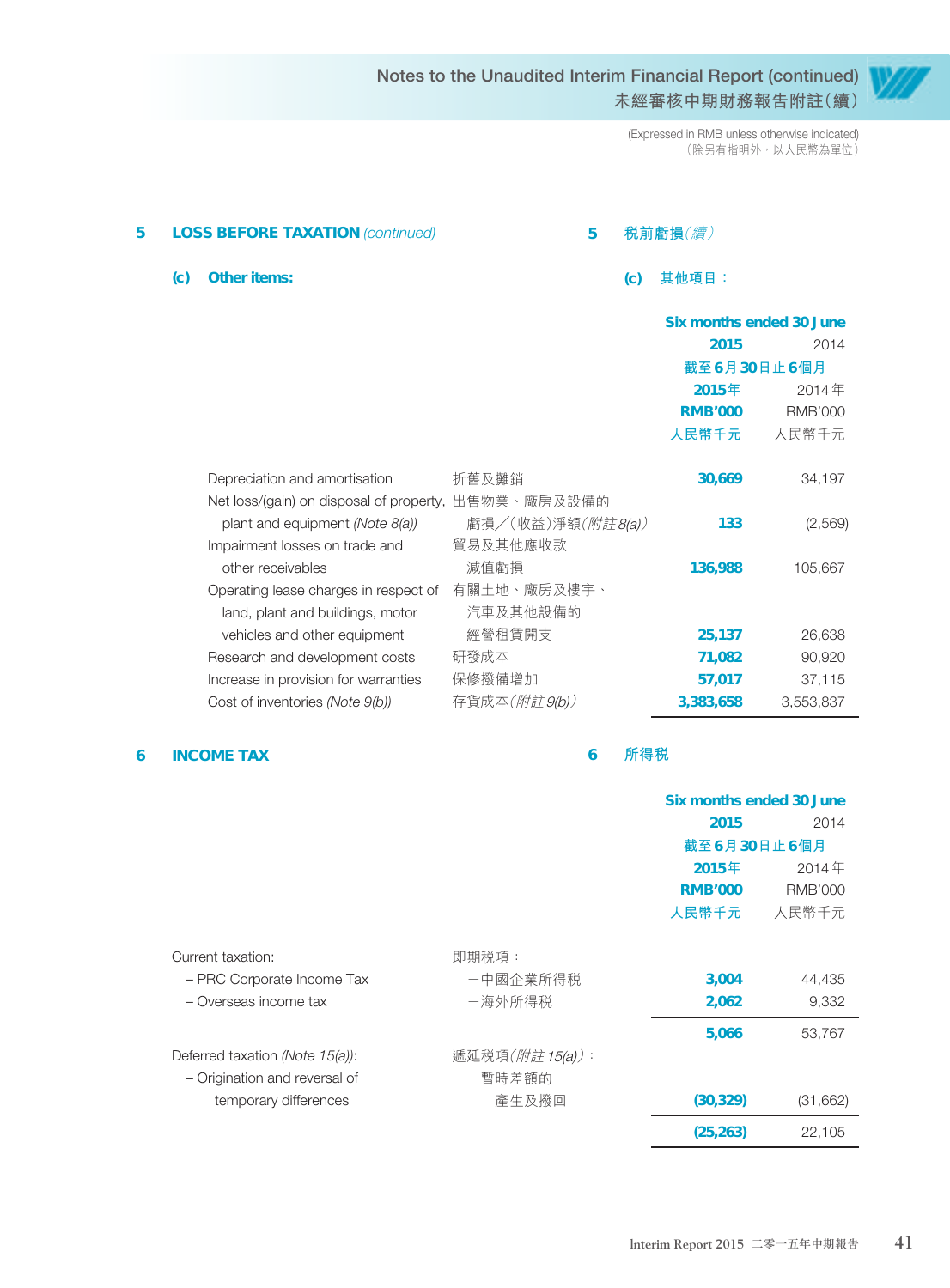

(Expressed in RMB unless otherwise indicated) (除另有指明外,以人民幣為單位)

#### **6 INCOME TAX** (continued)

The Company and the subsidiaries of the Group incorporated in Hong Kong are subject to Hong Kong Profits Tax rate of 16.5% for the six months ended 30 June 2015 (six months ended 30 June 2014: 16.5%). No provision for Hong Kong Profits Tax has been made, as the Company and the subsidiaries of the Group incorporated in Hong Kong did not have assessable profits subject to Hong Kong Profits Tax for the six months ended 30 June 2015 (six months ended 30 June 2014: RMBNil).

The Company and a subsidiary of the Group incorporated in the Cayman Islands and the British Virgin Islands, respectively, are not subject to any income tax pursuant to the rules and regulations of their respective countries of incorporation.

The subsidiaries of the Group established in the PRC are subject to PRC Corporate Income Tax rate of 25% for the six months ended 30 June 2015 (six months ended 30 June 2014: 25%). One of these subsidiaries has obtained approval from the tax bureau to be taxed as an enterprise with advanced and new technologies for the calendar years from 2014 to 2016 in October 2014 and therefore enjoys a preferential PRC Corporate Income Tax rate of 15%. For the six months ended 30 June 2015, the PRC Corporate Income Tax of this subsidiary was calculated at a rate of 15%, whereas it was calculated at a rate of 25% for the six months ended 30 June 2014.

The subsidiaries of the Group incorporated in countries other than the PRC (including Hong Kong), the Cayman Islands and the British Virgin Islands, are subject to income tax rates ranging from 8.5% to 35% for the six months ended 30 June 2015 pursuant to the rules and regulations of their respective countries of incorporation (six months ended 30 June 2014: 8.5% to 34%).

#### **6 所得稅**(續)

本公司及於香港註冊成立的本集團附 屬公司於截至2015 年6月30日止6個 月須按16.5%(截至2014年6月30日 止6個月:16.5%)的稅率繳納香港利 得稅。由於本公司及本集團於香港註 冊成立的附屬公司於截至2015年6月 30日止6個月概無須繳納香港利得稅 的應課稅利潤,故並無就香港利得稅 計提撥備(截至2014年6月30日止6個 月:人民幣零元)。

根據其各自註冊成立國家的規則及法 規,分別於開曼群島及英屬處女群島 註冊成立的本公司及本集團一家附屬 公司毋須繳納任何所得稅。

於中國成立的本集團附屬公司於截至 2015年6月30日止6個月須按25%(截 至2014年6月30日止6個月:25%)的 稅率繳納中國企業所得稅。其中一家 附屬公司於2014年10月獲得稅務局批 准自2014年至2016年止的曆年作為 高新技術企業繳納稅項,故享有15% 的中國企業所得稅優惠稅率。於截至 2015年6月30日止6個月,該附屬公 司之中國企業所得稅稅率為15%,而 於截至2014年6月30日止6個月應計 之中國企業所得稅稅率則為25%。

根據其各自註冊成立國家的規則及法 規,本集團於中國(包括香港)、開曼 群島及英屬處女群島以外國家註冊成 立的附屬公司須於截至2015年6月30 日止6個月內按8.5%至35%不等的所 得稅率繳納所得稅(截至2014年6月 30日止6個月:8.5%至34%)。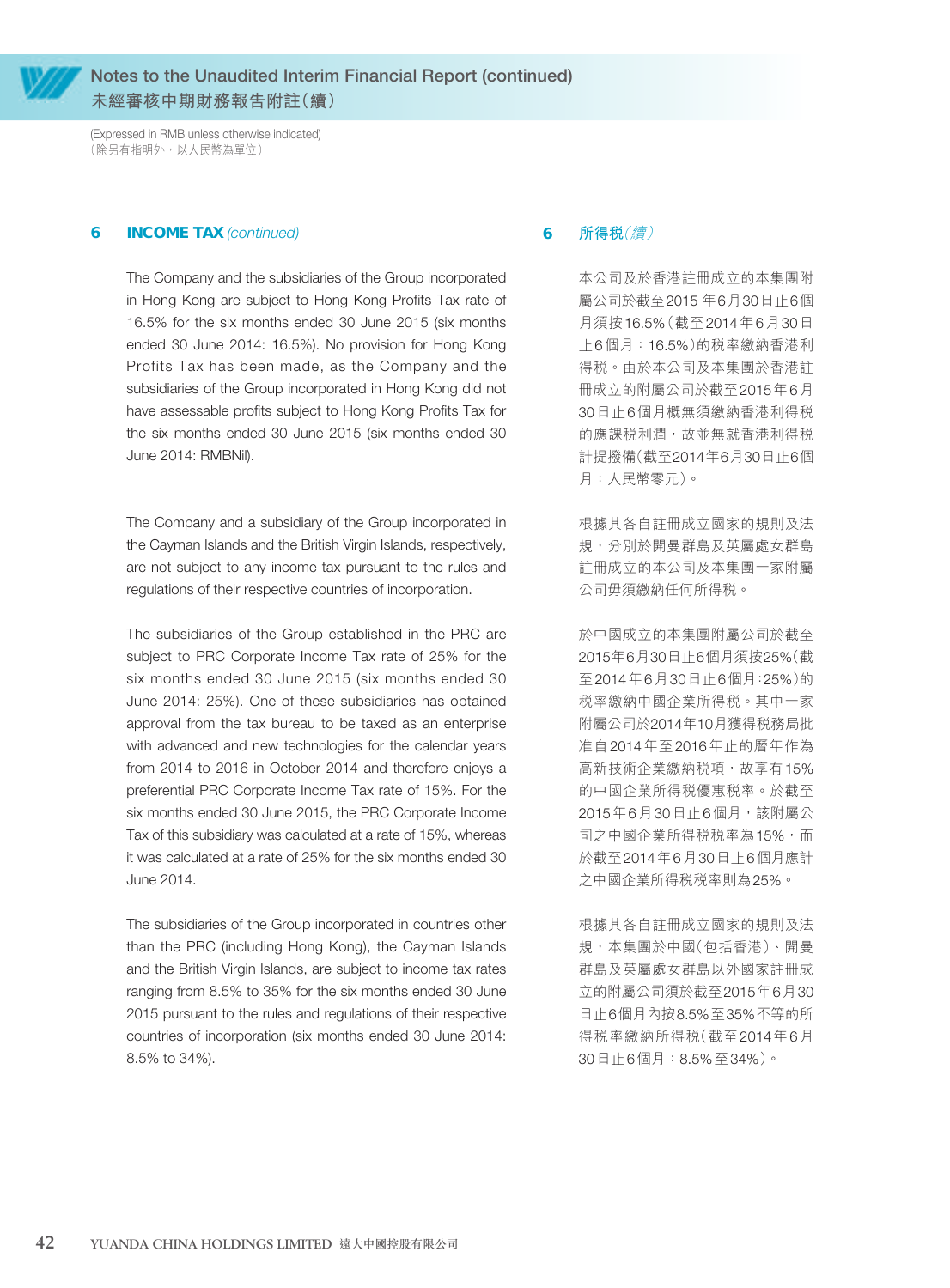> (Expressed in RMB unless otherwise indicated) (除另有指明外,以人民幣為單位)

#### **7 BASIC AND DILUTED LOSS PER SHARE**

#### **(a) Basic loss per share**

The basic loss per share for the six months ended 30 June 2015 is calculated based on the loss attributable to equity shareholders of the Company of RMB150,150,000 (six months ended 30 June 2014: RMB133,227,000) and the weighted average of 6,188,947,000 ordinary shares (six months ended 30 June 2014: 6,182,662,000 ordinary shares) in issue during the interim period, calculated as follows:

#### **7 每股基本及攤薄虧損**

#### **(a) 每股基本虧損**

截至2015年6月30日止6個月 每股基本虧損根據本公司股東 應佔虧損人民幣150,150,000元 (截至2014年6月30日止6個月: 人民幣133,227,000 元 )及 於 中期期間已發行加權平均數 6,188,947,000 股普通股(截至 2014 年 6 月 30 日 止 6 個 月: 6,182,662,000股普通股)計算, 計算方法如下:

|                                                                                                     |                                        | Six months ended 30 June |           |
|-----------------------------------------------------------------------------------------------------|----------------------------------------|--------------------------|-----------|
|                                                                                                     |                                        | 2015                     | 2014      |
|                                                                                                     |                                        | 截至6月30日止6個月              |           |
|                                                                                                     |                                        | 2015年                    | 2014年     |
|                                                                                                     |                                        | '000                     | 000'      |
|                                                                                                     |                                        | 千股                       | 千股        |
| Issued ordinary shares at 1 January<br>Effect of shares purchased and<br>vested under a share award | 於1月1日已發行的普通股<br>根據股份獎勵計劃購買及<br>歸屬股份的影響 | 6,188,520                | 6,178,734 |
| scheme (Note 16(b))                                                                                 | (附註 16(b))                             | 427                      | 3,928     |
| Weighted average number of<br>ordinary shares at 30 June                                            | 於6月30日的加權平均<br>普通股數目                   | 6,188,947                | 6,182,662 |
|                                                                                                     |                                        |                          |           |

**(b) Diluted loss per share**

There were no dilutive potential shares outstanding during the six months ended 30 June 2015 and 2014.

#### **(b) 每股攤薄虧損**

於截至2015年及2014年6月30 日止6個月概無具潛在攤薄效應 的股份發行在外。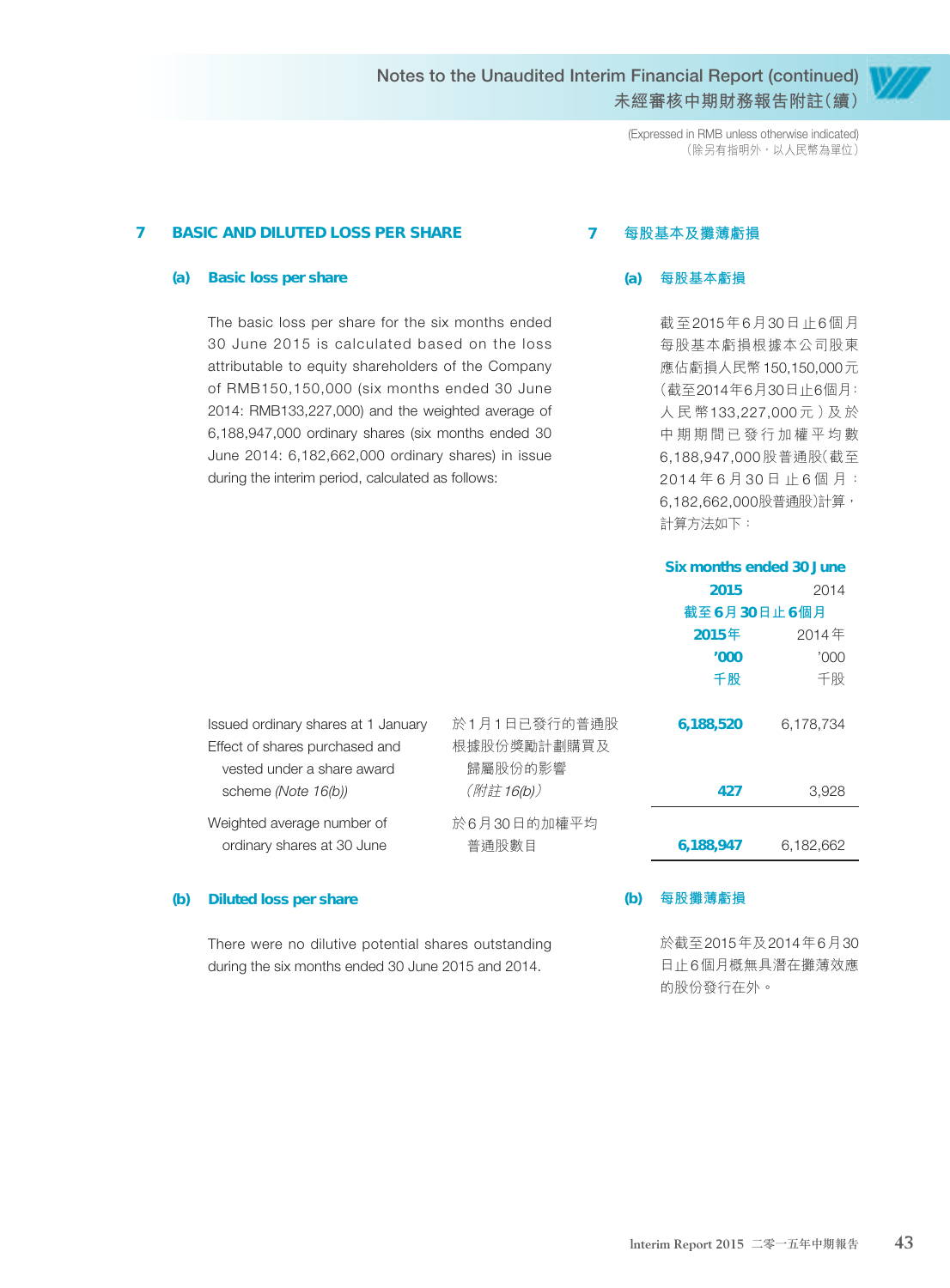

(Expressed in RMB unless otherwise indicated) (除另有指明外,以人民幣為單位)

#### **8 PROPERTY, PLANT AND EQUIPMENT**

#### **(a) Acquisitions and disposals**

During the six months ended 30 June 2015, the Group incurred capital expenditure on property, plant and equipment and construction in progress with a cost of RMB10.5 million (six months ended 30 June 2014: RMB18.1 million). Items of property, plant and equipment with a net book value of RMB0.2 million were disposed of during the six months ended 30 June 2015 (six months ended 30 June 2014: RMB2.3 million), resulting in a loss on disposal of RMB0.1 million (six months ended 30 June 2014: a gain of RMB2.6 million).

#### **(b) Title ownership**

At 30 June 2015, property certificates of certain properties with an aggregate net book value of RMB186.5 million (31 December 2014: RMB198.7 million) are yet to be obtained. Of these properties, the controlling shareholder of the Group, Mr Kang Baohua (the "Controlling Shareholder"), has undertaken to procure the title documents of properties with an aggregate net book value of RMB70.2 million (31 December 2014: RMB71.4 million). If these title documents could not be obtained, the Controlling Shareholder agreed to indemnify the Group for all the losses and damages arising therefrom.

#### **8 物業、廠房及設備**

#### **(a) 收購及出售**

截至2015年6月30日止6個月, 本集團產生的物業、廠房及設 備以及在建工程的資本開支成 本為人民幣10.5百萬元(截至 2014年6月30日止6個月:人民 幣18.1百萬元)。賬面淨值人民 幣0.2百萬元的物業、廠房及設 備項目於截至2015年6月30日 止6個月出售(截至2014年6月 30日止6個月:人民幣2.3百萬 元),帶來出售虧損人民幣0.1 百萬元(截至2014年6月30日止 6個月:收益人民幣2.6百萬元)。

#### **(b) 業權**

於2015年6月30日, 若 干 總 賬面淨值為人民幣186.5百萬 元(2014年12月31日:人民幣 198.7百萬元)的物業尚未取得 物業證書。在此等物業中,本 集團控股股東康寶華先生(「控 股股東」)已承諾促使取得總賬 面淨值為人民幣70.2百萬元 (2014年12月31日:人民幣71.4 百萬元)的物業之業權文件。倘 未能取得業權文件,控股股東 同意向本集團就因此產生的所 有虧損及損失提供彌償保證。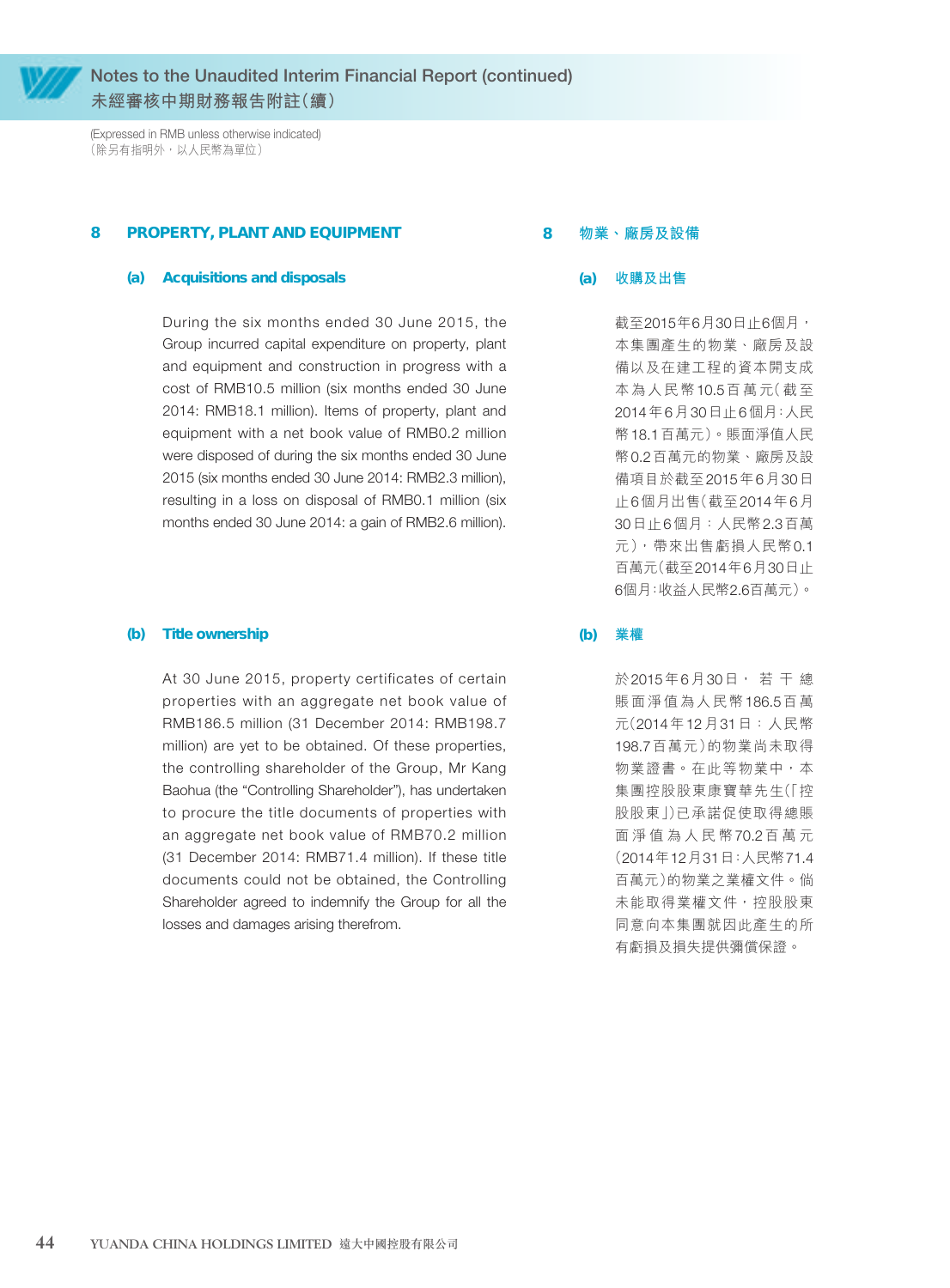> (Expressed in RMB unless otherwise indicated) (除另有指明外,以人民幣為單位)

| 9 |     | <b>INVENTORIES</b>                                                                                                                                                        |              | 9 | 存貨  |                |                                 |
|---|-----|---------------------------------------------------------------------------------------------------------------------------------------------------------------------------|--------------|---|-----|----------------|---------------------------------|
|   | (a) | Inventories in the consolidated statement of<br>financial position comprise:                                                                                              |              |   | (a) |                | 合併財務狀況表內的存貨包括:                  |
|   |     |                                                                                                                                                                           |              |   |     | At             | At                              |
|   |     |                                                                                                                                                                           |              |   |     | 30 June        | 31 December                     |
|   |     |                                                                                                                                                                           |              |   |     | 2015           | 2014                            |
|   |     |                                                                                                                                                                           |              |   |     | 於 2015年        | 於2014年                          |
|   |     |                                                                                                                                                                           |              |   |     | 6月30日          | 12月31日                          |
|   |     |                                                                                                                                                                           |              |   |     | <b>RMB'000</b> | <b>RMB'000</b>                  |
|   |     |                                                                                                                                                                           |              |   |     | 人民幣千元          | 人民幣千元                           |
|   |     | Raw materials                                                                                                                                                             | 原材料          |   |     | 407,388        | 455,396                         |
|   |     | Less: write down of inventories                                                                                                                                           | 減:存貨撇減       |   |     | (11, 453)      | (9, 335)                        |
|   |     |                                                                                                                                                                           |              |   |     | 395,935        | 446,061                         |
|   | (b) | The analysis of the amount of inventories<br>recognised as an expense and included in the<br>consolidated statement of profit or loss during the<br>period is as follows: |              |   | (b) |                | 於期內確認為開支並計入合併<br>損益表內的存貨金額分析如下: |
|   |     |                                                                                                                                                                           |              |   |     |                | Six months ended 30 June        |
|   |     |                                                                                                                                                                           |              |   |     | 2015           | 2014                            |
|   |     |                                                                                                                                                                           |              |   |     |                | 截至6月30日止6個月                     |
|   |     |                                                                                                                                                                           |              |   |     | 2015年          | 2014年                           |
|   |     |                                                                                                                                                                           |              |   |     | <b>RMB'000</b> | <b>RMB'000</b>                  |
|   |     |                                                                                                                                                                           |              |   |     | 人民幣千元          | 人民幣千元                           |
|   |     | Carrying amount of inventories                                                                                                                                            | 用於建築合同的存貨賬面值 |   |     |                |                                 |
|   |     | used in construction contracts                                                                                                                                            |              |   |     | 3,381,540      | 3,557,440                       |
|   |     | Write down/(reversal of write down)<br>of inventories                                                                                                                     | 撇減/(撥回撇減)存貨  |   |     | 2,118          | (3,603)                         |
|   |     |                                                                                                                                                                           |              |   |     |                |                                 |
|   |     |                                                                                                                                                                           |              |   |     | 3,383,658      | 3,553,837                       |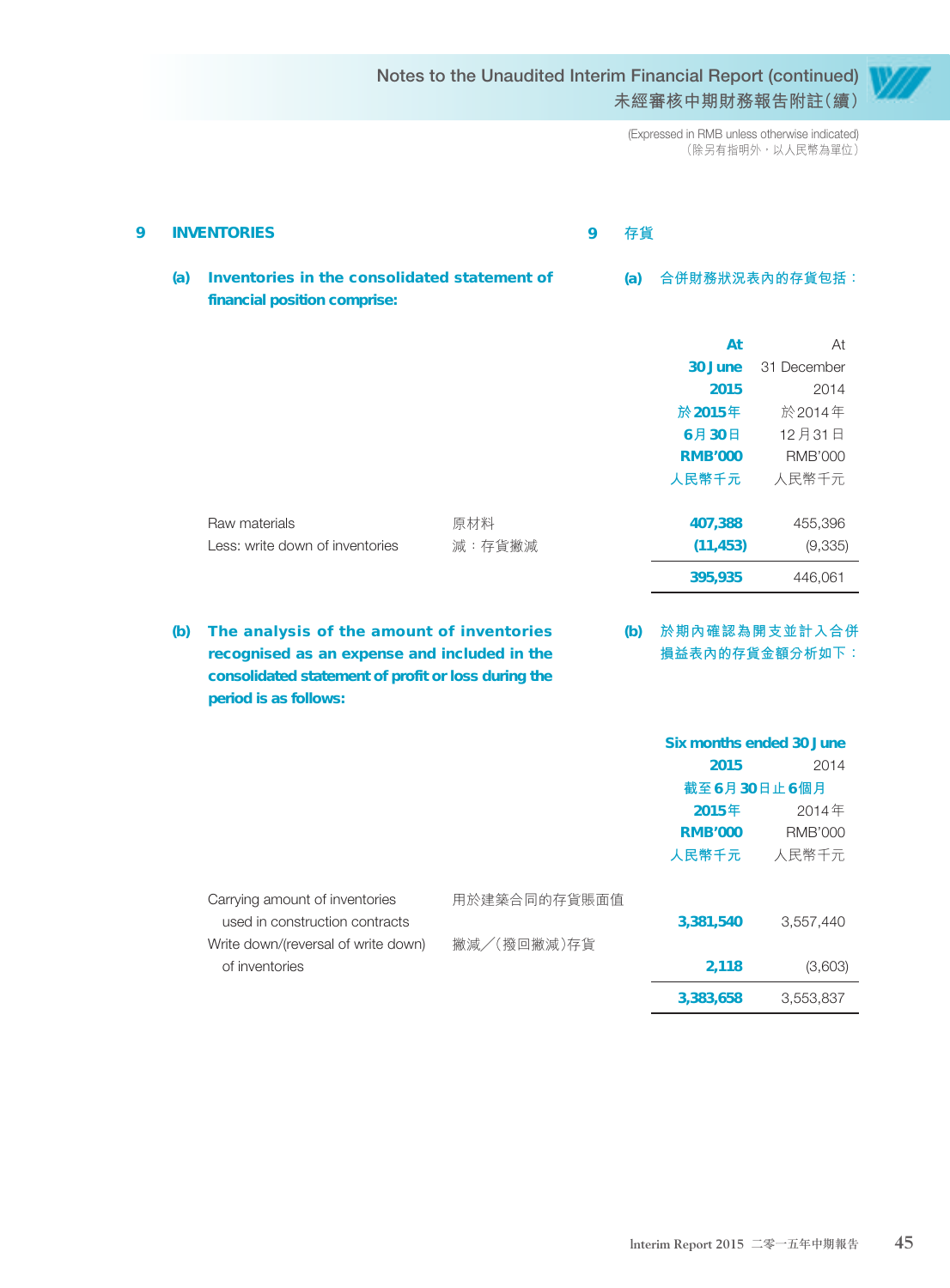(Expressed in RMB unless otherwise indicated) (除另有指明外,以人民幣為單位)

in progress at the end of the

#### **10 GROSS AMOUNT DUE FROM/TO CUSTOMERS FOR CONTRACT WORK**

#### **10 應收╱付客戶合同工程總額**

|                                                                              |                            | At             | At             |
|------------------------------------------------------------------------------|----------------------------|----------------|----------------|
|                                                                              |                            | 30 June        | 31 December    |
|                                                                              |                            | 2015           | 2014           |
|                                                                              |                            | 於 2015年        | 於2014年         |
|                                                                              |                            | 6月30日          | 12月31日         |
|                                                                              |                            | <b>RMB'000</b> | <b>RMB'000</b> |
|                                                                              |                            | 人民幣千元          | 人民幣千元          |
| Contract costs incurred plus recognised<br>profits less recognised losses in | 報告期末就在建合同所產生<br>的合同成本加已確認利 |                |                |
| connection with construction contracts                                       | 潤減已確認虧損                    |                |                |
| in program of the and of the                                                 |                            |                |                |

| reporting period                     |                | 43,829,657     | 41,387,301     |
|--------------------------------------|----------------|----------------|----------------|
| Less: progress billings              | 減:進度款項         | (38, 921, 713) | (36, 819, 445) |
|                                      |                | 4,907,944      | 4,567,856      |
| Gross amount due from customers for  | 應收客戶合同工程總額     |                |                |
| contract work (Notes (i) and (ii))   | (附註(i)及(ii))   | 5,993,290      | 5,933,550      |
| Gross amount due to customers for    | 應付客戶合同工程總額     |                |                |
| contract work (Notes (iii) and (iv)) | (附註(iii)及(iv)) | (1,085,346)    | (1,365,694)    |
|                                      |                | 4.907.944      | 4.567.856      |

#### Notes:

#### 附註:

- (i) All of the gross amount due from customers for contract work are expected to be billed within one year, and upon the billing, the amounts of RMB815.9 million at 30 June 2015 (31 December 2014: RMB835.9 million) related to retentions receivable are expected to be recovered over one year.
- (ii) Included in the gross amount due from customers for contract work are amounts of RMB38.6 million at 30 June 2015 (31 December 2014: RMB0.4 million) due from affiliates of the Controlling Shareholder.
- (iii) Included in the gross amount due to customers for contract work are amounts of RMB8.6 million at 30 June 2015 (31 December 2014: RMB6.6 million) due to affiliates of the Controlling Shareholder.
- (iv) All of the gross amount due to customers for contract work are expected to be recognised as revenue within one year.

6月30日與應收客戶保留金有關的 金額人民幣815.9百萬元(2014年12 月31日:人民幣835.9百萬元)預期 於一年後收回。

(i) 所有應收客戶合同工程總額預期於 一年內入賬,於入賬後,於2015年

- (ii) 應收客戶合同工程總額包括於2015 年6月30日的應收控股股東聯屬公 司款項人民幣38.6百萬元(2014年 12月31日:人民幣0.4百萬元)。
- (iii) 應付客戶合同工程總額包括於2015 年6月30日的應付控股股東聯屬公 司款項人民幣8.6百萬元(2014年12 月31日:人民幣6.6百萬元)。
- (iv) 所有應付客戶合同工程總額預期於 一年內確認為收入。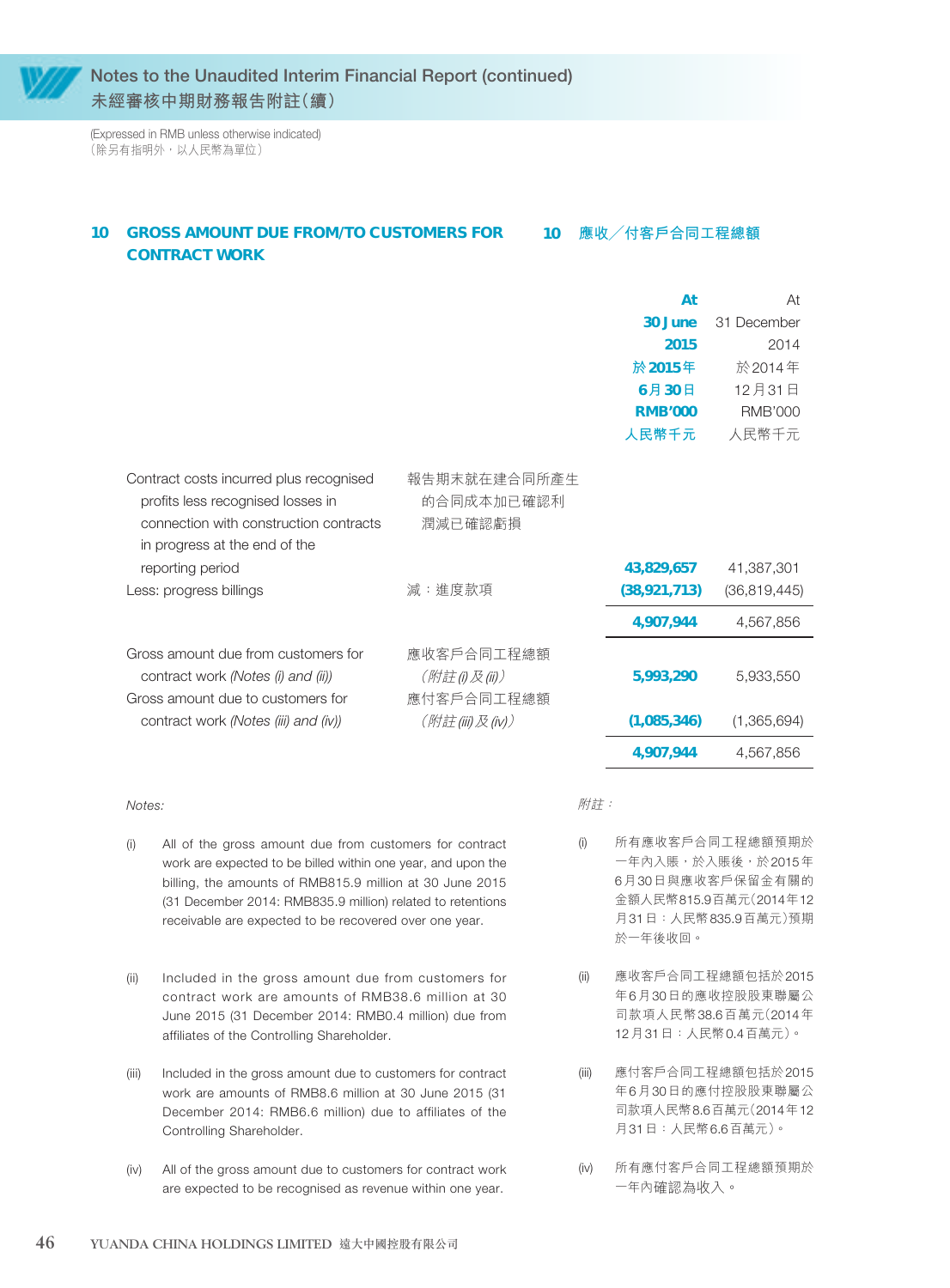> (Expressed in RMB unless otherwise indicated) (除另有指明外,以人民幣為單位)

| <b>TRADE AND BILLS RECEIVABLES</b><br>11 |                                                          | 11               | 貿易應收款及應收票據     |                |  |
|------------------------------------------|----------------------------------------------------------|------------------|----------------|----------------|--|
|                                          |                                                          |                  | At             | At             |  |
|                                          |                                                          |                  | 30 June        | 31 December    |  |
|                                          |                                                          |                  | 2015           | 2014           |  |
|                                          |                                                          |                  | 於 2015年        | 於2014年         |  |
|                                          |                                                          |                  | 6月30日          | 12月31日         |  |
|                                          |                                                          |                  | <b>RMB'000</b> | <b>RMB'000</b> |  |
|                                          |                                                          |                  | 人民幣千元          | 人民幣千元          |  |
|                                          | Trade receivables for contract<br>work due from:         | 合同工程貿易應收款:       |                |                |  |
|                                          | - Third parties                                          | 一第三方             | 3,161,144      | 2,990,433      |  |
|                                          | - Affiliates of the Controlling Shareholder              | 一控股股東聯屬公司        | 130,903        | 136,875        |  |
|                                          |                                                          |                  | 3,292,047      | 3,127,308      |  |
|                                          | Bills receivables for contract work                      | 合同工程應收票據         | 158,188        | 192,560        |  |
|                                          | Trade receivables for sale of raw<br>materials due from: | 銷售原材料貿易應收款:      |                |                |  |
|                                          | - Third parties                                          | 一第三方             | 1,702          | 1,327          |  |
|                                          | - Affiliates of the Controlling Shareholder              | 一控股股東聯屬公司        | 1,735          | 1,611          |  |
|                                          |                                                          |                  | 3,437          | 2,938          |  |
|                                          | Less: allowance for doubtful debts                       | 減: 呆賬撥備(附註11(b)) | 3,453,672      | 3,322,806      |  |
|                                          | (Note $11(b)$ )                                          |                  | (588, 310)     | (457, 841)     |  |
|                                          |                                                          |                  | 2,865,362      | 2,864,965      |  |
|                                          |                                                          |                  |                |                |  |

At 30 June 2015, the amount of retentions receivable from customers included in trade and bills receivables (net of allowance for doubtful debts) is RMB921.9 million (31 December 2014: RMB906.4 million).

Except for retentions receivable (net of allowance for doubtful debts) of RMB495.1 million at 30 June 2015 (31 December 2014: RMB472.1 million), all of the remaining trade and bills receivables are expected to be recovered within one year.

於2015年6月30日,包括在貿易應收 款及應收票據內的應收客戶保留金金 額(扣除呆賬撥備)為人民幣921.9百 萬元(2014年12月31日:人民幣906.4 百萬元)。

除於2015年6月30日人民幣495.1百萬 元(2014年12月31日:人民幣472.1百 萬元)的應收保留金(扣除呆賬撥備) 外,其餘所有貿易應收款及應收票據 預期於一年內收回。

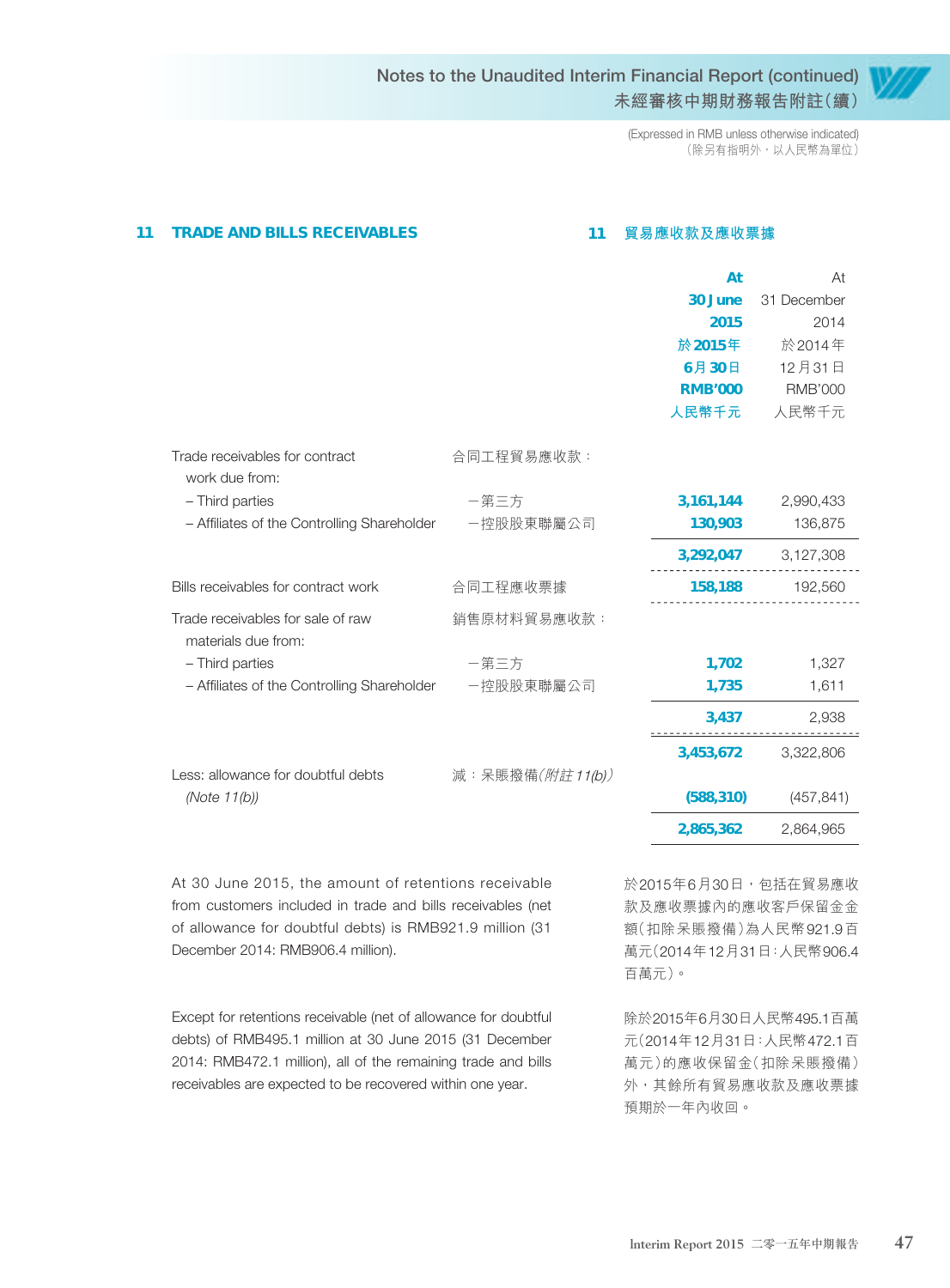

(Expressed in RMB unless otherwise indicated) (除另有指明外,以人民幣為單位)

#### 11 TRADE AND BILLS RECEIVABLES (continued)

The Group generally requires customers to settle progress billings and retentions receivables in accordance with contracted terms. Credit terms of one to ten years may be granted to customers and debtors for retentions receivables, depending on credit assessment carried out by management on an individual customer or debtor basis.

#### **(a) Ageing analysis**

As of the end of the reporting period, the ageing analysis of trade and bills receivables, based on the invoice date and net of allowance for doubtful debts, is as follows:

#### **11 貿易應收款及應收票據**(續)

本集團一般會規定客戶根據合同條款 清償進度款項及應收保留金。視乎管 理層按個別客戶或債務人基準進行的 信貸評估而定,本集團可能會向客戶 及債務人授予介乎一年至十年的信貸 期。

#### **(a) 賬齡分析**

於報告期末,貿易應收款及應 收票據(扣除呆賬撥備)按發票 日期的賬齡分析如下:

|                             |            | At             | At             |
|-----------------------------|------------|----------------|----------------|
|                             |            | 30 June        | 31 December    |
|                             |            | 2015           | 2014           |
|                             |            | 於 2015年        | 於2014年         |
|                             |            | 6月30日          | 12月31日         |
|                             |            | <b>RMB'000</b> | <b>RMB'000</b> |
|                             |            | 人民幣千元          | 人民幣千元          |
| Within 6 months             | 六個月內       | 884,459        | 1,168,520      |
| More than 6 months but less | 超過六個月但少於一年 |                |                |
| than 1 year                 |            | 536,646        | 283,127        |
| More than 1 year            | 超過一年       | 1,444,257      | 1,413,318      |
|                             |            | 2,865,362      | 2,864,965      |

#### **(b) Impairment of trade and bills receivables**

Impairment losses in respect of trade and bills receivables are recorded using an allowance account unless the Group is satisfied that recovery of the amount is remote, in which case the impairment loss is written off against trade and bills receivables directly.

#### **(b) 貿易應收款及應收票據的減值**

貿易應收款及應收票據的減值 虧損乃使用撥備賬入賬,除非 本集團信納收回該款項的機會 極微,則在此情況下減值虧損 直接於貿易應收款及應收票據 中撇銷。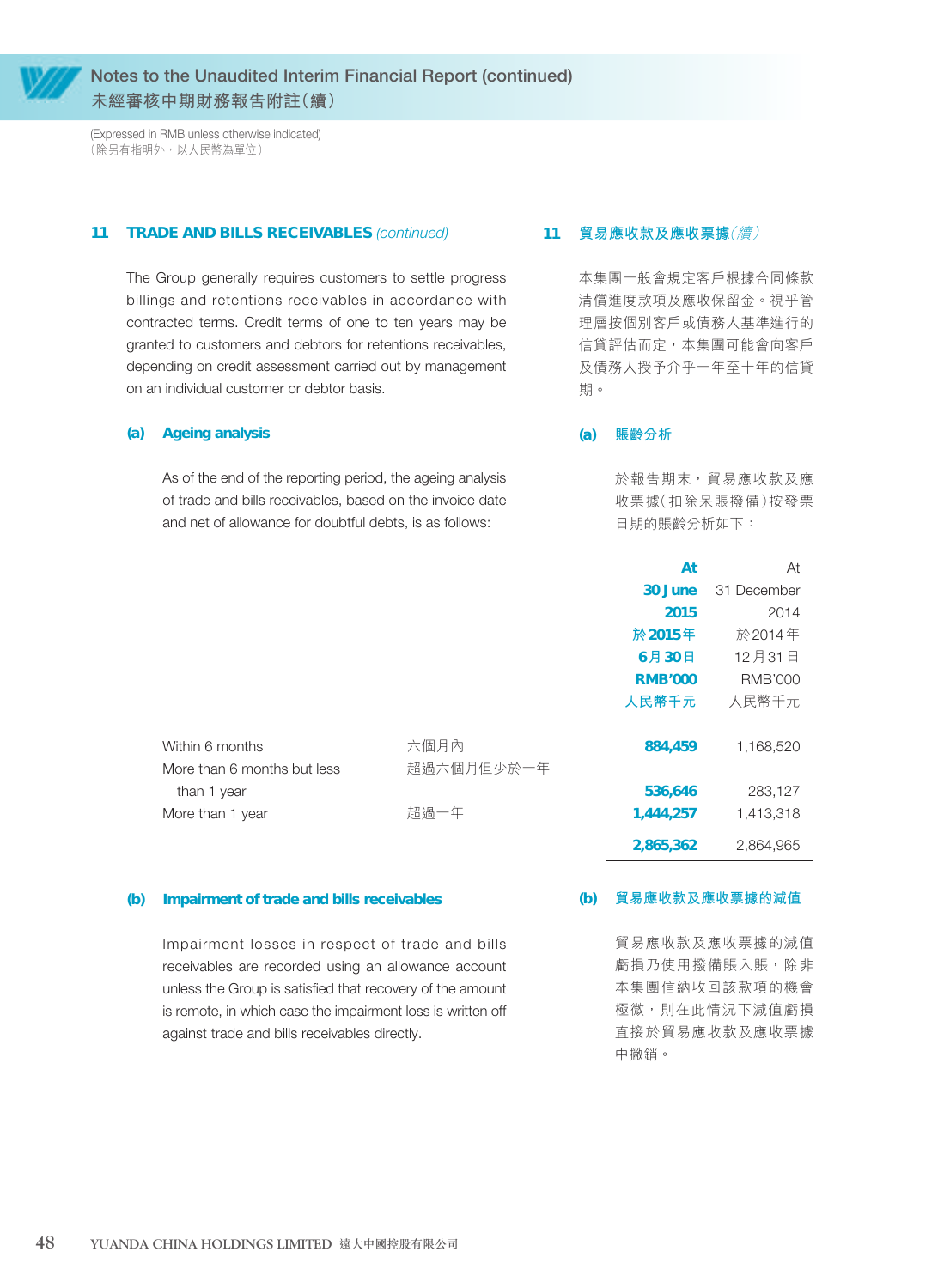> (Expressed in RMB unless otherwise indicated) (除另有指明外,以人民幣為單位)

| 11 |     | <b>TRADE AND BILLS RECEIVABLES (continued)</b>                                                      |  | 11 貿易應收款及應收票據(續) |                      |
|----|-----|-----------------------------------------------------------------------------------------------------|--|------------------|----------------------|
|    | (b) | Impairment of trade and bills receivables<br>(continued)                                            |  | (b)              | 貿易應收款及應收票據的減值<br>(續) |
|    |     | The movements in the allowance for doubtful debts<br>account during the period/year are as follows: |  |                  | 期/年內呆賬撥備變動如下:        |

|                              |               | <b>Six months</b> | Year           |
|------------------------------|---------------|-------------------|----------------|
|                              |               | ended             | ended          |
|                              |               | 30 June           | 31 December    |
|                              |               | 2015              | 2014           |
|                              |               | 截至 2015年          | 截至2014年        |
|                              |               | 6月30日             | 12月31日         |
|                              |               | 止6個月              | 止年度            |
|                              |               | <b>RMB'000</b>    | <b>RMB'000</b> |
|                              |               | 人民幣千元             | 人民幣千元          |
| At 1 January                 | 於1月1日         | 457,841           | 338,848        |
| Impairment losses recognised | 已確認減值虧損       | 136,238           | 118,993        |
| Exchange adjustments         | 匯兑調整          | (5, 769)          |                |
| At 30 June/31 December       | 於6月30日/12月31日 | 588,310           | 457.841        |

At 30 June 2015, the Group's trade and bills receivables of RMB588.3 million (31 December 2014: RMB457.8 million) are individually determined to be impaired. The individually impaired receivables related to customers that were in financial difficulties and management of the Group assessed that none of the receivables is expected to be recovered. Consequently, specific allowances for doubtful debts of RMB588.3 million (31 December 2014: RMB457.8 million) are recognised. The Group does not hold any collateral over these balances.

於2015年6月30日,本集團的 貿易應收款及應收票據人民幣 588.3百萬元(2014年12月31 日:人民幣457.8百萬元)已個別 釐定為減值。個別減值的應收 款乃與出現財政困難的客戶有 關,而本集團管理層評估預期 概無應收款可收回。因此,已 確認特定呆賬撥備人民幣588.3 百萬元(2014年12月31日:人 民幣457.8百萬元)。本集團並 無就該等結餘持有任何抵押品。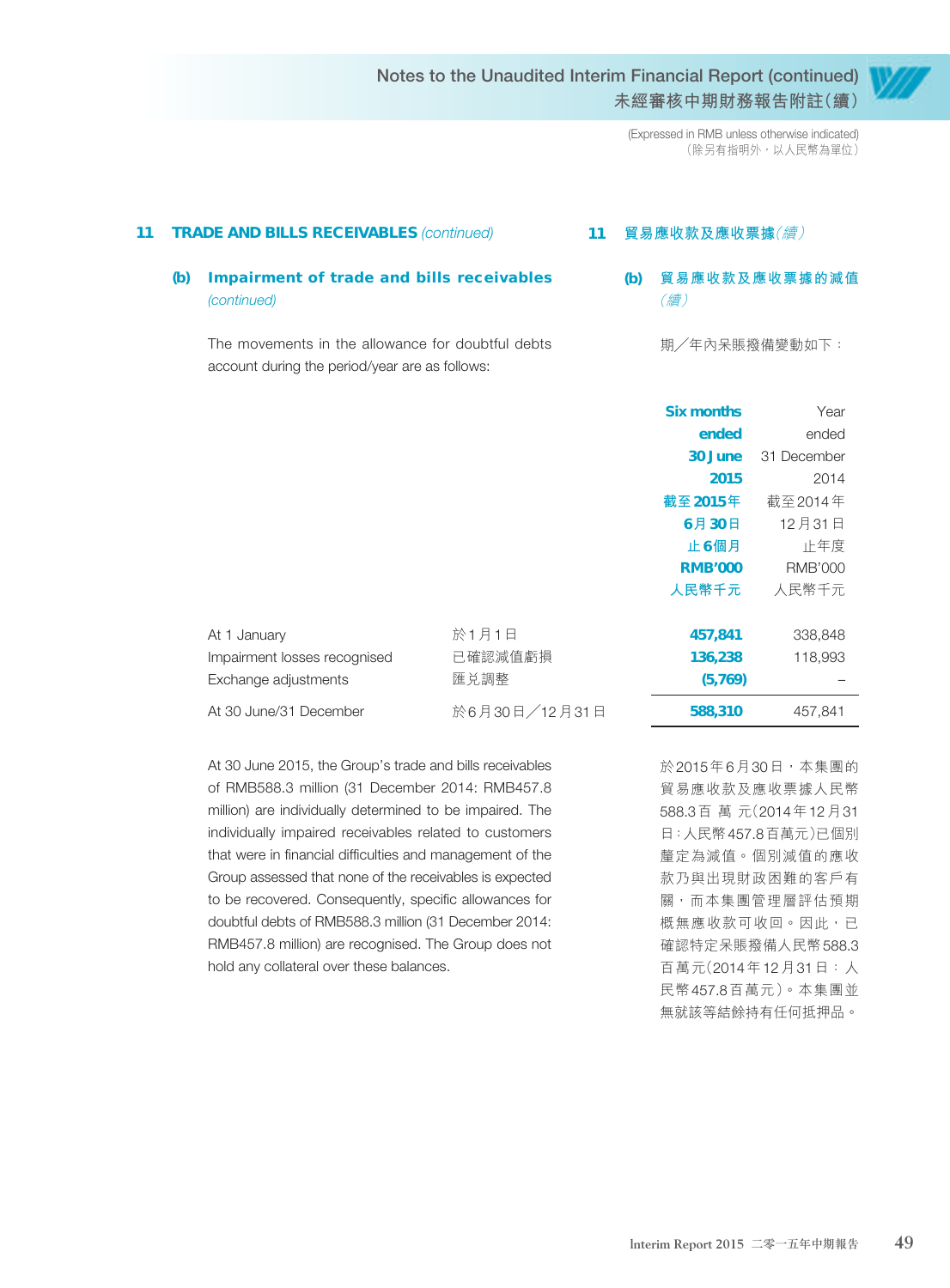

(Expressed in RMB unless otherwise indicated) (除另有指明外,以人民幣為單位)

#### **11 TRADE AND BILLS RECEIVABLES** (continued)

#### **(b) Impairment of trade and bills receivables**  (continued)

Given the nature of the Group's business, except for retentions receivable under credit terms granted and bills receivables not yet matured, all remaining receivables are considered past due once billings have been made by the Group and the customers have not settled the billings within the credit terms granted, where applicable.

#### **12 CASH AND CASH EQUIVALENTS**

#### **11 貿易應收款及應收票據**(續)

#### **(b) 貿易應收款及應收票據的減值** (續)

鑑於本集團業務性質,除根據 授出信貸條款之應收保留金及 應收票據尚未到期外,一旦款 項已由本集團作出而客戶並未 根據授出信貸條款(如適用)償 還款項,則所有其他應收款乃 視作逾期。

#### **12 現金及現金等價物**

|                          |           | At             | At             |
|--------------------------|-----------|----------------|----------------|
|                          |           | 30 June        | 31 December    |
|                          |           | 2015           | 2014           |
|                          |           | 於2015年         | 於2014年         |
|                          |           | 6月30日          | 12月31日         |
|                          |           | <b>RMB'000</b> | <b>RMB'000</b> |
|                          |           | 人民幣千元          | 人民幣千元          |
| Cash at bank and on hand | 銀行存款及手頭現金 | 973,304        | 2,545,912      |
| Time deposits with banks | 銀行定期存款    | 12,600         | 116,605        |
|                          |           | 985,904        | 2,662,517      |
|                          |           |                |                |

The Group's business operations in the PRC are conducted in RMB. RMB is not a freely convertible currency and the remittance of funds out of the PRC is subject to the exchange restrictions imposed by the PRC government.

本集團於中國經營的業務以人民幣進 行。人民幣乃不可自由兌換的貨幣, 匯出中國的資金受中國政府實施的外 匯管制所規限。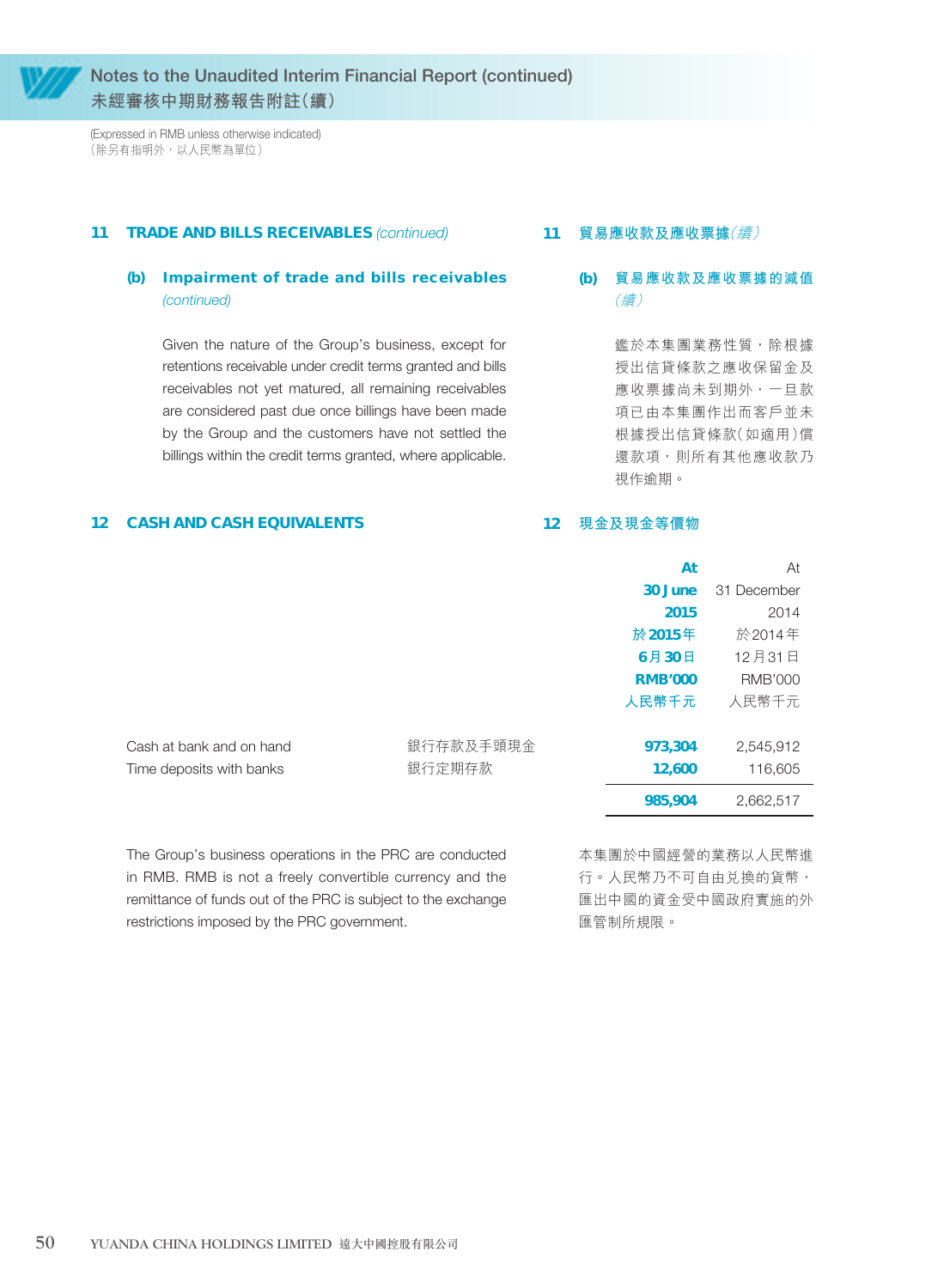> (Expressed in RMB unless otherwise indicated) (除另有指明外,以人民幣為單位)

#### **13 TRADE AND BILLS PAYABLES**

#### **13 貿易應付款及應付票據**

|                                                                                                               |                  | At                               | At             |
|---------------------------------------------------------------------------------------------------------------|------------------|----------------------------------|----------------|
|                                                                                                               |                  | 30 June                          | 31 December    |
|                                                                                                               |                  | 2015                             | 2014           |
|                                                                                                               |                  | 於 2015年                          | 於2014年         |
|                                                                                                               |                  | 6月30日                            | 12月31日         |
|                                                                                                               |                  | <b>RMB'000</b>                   | <b>RMB'000</b> |
|                                                                                                               |                  | 人民幣千元                            | 人民幣千元          |
| Trade payables for purchase of<br>inventories due to:                                                         | 購買存貨貿易應付款:       |                                  |                |
| - Third parties                                                                                               | 一第三方             | 2,077,267                        | 2,619,230      |
| - Affiliates of the Controlling Shareholder                                                                   | 一控股股東聯屬公司        | 2,639                            | 1,497          |
|                                                                                                               |                  | 2,079,906                        | 2,620,727      |
| Trade payables due to sub-contractors                                                                         | 向分包商的貿易應付款       | 424,769                          | 765,259        |
| Bills payables                                                                                                | 應付票據             | 729,621                          | 1,277,220      |
| Financial liabilities measured at<br>amortised cost                                                           | 按攤銷成本計量的<br>金融負債 | 3,234,296                        | 4,663,206      |
| All of the trade and bills payables are expected to be settled<br>within one year or are repayable on demand. |                  | 所有貿易應付款及應付票據預期於一<br>年內清償或須按要求償還。 |                |
|                                                                                                               |                  |                                  |                |

As of the end of the reporting period, the ageing analysis of trade and bills payables, based on the maturity date, is as follows:

於報告期末,貿易應付款及應付票據 按到期日的賬齡分析如下:

|                                       |             | At             | At             |
|---------------------------------------|-------------|----------------|----------------|
|                                       |             | 30 June        | 31 December    |
|                                       |             | 2015           | 2014           |
|                                       |             | 於 2015年        | 於 2014年        |
|                                       |             | 6月30日          | 12月31日         |
|                                       |             | <b>RMB'000</b> | <b>RMB'000</b> |
|                                       |             | 人民幣千元          | 人民幣千元          |
| Due within 1 month or on demand       | 一個月內或按要求到期  | 2,590,905      | 3,594,756      |
| Due after 1 month but within 3 months | 一個月後但三個月內到期 | 337,520        | 312,885        |
| Due after 3 months                    | 三個月後到期      | 305,871        | 755,565        |
|                                       |             | 3,234,296      | 4,663,206      |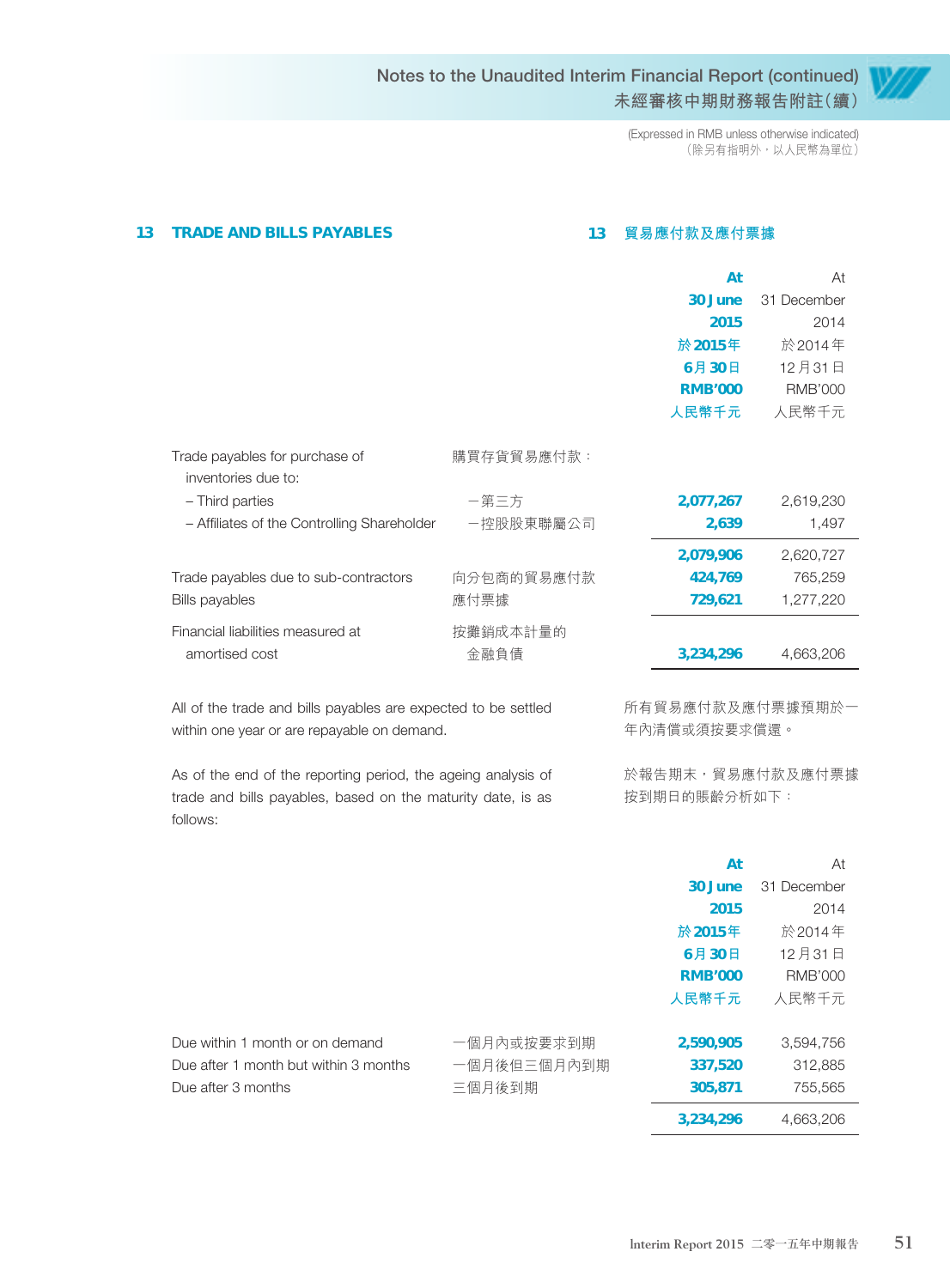(Expressed in RMB unless otherwise indicated) (除另有指明外,以人民幣為單位)

#### **14 BANK LOANS**

#### **14 銀行貸款**

**(a) Short-term bank loans (a) 短期銀行貸款**

|                                                 |                   | At             | At             |
|-------------------------------------------------|-------------------|----------------|----------------|
|                                                 |                   | 30 June        | 31 December    |
|                                                 |                   | 2015           | 2014           |
|                                                 |                   | 於 2015年        | 於2014年         |
|                                                 |                   | 6月30日          | 12月31日         |
|                                                 |                   | <b>RMB'000</b> | <b>RMB'000</b> |
|                                                 |                   | 人民幣千元          | 人民幣千元          |
| Bank loans<br>Add: current portion of long-term | 銀行貸款<br>加:長期銀行貸款的 | 3,420,000      | 3,190,000      |
| bank loans (Note 14(b))                         | 即期部分(附註14(b))     | 260,000        | 130,000        |
|                                                 |                   | 3,680,000      | 3,320,000      |

At 30 June 2015, the Group's short-term bank loans (excluding the current portion of long-term bank loans) are secured as follows:

於2015年6月30日,本集團的短期銀行 貸款(不包括長期銀行貸款的即期部分) 的抵押如下:

|                                                                                              |                                          | At             | At             |
|----------------------------------------------------------------------------------------------|------------------------------------------|----------------|----------------|
|                                                                                              |                                          | 30 June        | 31 December    |
|                                                                                              |                                          | 2015           | 2014           |
|                                                                                              |                                          | 於 2015年        | 於2014年         |
|                                                                                              |                                          | $6$ 月30日       | 12月31日         |
|                                                                                              |                                          | <b>RMB'000</b> | <b>RMB'000</b> |
|                                                                                              |                                          | 人民幣千元          | 人民幣千元          |
| Secured by property, plant and<br>equipment and land use<br>rights of the Group (Note 14(c)) | 以本集團的物業、廠房及<br>設備以及土地使用權作<br>抵押(附註14(c)) | 30,000         | 400,000        |
| Guaranteed by an affiliate of the                                                            | 由控股股東的一家聯屬                               |                |                |
| <b>Controlling Shareholder</b>                                                               | 公司擔保                                     | 300,000        | 130,000        |
| Unguaranteed and unsecured                                                                   | 無擔保及無抵押                                  | 3,090,000      | 2,660,000      |
|                                                                                              |                                          | 3,420,000      | 3.190.000      |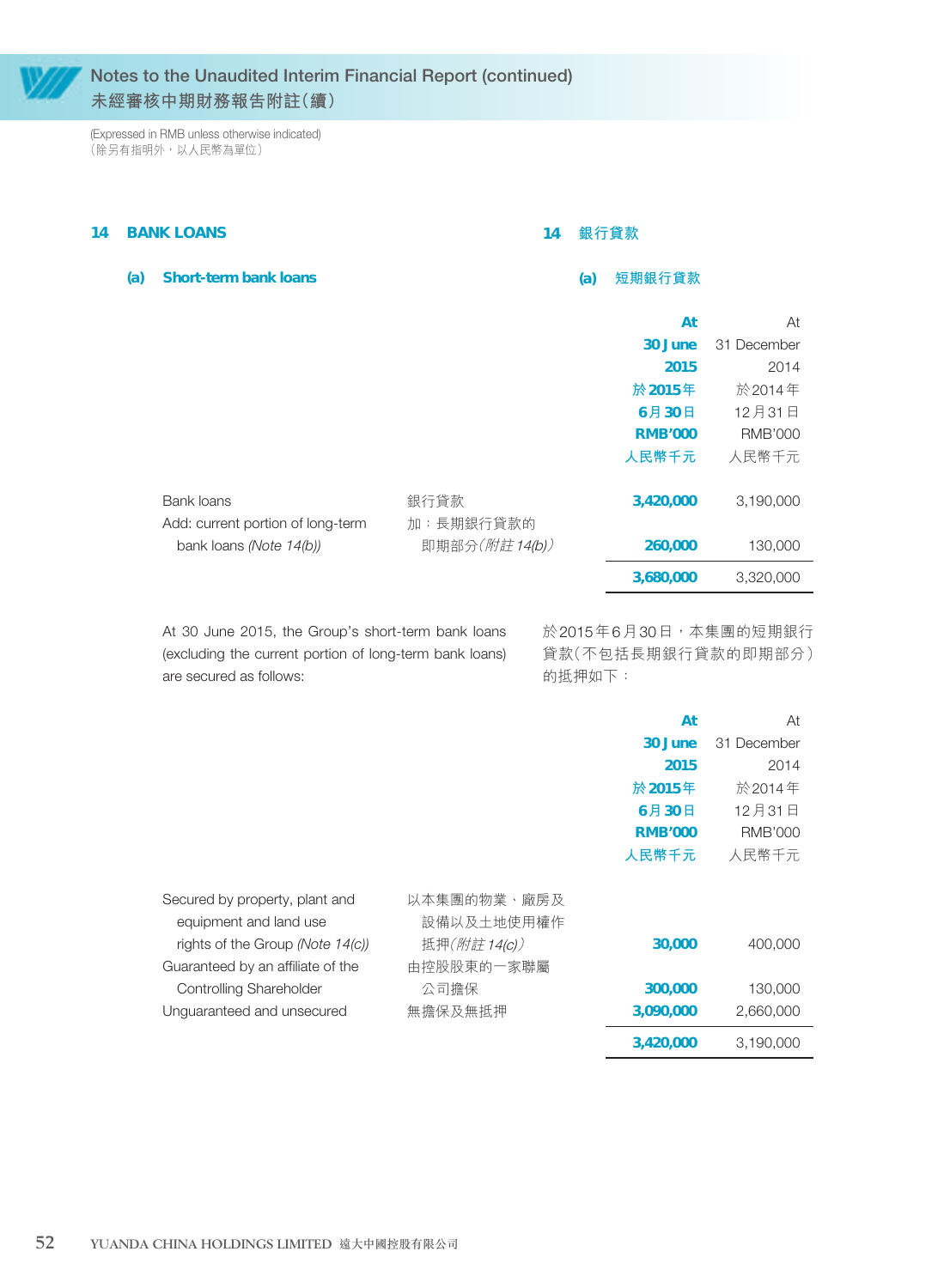> (Expressed in RMB unless otherwise indicated) (除另有指明外,以人民幣為單位)

| 14 |     | <b>BANK LOANS (continued)</b>                                   | 14 銀行貸款(續)                  |                |                |  |  |  |
|----|-----|-----------------------------------------------------------------|-----------------------------|----------------|----------------|--|--|--|
|    | (b) | Long-term bank loans                                            | (b)                         | 長期銀行貸款         |                |  |  |  |
|    |     |                                                                 |                             | At             | At             |  |  |  |
|    |     |                                                                 |                             | 30 June        | 31 December    |  |  |  |
|    |     |                                                                 |                             | 2015           | 2014           |  |  |  |
|    |     |                                                                 |                             | 於 2015年        | 於2014年         |  |  |  |
|    |     |                                                                 |                             | 6月30日          | 12月31日         |  |  |  |
|    |     |                                                                 |                             | <b>RMB'000</b> | <b>RMB'000</b> |  |  |  |
|    |     |                                                                 |                             | 人民幣千元          | 人民幣千元          |  |  |  |
|    |     | Secured by property, plant and<br>equipment and land use rights | 以本集團的物業、廠房及設備<br>以及土地使用權作抵押 |                |                |  |  |  |
|    |     | of the Group (Note 14(c))<br>Guaranteed by a third party        | (附註14(c))<br>以一家第三方公司擔保     | 510,000        | 130,000        |  |  |  |
|    |     | (Note 14(d))                                                    | (附註14(d))                   | 215,832        |                |  |  |  |
|    |     |                                                                 |                             | 725,832        | 130,000        |  |  |  |
|    |     | Less: current portion of long-term                              | 減: 長期銀行貸款的即期                |                |                |  |  |  |
|    |     | bank loans (Note 14(a))                                         | 部分( <i>附註14(a))</i>         | (260,000)      | (130,000)      |  |  |  |
|    |     |                                                                 |                             | 465,832        |                |  |  |  |

The Group's long-term bank loans are repayable as fo

本集團的長期銀行貸款按如下償還:

| pllows: |  |
|---------|--|
|---------|--|

|                                 |         | At             | At             |
|---------------------------------|---------|----------------|----------------|
|                                 |         | 30 June        | 31 December    |
|                                 |         | 2015           | 2014           |
|                                 |         | 於 2015年        | 於2014年         |
|                                 |         | 6月30日          | 12月31日         |
|                                 |         | <b>RMB'000</b> | <b>RMB'000</b> |
|                                 |         | 人民幣千元          | 人民幣千元          |
| Within 1 year or on demand      | 一年內或按要求 | 260,000        | 130,000        |
| After 1 year but within 2 years | 一年後但兩年內 | 465,832        |                |
|                                 |         | 725,832        | 130,000        |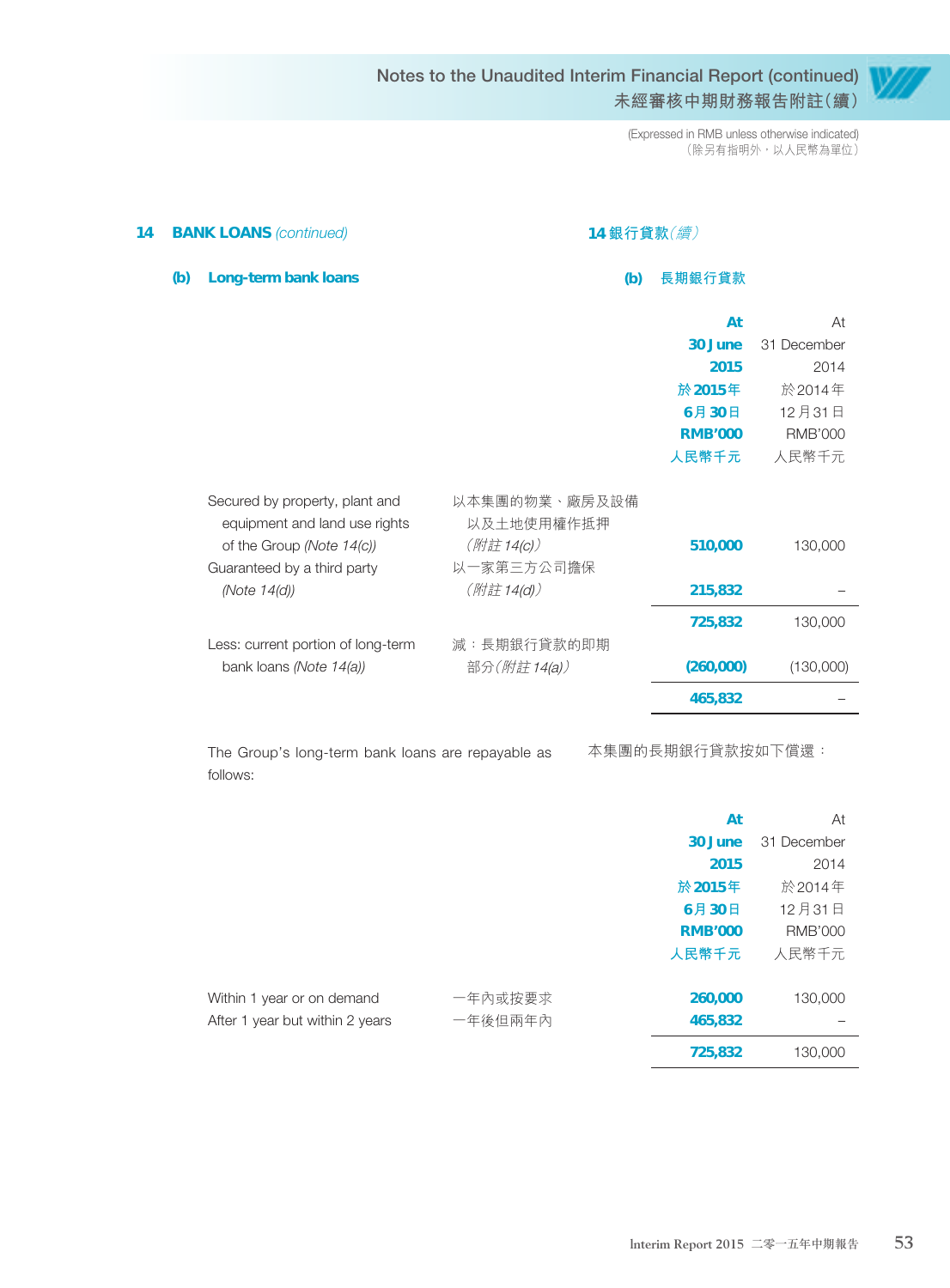

(Expressed in RMB unless otherwise indicated) (除另有指明外,以人民幣為單位)

#### 14 **BANK LOANS** (continued)

#### **(b) Long-term bank loans** (continued)

All of the non-current interest-bearing borrowings are carried at amortised cost and are not expected to be settled within one year.

- **(c)** At 30 June 2015, the aggregate carrying value of the property, plant and equipment and land use rights pledged for the Group's bank loans is RMB424.7 million (31 December 2014: RMB555.6 million).
- **(d)** At 30 June 2015, the long-term bank loan is guaranteed by a third party, where a subsidiary of the Group provides a counter-guarantee to this third party.
- **(e)** At 30 June 2015, the Group's banking facilities amounted to RMB2,330.0 million (31 December 2014: RMB1,800.0 million) were utilised to the extent of RMB2,030.0 million (31 December 2014: RMB1,130.0 million).

#### **14 銀行貸款**(續)

#### **(b) 長期銀行貸款**(續)

所有非即期計息貸款均按攤銷 成本列賬,並且預期不會於一 年內清償。

- **(c)** 於2015年6月30日,已抵押的 本集團物業、廠房及設備以及 土地使用權的總賬面值為人民 幣424.7百萬元(2014年12月 31日:人民幣555.6百萬元)。
- **(d)** 於2015年6月30日,長期銀行 貸款由一名第三方擔保,本集 團一家附屬公司向該第三方提 供反擔保。
- **(e)** 於2015年6月30日,本集團的 銀行融資額度為人民幣2,330.0 百萬元(2014年12月31日: 人民幣1,800.0百萬元),已動 用人民幣2,030.0百萬元(2014 年12月31日:人民幣1,130.0 百萬元)。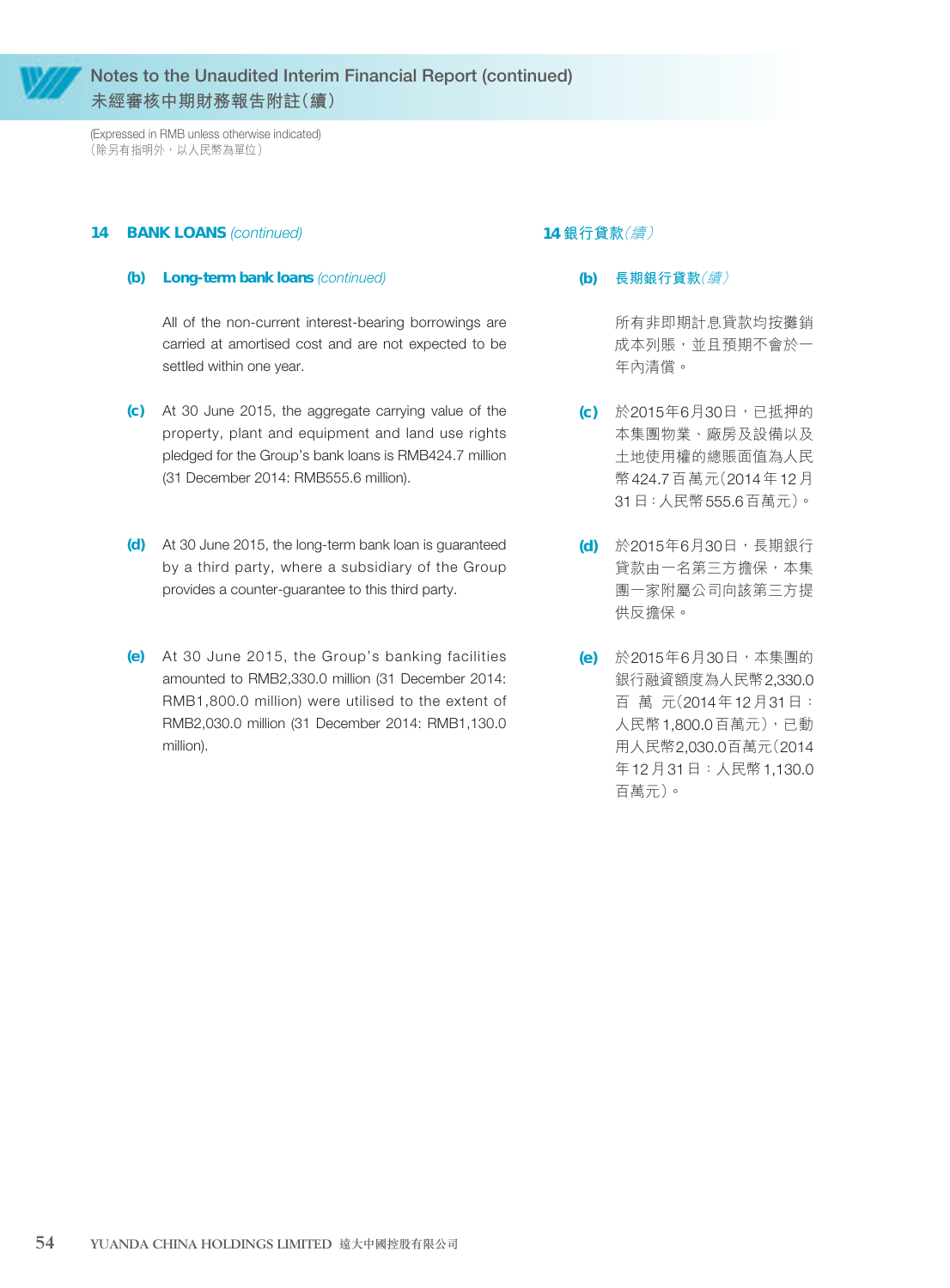> (Expressed in RMB unless otherwise indicated) (除另有指明外,以人民幣為單位)

#### **15 遞延稅項資產及負債 15 DEFERRED TAX ASSETS AND LIABILITIES**

#### **(a) Deferred tax assets and liabilities recognised:**

The components of deferred tax assets and liabilities recognised in the consolidated statement of financial position and the movements during the year/period are as follows:

|  | 遞延祝垻貸産及貝慎 |  |
|--|-----------|--|
|  |           |  |

#### **(a) 已確認遞延稅項資產及負債:**

於合併財務狀況表確認的遞延 稅項資產及負債的組成部分及 於年╱期內變動如下:

|                                                                             |                                  |                | Depreciation   |                |                |                          |               |          |
|-----------------------------------------------------------------------------|----------------------------------|----------------|----------------|----------------|----------------|--------------------------|---------------|----------|
|                                                                             |                                  |                | allowances     |                |                |                          |               |          |
|                                                                             |                                  |                | in excess      |                |                |                          |               |          |
|                                                                             |                                  |                | of the related |                |                |                          |               |          |
|                                                                             |                                  |                | depreciation,  |                |                |                          | Remeasurement |          |
|                                                                             |                                  |                | and            |                | Impairment     |                          | of the        |          |
|                                                                             |                                  |                | government     |                | losses         |                          | fair value of |          |
|                                                                             |                                  | Unused         | grants and     |                | on trade       |                          | derivative    |          |
|                                                                             |                                  | tax            | related        | Write down     | and other      | Provision for            | financial     |          |
|                                                                             |                                  | losses         | depreciation   | of inventories | receivables    | warranties               | instruments   | Total    |
|                                                                             |                                  |                | 超過有關           |                |                |                          |               |          |
|                                                                             |                                  |                | 折舊的            |                |                |                          |               |          |
|                                                                             |                                  |                | 折舊免税額,         |                | 貿易及            |                          | 重新計量          |          |
|                                                                             | 因下列各項產生的                         | 未動用            | 以及政府補貼         |                | 其他應收款          |                          | 衍生金融工具        |          |
| Deferred tax arising from:                                                  | 遞延税項:                            | 税項虧損           | 及有關折舊          | 存貨撇減           | 的減值虧損          | 保修撥備                     | 的公允價值         | 總計       |
|                                                                             |                                  | <b>RMB'000</b> | <b>RMB'000</b> | <b>RMB'000</b> | <b>RMB'000</b> | <b>RMB'000</b>           | RMB'000       | RMB'000  |
|                                                                             |                                  | 人民幣千元          | 人民幣千元          | 人民幣千元          | 人民幣千元          | 人民幣千元                    | 人民幣千元         | 人民幣千元    |
| At 1 January 2014<br>Credited/(charged) to the<br>consolidated statement    | 於2014年1月1日<br>於合併損益表中<br>計入/(扣除) | 106,799        | 34,352         | 3,663          | 80,631         | 37,216                   | (26, 526)     | 236,135  |
| of profit or loss                                                           |                                  | 20,028         | (6, 216)       | (1, 329)       | 17,415         | 2,869                    | 7,634         | 40,401   |
| Credited to reserves                                                        | 於儲備計入                            |                |                |                |                |                          | 11,093        | 11,093   |
| At 31 December 2014                                                         | 於2014年12月31日                     | 126,827        | 28,136         | 2,334          | 98,046         | 40,085                   | (7, 799)      | 287,629  |
| Exchange adjustments<br>Credited/(charged) to the<br>consolidated statement | 匯兑調整<br>於合併損益表中<br>計入/(扣除)       | (602)          |                |                | (176)          | (589)                    |               | (1, 367) |
| of profit or loss (Note 6)                                                  | (附註6)                            | 13,444         | (4,605)        | 530            | 19,512         | 475                      | 973           | 30,329   |
| Charged to reserves                                                         | 於儲備中扣除                           |                |                |                |                | $\overline{\phantom{0}}$ | (4,630)       | (4,630)  |
| At 30 June 2015                                                             | 於2015年6月30日                      | 139,669        | 23,531         | 2,864          | 117,382        | 39,971                   | (11, 456)     | 311,961  |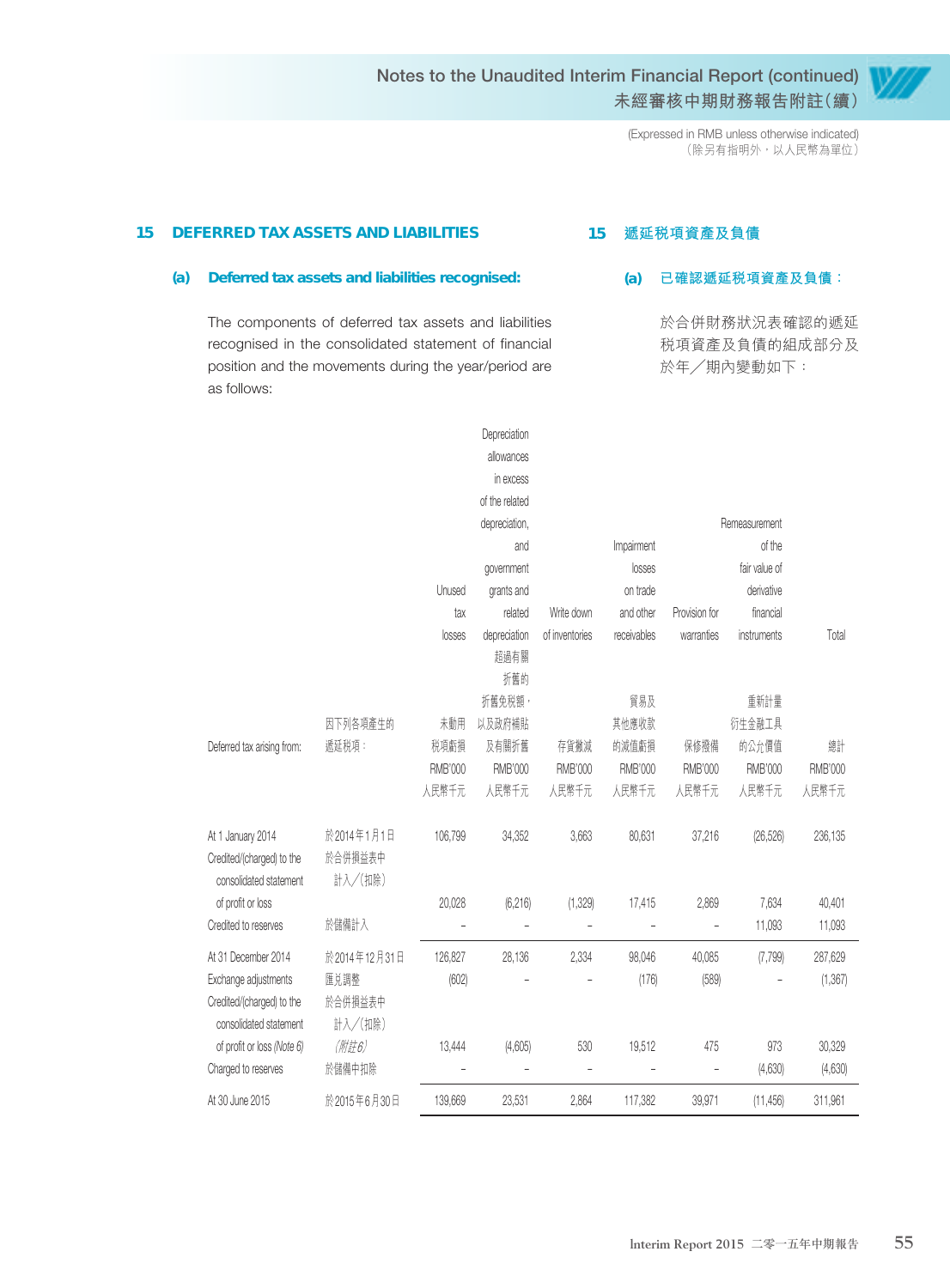(Expressed in RMB unless otherwise indicated) (除另有指明外,以人民幣為單位)

#### 15 **DEFERRED TAX ASSETS AND LIABILITIES** (continued)

- **(b) Reconciliation of deferred tax assets and liabilities recognised in the consolidated statement of financial position:**
- **15 遞延稅項資產及負債**(續)
	- **(b) 合併財務狀況表內確認的遞延 稅項資產及負債的對賬:**

|                                                                                                                                                                  |                                                  | At             | At             |
|------------------------------------------------------------------------------------------------------------------------------------------------------------------|--------------------------------------------------|----------------|----------------|
|                                                                                                                                                                  |                                                  | 30 June        | 31 December    |
|                                                                                                                                                                  |                                                  | 2015           | 2014           |
|                                                                                                                                                                  |                                                  | 於 2015年        | 於2014年         |
|                                                                                                                                                                  |                                                  | 6月30日          | 12月31日         |
|                                                                                                                                                                  |                                                  | <b>RMB'000</b> | <b>RMB'000</b> |
|                                                                                                                                                                  |                                                  | 人民幣千元          | 人民幣千元          |
| Deferred tax assets recognised<br>in the consolidated statement<br>of financial position<br>Deferred tax liabilities recognised<br>in the consolidated statement | 於合併財務狀況表內確認的<br>遞延税項資產<br>於合併財務狀況表內確認的<br>遞延税項負債 | 314,199        | 289,696        |
| of financial position                                                                                                                                            |                                                  | (2, 238)       | (2,067)        |
|                                                                                                                                                                  |                                                  | 311,961        | 287,629        |

#### **16 CAPITAL, RESERVES AND DIVIDENDS**

#### **(a) Dividends**

(i) Dividends payable to equity shareholders of the Company attributable to the interim period

> The directors of the Company do not recommend the payment of an interim dividend for the six months ended 30 June 2015 (six months ended 30 June 2014: RMBNil).

#### **16 資本、儲備及股息**

- **(a) 股息**
	- (i) 歸屬於中期期間的應付本 公司股東股息

本公司董事並不建議就截 至2015年6月30日止6個月 派付中期股息(截至2014 年6月30日止6個月:人民 幣零元)。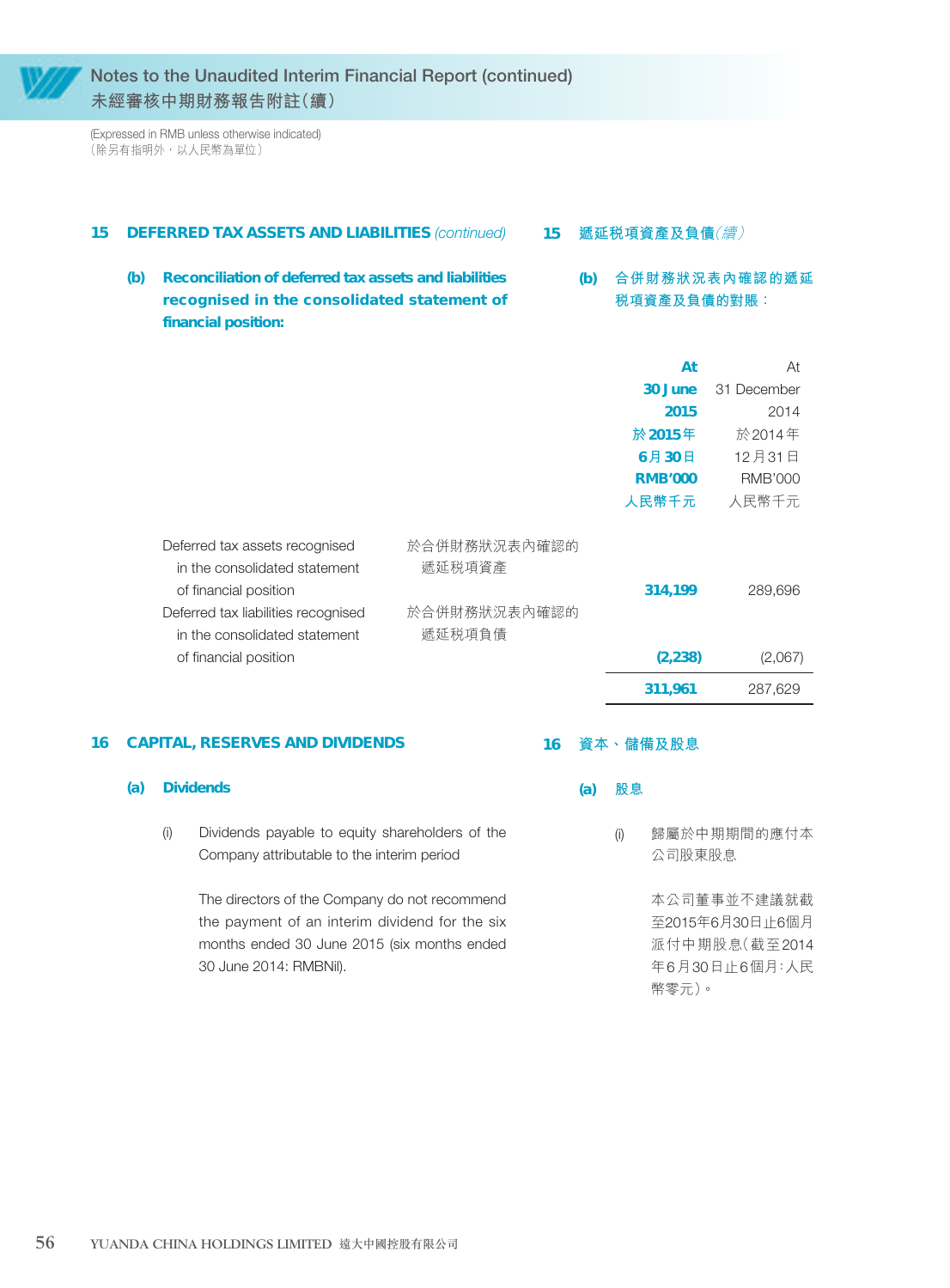> (Expressed in RMB unless otherwise indicated) (除另有指明外,以人民幣為單位)

#### 16 CAPITAL, RESERVES AND DIVIDENDS (continued)

#### **(a) Dividends** (continued)

(ii) Dividends payable to equity shareholders of the Company attributable to the previous financial year, approved during the interim period

**16 資本、儲備及股息**(續)

#### **(a) 股息**(續)

(ii) 於中期期間已批准並歸 屬於上一財政年度的應 付本公司股東股息

|                | Six months ended 30 June |  |  |
|----------------|--------------------------|--|--|
|                | 2014<br>2015             |  |  |
|                | 截至6月30日止6個月              |  |  |
| 2015 年         | 2014年                    |  |  |
| <b>RMB'000</b> | RMB'000                  |  |  |
| 人民幣千元          | 人民幣千元                    |  |  |

| Final dividend in respect of the | 於隨後中期期間批准的       |         |         |
|----------------------------------|------------------|---------|---------|
| previous financial year,         | 上一財政年度的          |         |         |
| approved during the following    | 末期股息每股普通股        |         |         |
| interim period, of HK\$0.10 per  | 0.10 港元 (截至2014年 |         |         |
| ordinary share (six months       | $6$ 月30日止6個月:    |         |         |
| ended 30 June 2014:              | 每股普通股0.08港元)     |         |         |
| HK\$0.08 per ordinary share)     |                  | 489.788 | 390,519 |

#### **(b) Share award scheme**

On 10 April 2013, the directors of the Company adopted a share award scheme (the "Share Award Scheme") as a mean of rewarding and retaining certain employees of the Group and to attract suitable personnel for further development within the Group. A trust has been set up for the purpose of administering the Share Award Scheme.

#### **(b) 股份獎勵計劃**

於2013年4月10日,本公司 董事採納一項股份獎勵計劃 (「股份獎勵計劃」),作為獎勵 及留聘本集團若干僱員,以及 為本集團進一步發展吸引合適 人員。已為管理股份獎勵計劃 成立信託。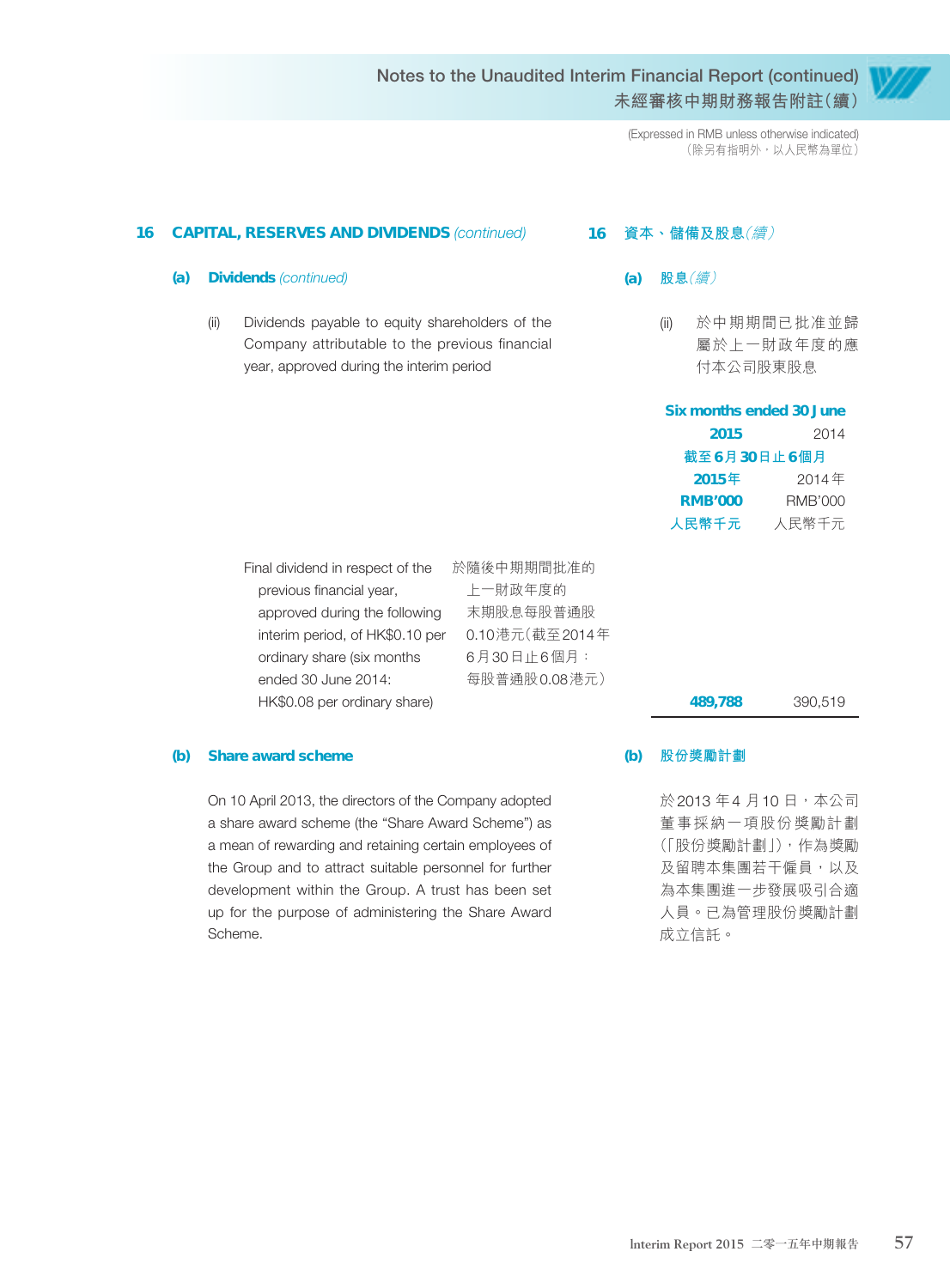(Expressed in RMB unless otherwise indicated) (除另有指明外,以人民幣為單位)

#### 16 CAPITAL, RESERVES AND DIVIDENDS (continued)

#### **16 資本、儲備及股息**(續)

如下:

**(b) 股份獎勵計劃**(續)

#### **(b) Share award scheme** (continued)

股份獎勵計劃持有的股份詳情

Details of the shares held under the Share Award Scheme are set out below:

|                                                     |                  | <b>Six months ended</b> |                  | Year ended     |                  |                  |                |
|-----------------------------------------------------|------------------|-------------------------|------------------|----------------|------------------|------------------|----------------|
|                                                     |                  |                         | 30 June 2015     |                | 31 December 2014 |                  |                |
|                                                     |                  |                         | 截至2015年6月30日止6個月 |                |                  | 截至2014年12月31日止年度 |                |
|                                                     |                  | Average                 | No. of           |                | Average          | No. of           |                |
|                                                     |                  | purchase                | shares           |                | purchase         | shares           |                |
|                                                     |                  | price                   | held             | Value          | price            | held             | Value          |
|                                                     |                  | 平均                      | 所持股份             |                | 平均               | 所持股份             |                |
|                                                     |                  | 購買價                     | 數目               | 價值             | 購買價              | 數目               | 價值             |
|                                                     |                  | <b>HK\$</b>             | '000             | <b>RMB'000</b> | HK\$             | '000'            | <b>RMB'000</b> |
|                                                     |                  | 港元                      |                  | 千股 人民幣千元       | 港元               | 千股               | 人民幣千元          |
| At 1 January                                        | 於1月1日            |                         | 20,214           | 9,270          |                  | 30,000           | 15,353         |
| Shares purchased during<br>the period/year          | 期/年內購買的<br>股份    | 0.45                    | 7,380            | 2,653          | 0.57             | 17,304           | 7,781          |
| Shares granted and vested<br>during the period/year | 期/年內授出及歸屬的<br>股份 |                         | (27,007)         | (11, 713)      |                  | (27,090)         | (13, 864)      |
| At 30 June/31 December                              | 於6月30日/12月31日    |                         | 587              | 210            |                  | 20,214           | 9,270          |

On 5 May 2015, 27,006,598 ordinary shares held under the Share Award Scheme were awarded to certain employees of the Group with a fair value per share of HK\$0.69 (equivalent to approximately RMB0.54 per share). The fair value of the awarded shares is determined by reference to the closing price of the Company's ordinary shares on 5 May 2015. These awarded shares were vested on 14 May 2015.

於2015年5月5日, 27,006,598股根據股 份獎勵計劃持有的普通股已授予本集團 若干僱員,有關公允價值為每股0.69港 元(相等於約每股人民幣0.54元)。獎勵 股份的公允價值乃參考本公司普通股於 2015年5月5日的收市價釐定。該等獎勵 股份已於2015年5月14日歸屬。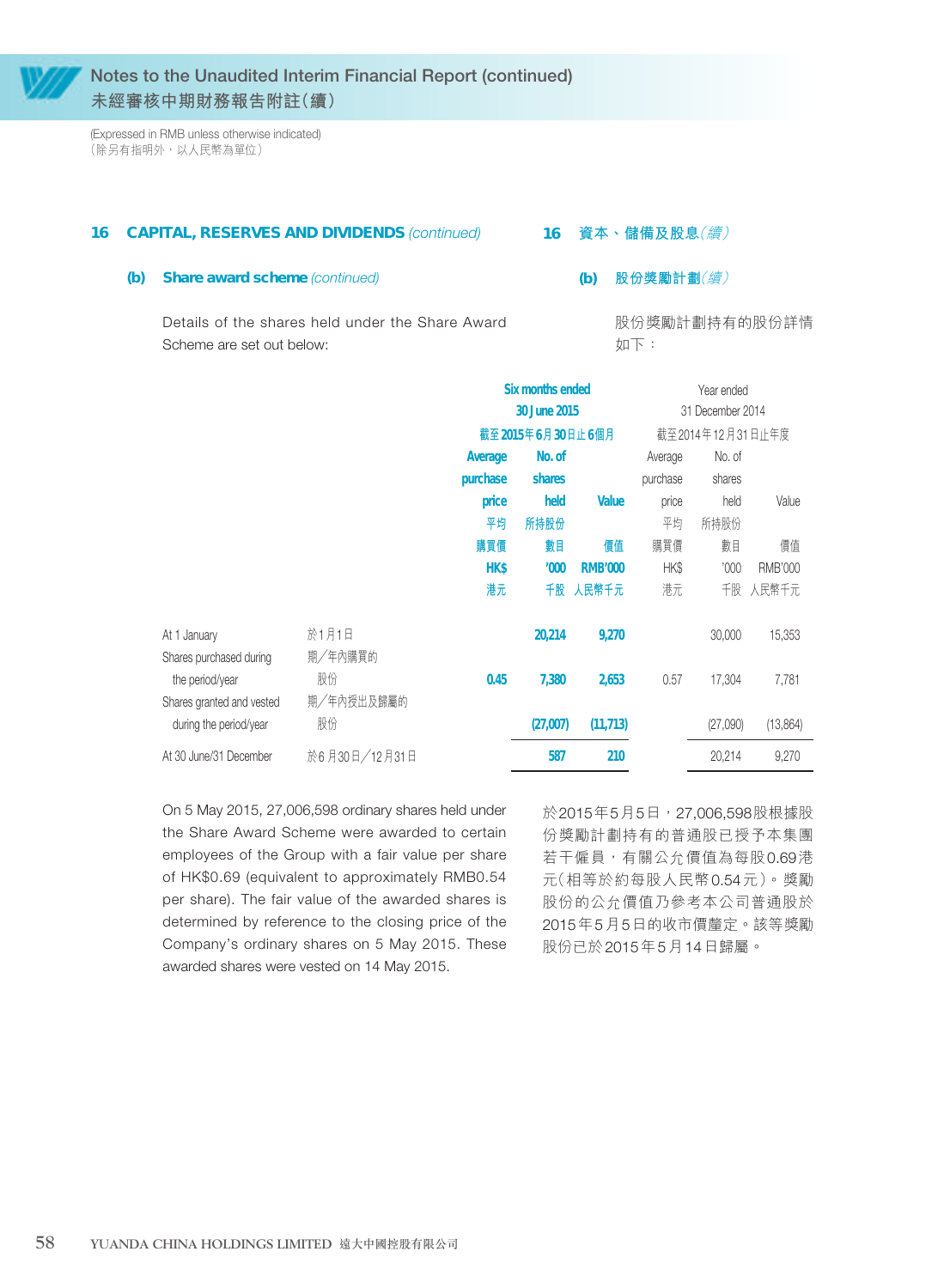> (Expressed in RMB unless otherwise indicated) (除另有指明外,以人民幣為單位)

#### **17 FAIR VALUE MEASUREMENT OF FINANCIAL INSTRUMENTS**

#### **(a) Financial assets and liabilities measured at fair value**

#### **Fair value hierarchy**

The following table presents the fair value of the Group's financial instruments measured at the end of the reporting period on a recurring basis, categorised into the three-level fair value hierarchy as defined in IFRS 13, Fair value measurement. The level into which a fair value measurement is classified is determined with reference to the observability and significance of the inputs used in the valuation technique as follows:

- Level 1 valuations: Fair value measured using only Level 1 inputs, i.e. unadjusted quoted prices in active markets for identical assets or liabilities at the measurement date.
- Level 2 valuations: Fair value measured using Level 2 inputs, i.e. observable inputs which fail to meet Level 1, and not using significant unobservable inputs. Unobservable inputs are inputs for which market data are not available.
- Level 3 valuations: Fair value measured using significant unobservable inputs.

The Group's financial instruments carried at fair value at the end of the reporting period are all measured under Level 1.

#### **17 金融工具的公允價值計量**

**(a) 按公允價值計量的金融資產及 負債**

#### **公允價值架構**

根據國際財務報告準則第13號 公允價值計量所界定的三個公 允價值層級,於報告期間結束 時按經常性基準計量的本集團 金融工具的公允價值呈列於下 表。公允價值計量所歸類的層 級乃參照以下估算方法所用輸 入數據的可觀察程度及重要程 度而釐定:

- 第一層估算:僅用第一層 輸入數據,即於計量日 期相同資產或負債於活 躍市場的未經調整報價 計量公允價值。
- 第二層估算:使用第二層 輸入數據,即未能符合 第一層的可觀察輸入數 據,以及不使用主要不 可觀察輸入數據計量公 允價值。不可觀察輸入 數據指未有相關的市場 數據。
- 第三層估算:使用主要不 可觀察輸入數據計量公 允價值。

本集團於報告期間結算日按公 允價值列賬的金融工具全部根 據第1層計量。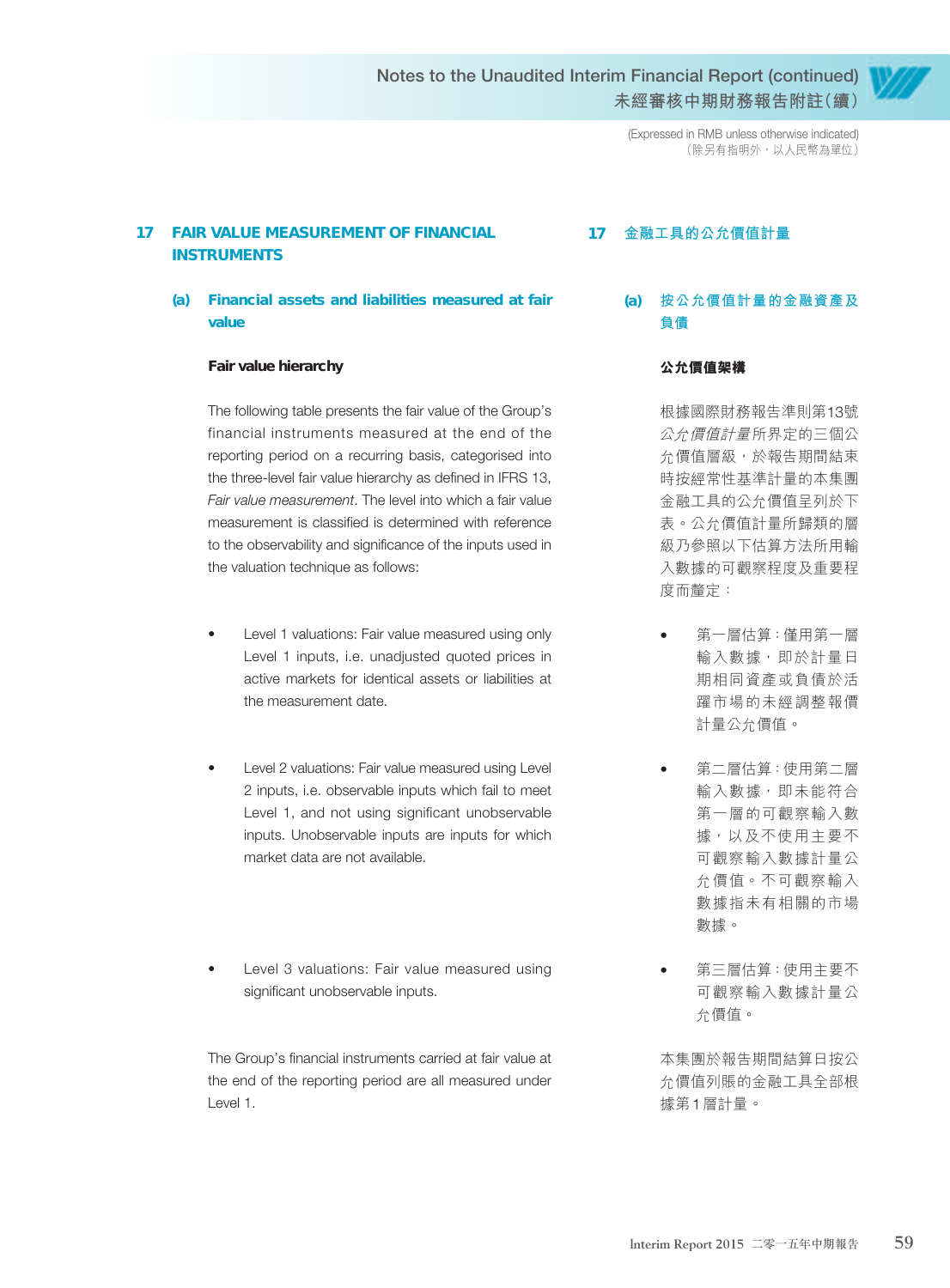(Expressed in RMB unless otherwise indicated) (除另有指明外,以人民幣為單位)

#### **17 FAIR VALUE MEASUREMENT OF FINANCIAL INSTRUMENTS** (continued)

**(a) Financial assets and liabilities measured at fair value** (continued)

**Fair value hierarchy (continued)** 

**Recurring fair value measurement:**

- **17 金融工具的公允價值計量**(續)
	- **(a) 按公允價值計量的金融資產及 負債**(續)

**公允價值架構**(續)

**按經常性基準的公允價值計量:**

|                                   |         | <b>Fair value measurements</b><br>categorised into Level 1<br>公允價值計量(第1層) |                |
|-----------------------------------|---------|---------------------------------------------------------------------------|----------------|
|                                   |         |                                                                           |                |
|                                   |         |                                                                           |                |
|                                   |         | At                                                                        | At             |
|                                   |         | 30 June                                                                   | 31 December    |
|                                   |         | 2015                                                                      | 2014           |
|                                   |         | 於 2015 年                                                                  | 於2014年         |
|                                   |         | 6月30日                                                                     | 12月31日         |
|                                   |         | <b>RMB'000</b>                                                            | <b>RMB'000</b> |
|                                   |         | 人民幣千元                                                                     | 人民幣千元          |
| <b>Financial assets</b>           | 金融資產    |                                                                           |                |
| Derivative financial instruments: | 衍生金融工具: |                                                                           |                |
| - Forward foreign exchange        | 一遠期外匯合約 |                                                                           |                |
| contracts                         |         | 96,499                                                                    | 85,059         |
| <b>Financial liabilities</b>      | 金融負債    |                                                                           |                |
| Derivative financial instruments: | 衍生金融工具: |                                                                           |                |
| - Forward foreign exchange        | -遠期外匯合約 |                                                                           |                |
| contracts                         |         | 16,086                                                                    | 25,490         |
| - Forward aluminium contracts     | -遠期鋁合約  | 3,783                                                                     | 5,919          |

During the six months ended 30 June 2015, there were no transfers between Level 1 and Level 2, or transfers into or out of Level 3 (year ended 31 December 2014: RMBNil). The Group's policy is to recognise transfers between levels of fair value hierarchy as at the end of the reporting period in which they occur.

#### **(b) Fair values of financial assets and liabilities carried at other than fair value**

The carrying amounts of the Group's financial instruments carried at cost or amortised cost are not materially different from their fair values at 30 June 2015 and 31 December 2014.

於截至2015年6月30日止六個 月,第1層及第2層之間概無轉 撥項目,亦無轉入或轉出第3層 之項目(截至2014年12月31日 止年度:人民幣零元)。本集團 之政策為於其產生之報告期間 結算日確認公允價值層級之間 的轉撥項目。

**19,869** 31,409

#### **(b) 並非按公允價值列賬的金融資 產及負債的公允價值**

於2015年6月30日及2014年 12月31日,本集團按成本或 攤銷成本列賬的金融工具賬面 值與其公允價值並無重大差 異。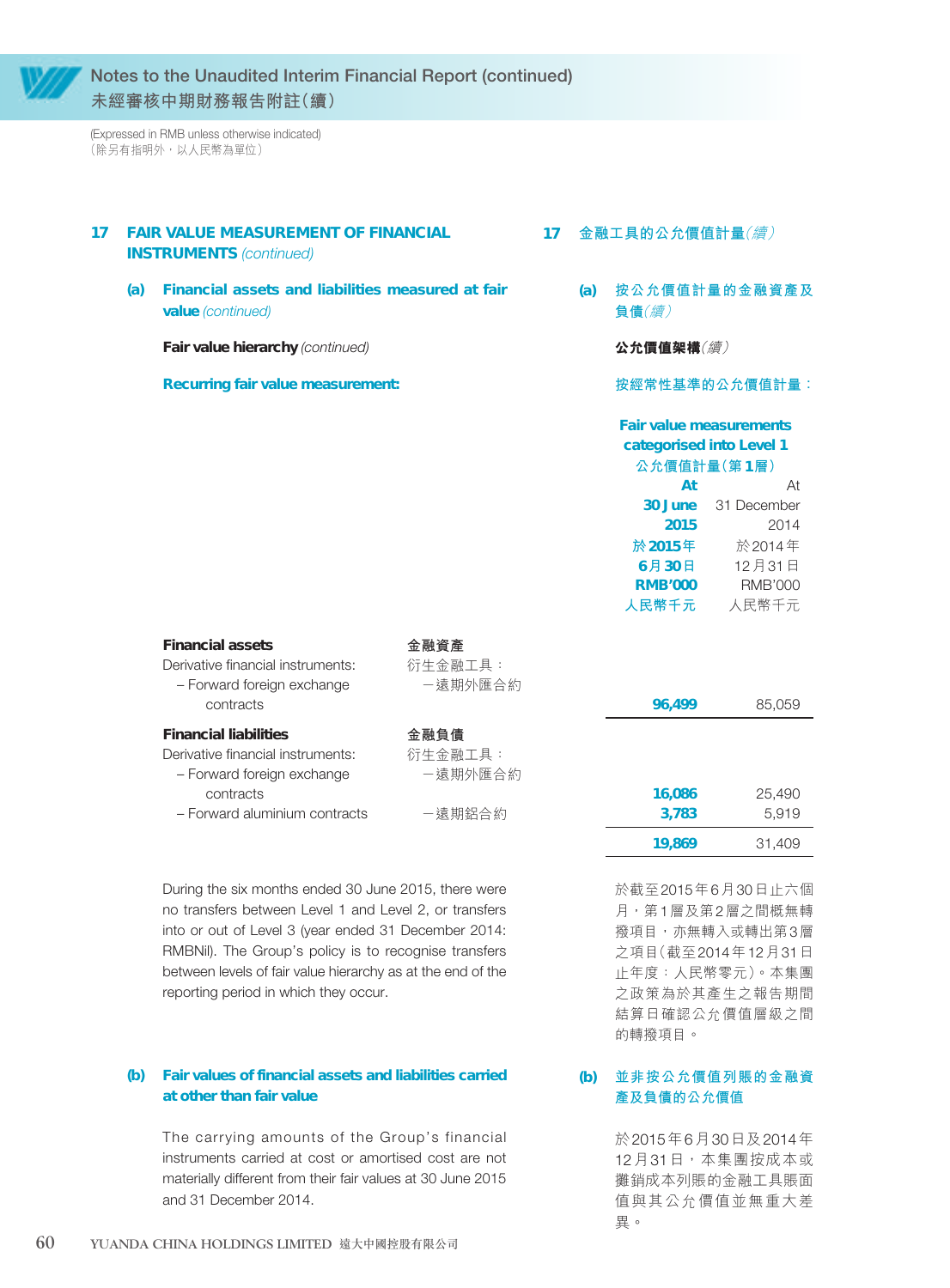> (Expressed in RMB unless otherwise indicated) (除另有指明外,以人民幣為單位)

#### **18 MATERIAL RELATED PARTY TRANSACTIONS**

In addition to the balances disclosed elsewhere in this interim financial report, the material related party transactions entered into by the Group during the period are set out below.

#### **(a) Transactions with the Controlling Shareholder and his affiliates**

#### **18 重大關聯方交易**

除於本中期財務報告其他部分披露 的結餘外,本集團於期內發生的重 大關聯方交易載列如下:

#### **(a) 與控股股東及其聯屬公司的交 易**

|                                      |              | Six months ended 30 June |                |
|--------------------------------------|--------------|--------------------------|----------------|
|                                      |              | 2015                     | 2014           |
|                                      |              | 截至6月30日止6個月              |                |
|                                      |              | 2015年                    | 2014年          |
|                                      |              | <b>RMB'000</b>           | <b>RMB'000</b> |
|                                      |              | 人民幣千元                    | 人民幣千元          |
|                                      |              |                          |                |
| Revenue from contract work           | 合同工程收入       | 53,078                   | 24,431         |
| Sale of raw materials                | 銷售原材料        | 229                      | 177            |
| Purchase of raw materials            | 購買原材料        | 3,119                    | 5,552          |
| Net decrease in non-interest bearing | 預付關聯方的不計息墊款  |                          |                |
| advances granted to related parties  | 減少淨額         |                          | 1,727          |
| Net increase in non-interest bearing | 從關聯方收取的不計息墊款 |                          |                |
| advances received from related       | 增加淨額         |                          |                |
| parties                              |              | 722                      | 1,196          |

#### **(b) Key management personnel remuneration**

#### **(b) 主要管理人員薪酬**

|                                 |            | Six months ended 30 June |                |
|---------------------------------|------------|--------------------------|----------------|
|                                 |            | 2015                     | 2014           |
|                                 |            | 截至6月30日止6個月              |                |
|                                 |            | 2015年                    | 2014年          |
|                                 |            | <b>RMB'000</b>           | <b>RMB'000</b> |
|                                 |            | 人民幣千元                    | 人民幣千元          |
| Short-term employee benefits    | 短期僱員福利     | 1,035                    | 1,034          |
| Retirement scheme contributions | 退休計劃供款     | 110                      | 75             |
| Equity compensation benefits in | 有關股份獎勵計劃之  |                          |                |
| respect of share award          | 股權薪酬利益     |                          |                |
| scheme (Note 16(b))             | (附註 16(b)) | 1,270                    | 1,316          |
|                                 |            | 2,415                    | 2,425          |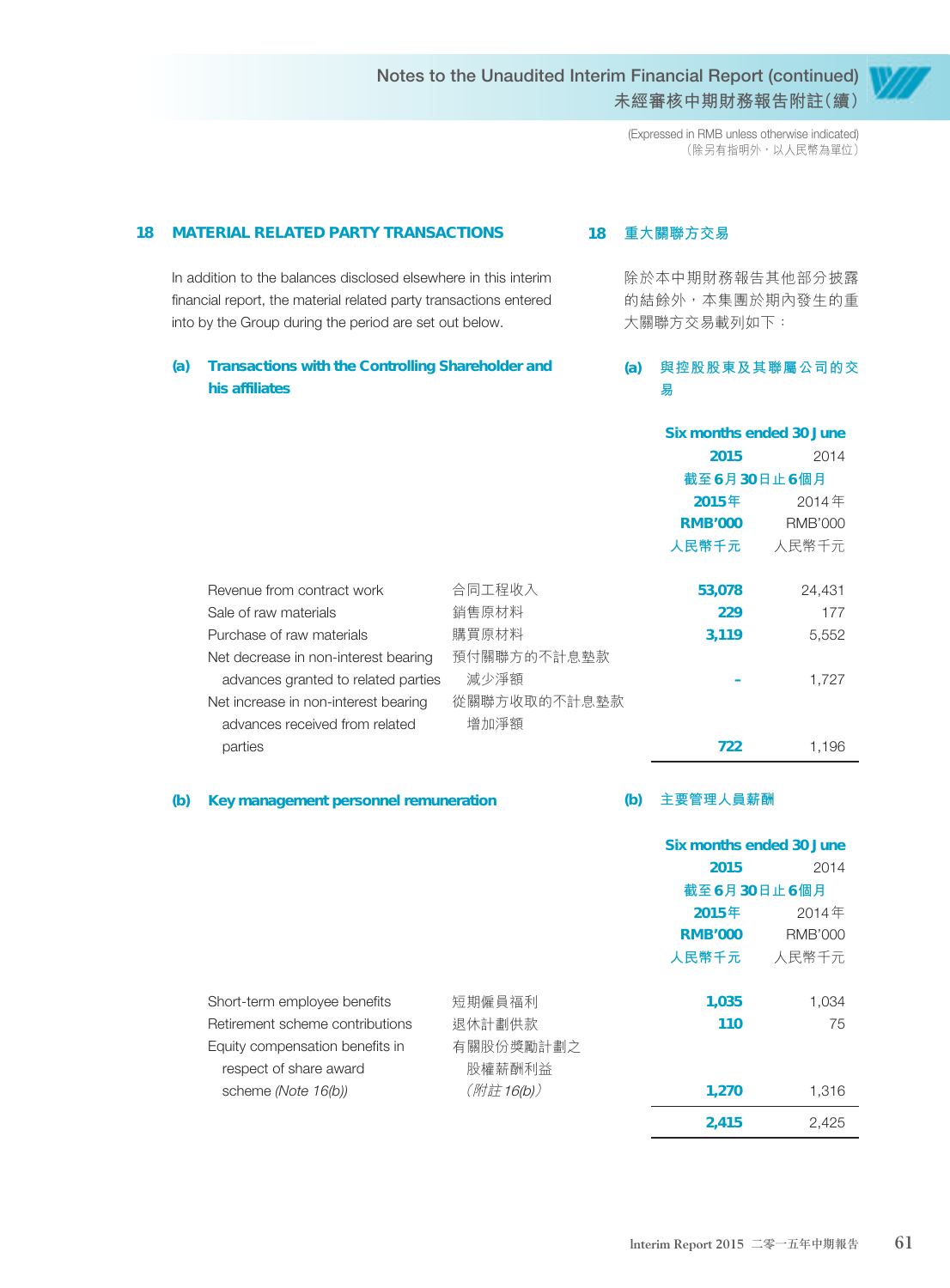

(Expressed in RMB unless otherwise indicated) (除另有指明外,以人民幣為單位)

#### **19 COMMITMENTS**

#### **(a) Capital commitments**

At 30 June 2015, the outstanding capital commitments of the Group not provided for in the interim financial report were summarised as follows:

#### **19 承擔**

#### **(a) 資本承擔**

於2015年6月30日,於本中期 財務報告中並未撥備之本集團 未償還資本承擔概述如下:

|                                     |          | At             | At             |
|-------------------------------------|----------|----------------|----------------|
|                                     |          | 30 June        | 31 December    |
|                                     |          | 2015           | 2014           |
|                                     |          | 於 2015年        | 於2014年         |
|                                     |          | 6月30日          | 12月31日         |
|                                     |          | <b>RMB'000</b> | <b>RMB'000</b> |
|                                     |          | 人民幣千元          | 人民幣千元          |
|                                     |          |                |                |
| Commitments in respect of           | 就樓宇以及機器及 |                |                |
| buildings and machinery             | 設備的承擔    |                |                |
| and equipment                       |          |                |                |
| - Contracted for                    | 一已訂約     | 7,292          | 5,558          |
| - Authorised but not contracted for | 一已授權但未訂約 | 59,181         | 59,181         |
|                                     |          | 66,473         | 64,739         |

#### **(b) Operating lease commitments**

#### **(b) 經營租賃承擔**

At 30 June 2015, the total future minimum lease payments of the Group under non-cancellable operating leases are payable as follows:

| 於2015年6月30日,根據不可 |
|------------------|
| 撤銷經營租賃應付的未來最低    |
| 相金總額如下:          |

|                                 |         | At             | At             |
|---------------------------------|---------|----------------|----------------|
|                                 |         | 30 June        | 31 December    |
|                                 |         | 2015           | 2014           |
|                                 |         | 於 2015年        | 於2014年         |
|                                 |         | 6月30日          | 12月31日         |
|                                 |         | <b>RMB'000</b> | <b>RMB'000</b> |
|                                 |         | 人民幣千元          | 人民幣千元          |
| Within 1 year                   | 一年內     | 4,686          | 4,937          |
| After 1 year but within 5 years | 一年後但五年內 | 953            | 1,348          |
| After 5 years                   | 五年後     | 3,441          | 3,497          |
|                                 |         | 9,080          | 9,782          |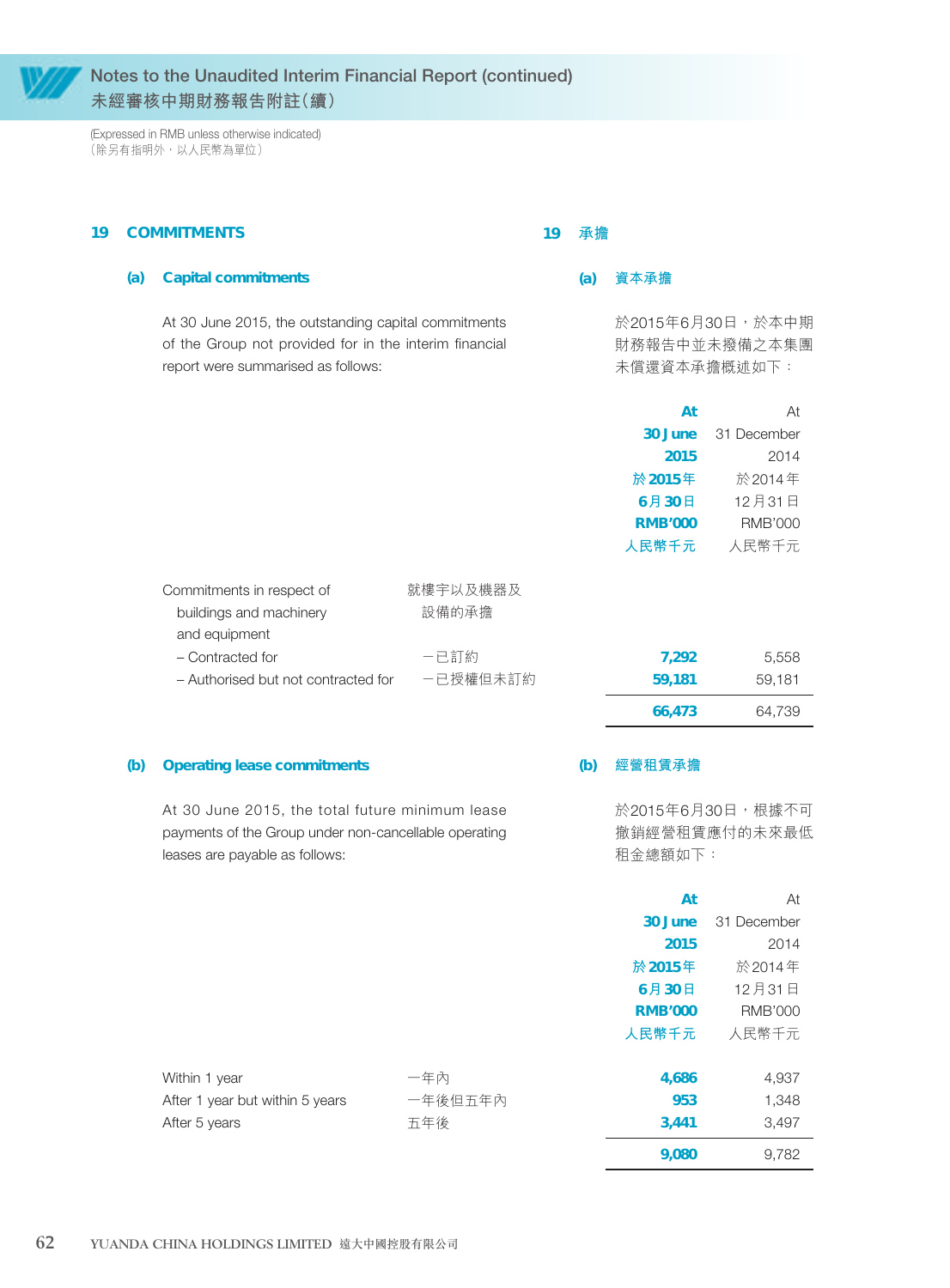> (Expressed in RMB unless otherwise indicated) (除另有指明外,以人民幣為單位)

#### 19 **COMMITMENTS** (continued)

#### **(b) Operating lease commitments** (continued)

The Group leases certain land, plant and buildings, motor vehicles and other equipment under operating leases. Except for the lease of land for a period of 50 years, the remaining leases typically run for an initial period of 1 to 10 years, with an option to renew the lease when all terms are renegotiated. None of the leases includes contingent lease rentals.

#### **20 CONTINGENT LIABILITIES**

#### **(a) Guarantees issued**

At 30 June 2015, the Group has issued the following guarantees:

#### **19 承擔**(續)

#### **(b) 經營租賃承擔**(續)

本集團根據經營租賃租賃若干 土地、廠房及樓宇、汽車及其 他設備。除為期50年的土地租 賃外,其餘租賃一般初步為期 1至10年,並附有選擇權在重 新磋商所有條款時重續租賃。 概無租賃包含或然租金。

#### **20 或然負債**

#### **(a) 已發出擔保**

於2015年6月30日,本集團已 發出下列擔保:

| At             | At             |
|----------------|----------------|
| 30 June        | 31 December    |
| 2015           | 2014           |
| 於 2015年        | 於2014年         |
| 6月30日          | 12月31日         |
| <b>RMB'000</b> | <b>RMB'000</b> |
| 人民幣千元          | 人民幣千元          |
|                |                |
|                |                |
| IEQ 670        | 676 717        |

Guarantees for construction contracts' 建築合同投標、 bidding, performance and retentions 履約及保留金的擔保 **2,458,679** 2,676,717

As of the end of the reporting period, the directors of the Company do not consider it probable that a claim in excess of the provision for warranties provided by the Group will be made against the Group under any of the guarantees. The maximum liability of the Group as of the end of the reporting period under the guarantees issued is the amount disclosed above.

於報告期末,本公司董事認為 將不可能出現根據任何擔保對 本集團提出超過本集團所提供 的保修撥備的申索。本集團於 報告期末根據已發出擔保的最 高責任為上文所披露的金額。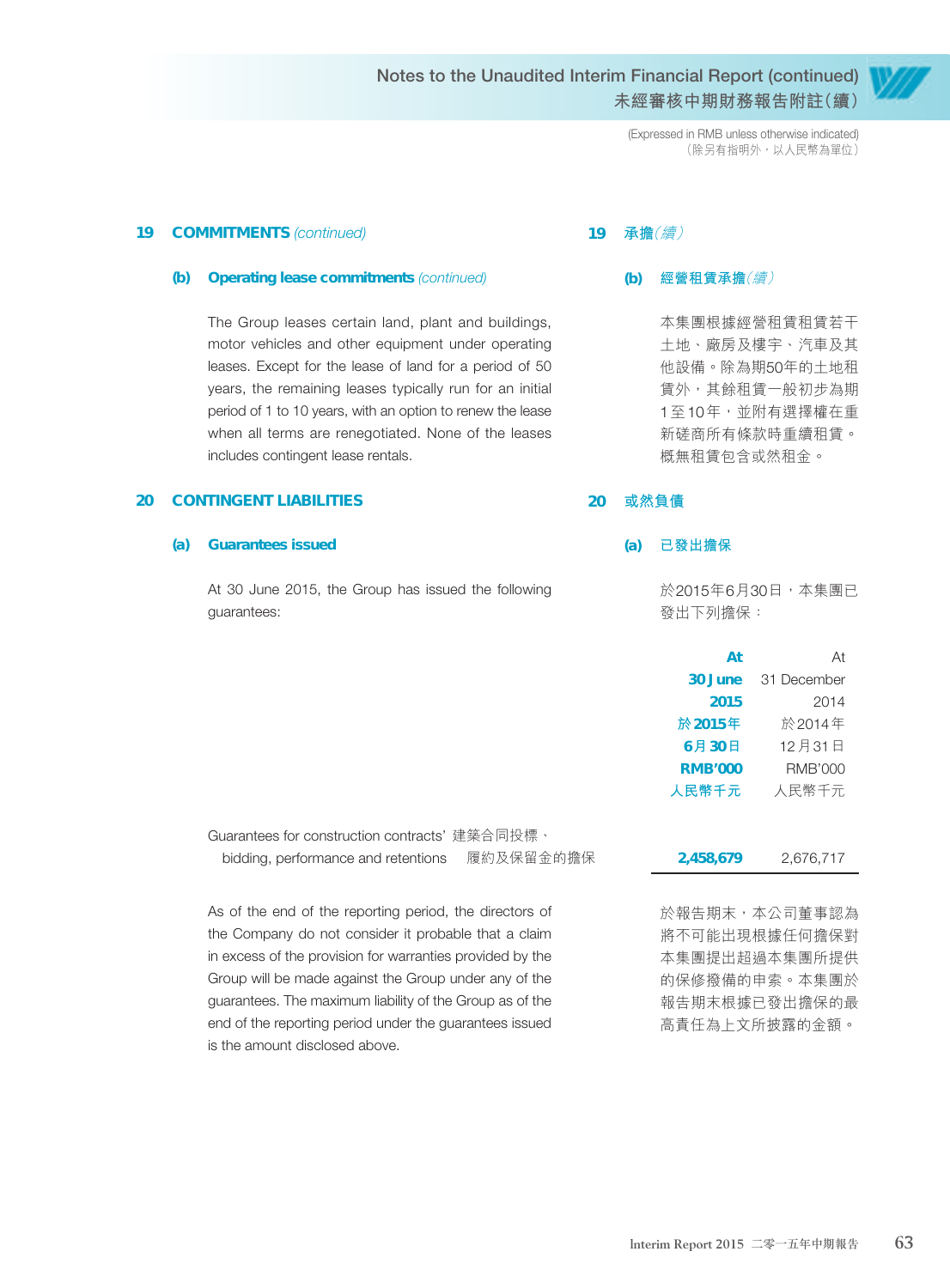

(Expressed in RMB unless otherwise indicated) (除另有指明外,以人民幣為單位)

#### **20 CONTINGENT LIABILITIES** (continued)

#### **20 或然負債**(續)

#### **(b) Contingent liabilities in respect of legal claims**

(i) In December 2009, Shenyang Yuanda Aluminium Industry Engineering Co., Ltd. ("Shenyang Yuanda") and Yuanda Aluminium Engineering (India) Private Limited ("Yuanda India"), both wholly owned subsidiaries of the Group, jointly received a notice that they are being sued by a former sub-contractor in India in respect of Shenyang Yuanda's and Yuanda India's nonperformance of the terms as stipulated in the sub-contract agreement entered into between Shenyang Yuanda and this former sub-contractor. Shenyang Yuanda has made a counterclaim against this sub-contractor for non-performance of the sub-contract agreement. As at the date of this interim financial report, the above lawsuit is under reviewed before the Arbitral Tribunal of New Delhi in India. If Shenyang Yuanda and Yuanda India are found to be liable, the total expected monetary compensation may amount to approximately Indian Rupee 1,410.8 million (equivalent to approximately RMB135.3 million) plus accrued interest. Both Shenyang Yuanda and Yuanda India continue to deny any liability in respect of the non-performance of the terms of the subcontract agreement and, based on legal advice, the directors of the Company do not believe it is probable that the arbitration tribunal will find against Shenyang Yuanda and/or Yuanda India. No provision has therefore been made in respect of this claim.

#### **(b) 有關法律申索的或然負債**

(i) 於2009年12月, 本 集 團 兩家全資附屬公司瀋陽遠 大鋁業工程有限公司(「瀋 陽遠大」)及遠大鋁業工程 (印度)私人有限公司(「印 度遠大」)共同接獲通知, 指彼等被印度的前分包商 就瀋陽遠大及印度遠大不 履行瀋陽遠大與此前分包 商訂立的分包協議所訂明 的條款提出起訴。瀋陽遠 大亦已就此分包商未有履 行分包商協議提出反申 索。於本中期財務報告日 期,上述訴訟正於印度新 德里仲裁庭審理。倘瀋陽 遠大及印度遠大被裁定須 負上責任,預期金錢補償 總額可能約達1,410.8百 萬印度盧比(相等於約人 民幣135.3百萬元)加應 計利息。瀋陽遠大及印 度遠大均繼續否認有關 不履行分包協議條款的 任何責任,而根據法律 意見,本公司董事並不 相信仲裁庭會判決瀋陽 遠大及/或印度遠大敗 訴,故並無就此項申索 計提撥備。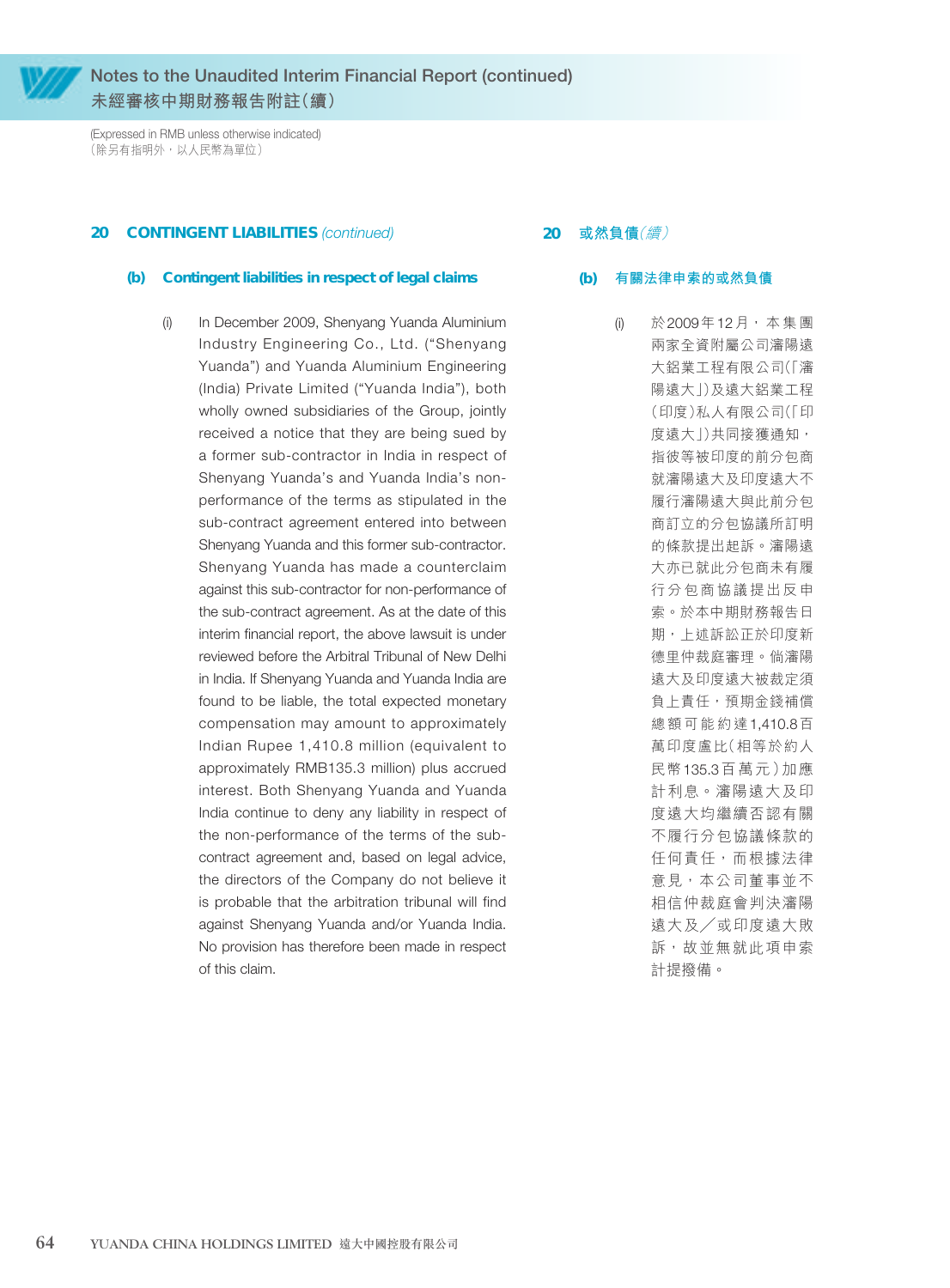> (Expressed in RMB unless otherwise indicated) (除另有指明外,以人民幣為單位)

#### **20 CONTINGENT LIABILITIES** (continued)

#### **(b) Contingent liabilities in respect of legal claims**  (continued)

(ii) In April 2009, Shenyang Yuanda received a notice that it is being sued by a construction agent in Kuwait in respect of damages arose from the termination of the agency agreement entered into between Shenyang Yuanda and this former agent. As at the date of this interim financial report, the above lawsuit is under reviewed before the Court of First Instance in Kuwait. If Shenyang Yuanda is found to be liable, the total expected monetary compensation may amount to approximately Kuwaiti Dinar 11.2 million (equivalent to approximately RMB226.5 million). Shenyang Yuanda continues to deny any liability in respect of the claim and, based on legal advice, the directors of the Company do not believe it is probable that the court will find against Shenyang Yuanda. No provision has therefore been made in respect of this claim.

#### **20 或然負債**(續)

**(b) 有關法律申索的或然負債**(續)

(ii) 於2009年4月,瀋陽遠 大接獲通知,指其被科 威特的建築代理就因瀋 陽遠大與此前代理訂立 的代理協議終止而產生 的損害提出起訴。於本 中期財務報告日期, 上 述訴訟正於科威特原訟 法庭審理。倘瀋陽遠大 被裁定須負上責任, 預 期金錢補償總額可能約達 11.2百萬科威特第納爾 (相等於約人民幣226.5百 萬元)。瀋陽遠大繼續否 認有關申索的任何責任, 而根據法律意見,本公司 董事並不相信法庭會判決 瀋陽遠大敗訴,故並無就 此項申索計提撥備。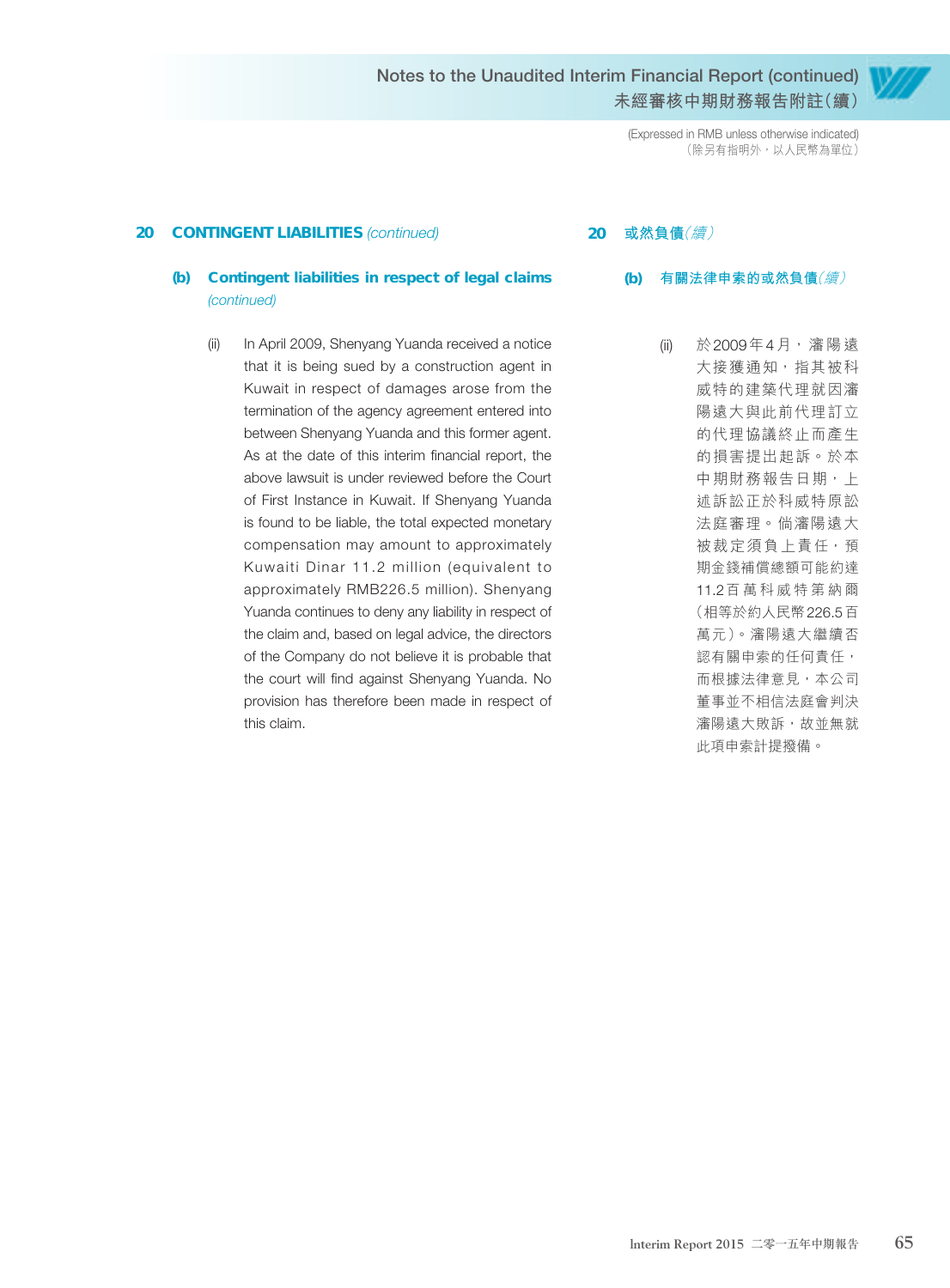

(Expressed in RMB unless otherwise indicated) (除另有指明外,以人民幣為單位)

#### **20 CONTINGENT LIABILITIES** (continued)

#### **20 或然負債**(續)

- **(b) Contingent liabilities in respect of legal claims**  (continued)
	- (iii) In addition to the lawsuits mentioned in Notes 20(b)(i) to 20(b)(ii), certain subsidiaries of the Group are named defendants on other lawsuits or arbitrations in respect of construction work carried out by them. The directors of the Company consider the amounts involved in these lawsuits and arbitrations are insignificant to the Group, both individually and in aggregate. As at the date of this interim financial report, the above lawsuits and arbitrations are under reviewed before courts or arbitrators. If these subsidiaries are found to be liable, the total expected monetary compensation may amount to approximately RMB11.1 million. Based on legal advices, the directors of the Company do not believe it is probable that the courts or arbitrators will find against these subsidiaries of the Group on these lawsuits and arbitrations. No provision has therefore been made in this respect.

#### **21 COMPARATIVE FIGURES**

Certain comparative figures have been reclassified to conform to the current period's presentation, where caption items "other revenue" and "other net income" are included under "other income", and the change in the banding of the ageing analysis of trade and bills receivables set out in Note 11.

- **(b) 有關法律申索的或然負債**(續)
	- (iii) 除附註20(b)(i)至20(b)(ii) 所述訴訟及仲裁外,本集 團若干附屬公司被指為有 關其所進行建築工程的其 他訴訟或仲裁的被告人。 本公司董事認為該等訴訟 及仲裁涉及的金額個別及 合共均對本集團而言並不 重 大。 於 本 中 期 財 務 日 期,上述訴訟及仲裁正由 法院或仲裁員審理。倘該 等附屬公司被裁定須負上 責任,預期金錢補償總額 可能約達人民幣11.1百萬 元。根據法律意見,本公 司董事並不相信該等法院 或仲裁員會就訴訟及仲裁 判決本集團的該等附屬公 司敗訴,故並無就此計提 撥備。

#### **21 比較數字**

若干比較數字已重新分類以與本期間 之呈列方式保持一致,其中「其他收 入」及「其他淨收入」計入「其他收 入」,而貿易及應付票據之賬齡分析 排名變更已載於附註11。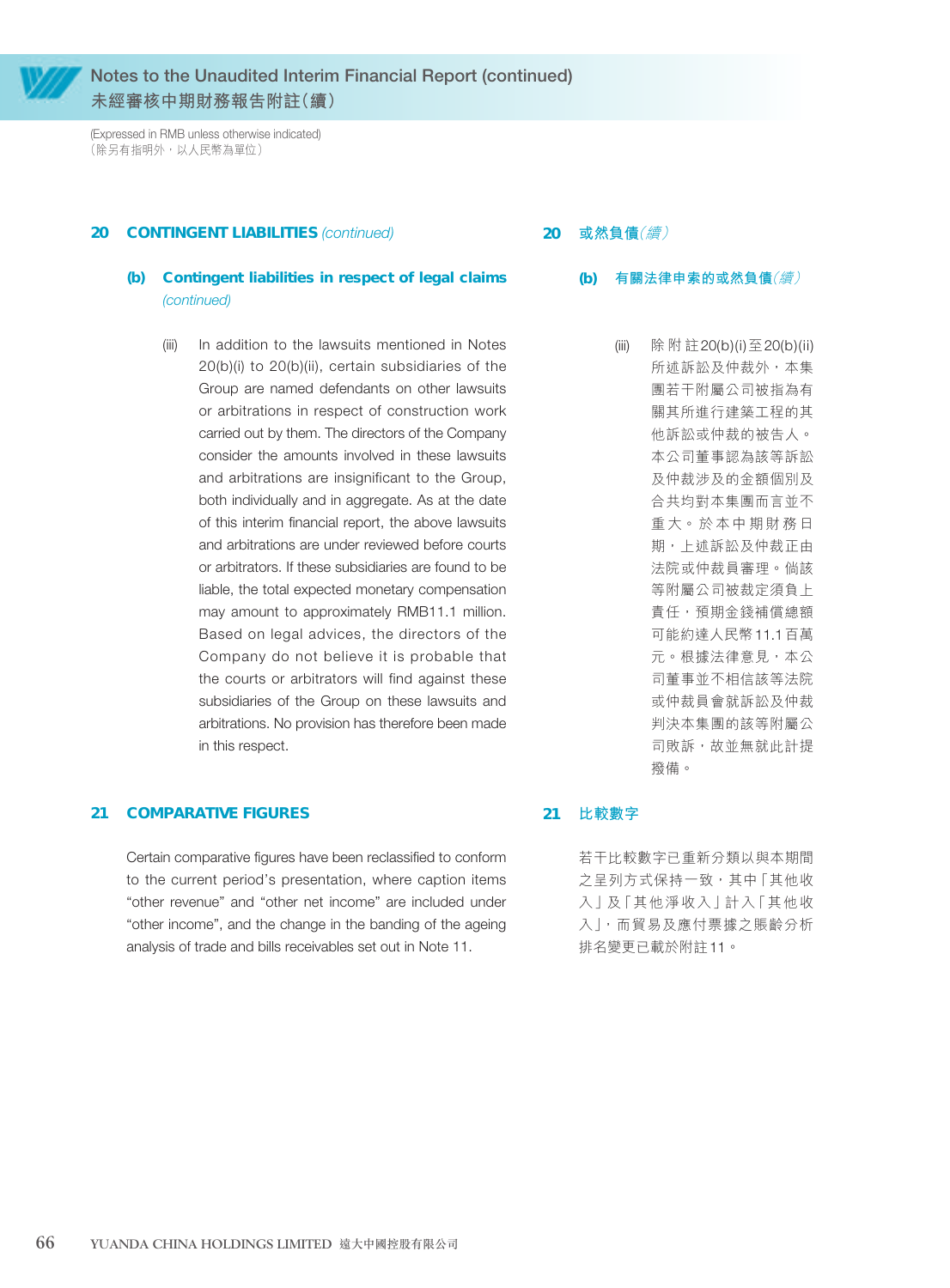

#### **REVIEW REPORT TO THE BOARD OF DIRECTORS OF YUANDA CHINA HOLDINGS LIMITED 致遠大中國控股有限公司董事會之審閱報告** (Incorporated in the Cayman Islands with limited liability) (於開曼群島註冊成立之有限公司)



#### **INTRODUCTION**

We have reviewed the interim financial report set out on pages 25 to 66 which comprises the consolidated statement of financial position of Yuanda China Holdings Limited as of 30 June 2015 and the related consolidated statement of profit or loss, statement of profit or loss and other comprehensive income and statement of changes in equity and condensed consolidated cash flow statement for the six month period then ended and explanatory notes. The Rules Governing the Listing of Securities on The Stock Exchange of Hong Kong Limited require the preparation of an interim financial report to be in compliance with the relevant provisions thereof and International Accounting Standard 34, Interim financial reporting, issued by the International Accounting Standards Board. The directors are responsible for the preparation and presentation of the interim financial report in accordance with International Accounting Standard 34.

Our responsibility is to form a conclusion, based on our review, on the interim financial report and to report our conclusion solely to you, as a body, in accordance with our agreed terms of engagement, and for no other purpose. We do not assume responsibility towards or accept liability to any other person for the contents of this report.

#### **緒言**

我們已完成審閱載於第25至66頁之中期財 務報告,當中包括遠大中國控股有限公司 於2015年6月30日之合併財務狀況表及截 至該日止6個月期間之相關合併損益表、損 益及其他全面收益表、權益變動表及簡明 合併現金流量表以及說明附註。香港聯合 交易所有限公司證券上市規則規定,中期 財務報告之編製須符合當中訂明之相關條 文,以及由國際會計準則理事會頒佈之國 際會計準則第34號中期財務報告。董事須 負責根據國際會計準則第34號編制及呈報 中期財務報告。

我們的責任是根據我們的審閱對中期財務 報告作出結論,並依據我們協定之聘任條 款,僅向全體董事會呈報我們的結論,除 此之外別無其他用途。我們並不就本報告 之內容對任何其他人士承擔任何義務或接 受任何責任。